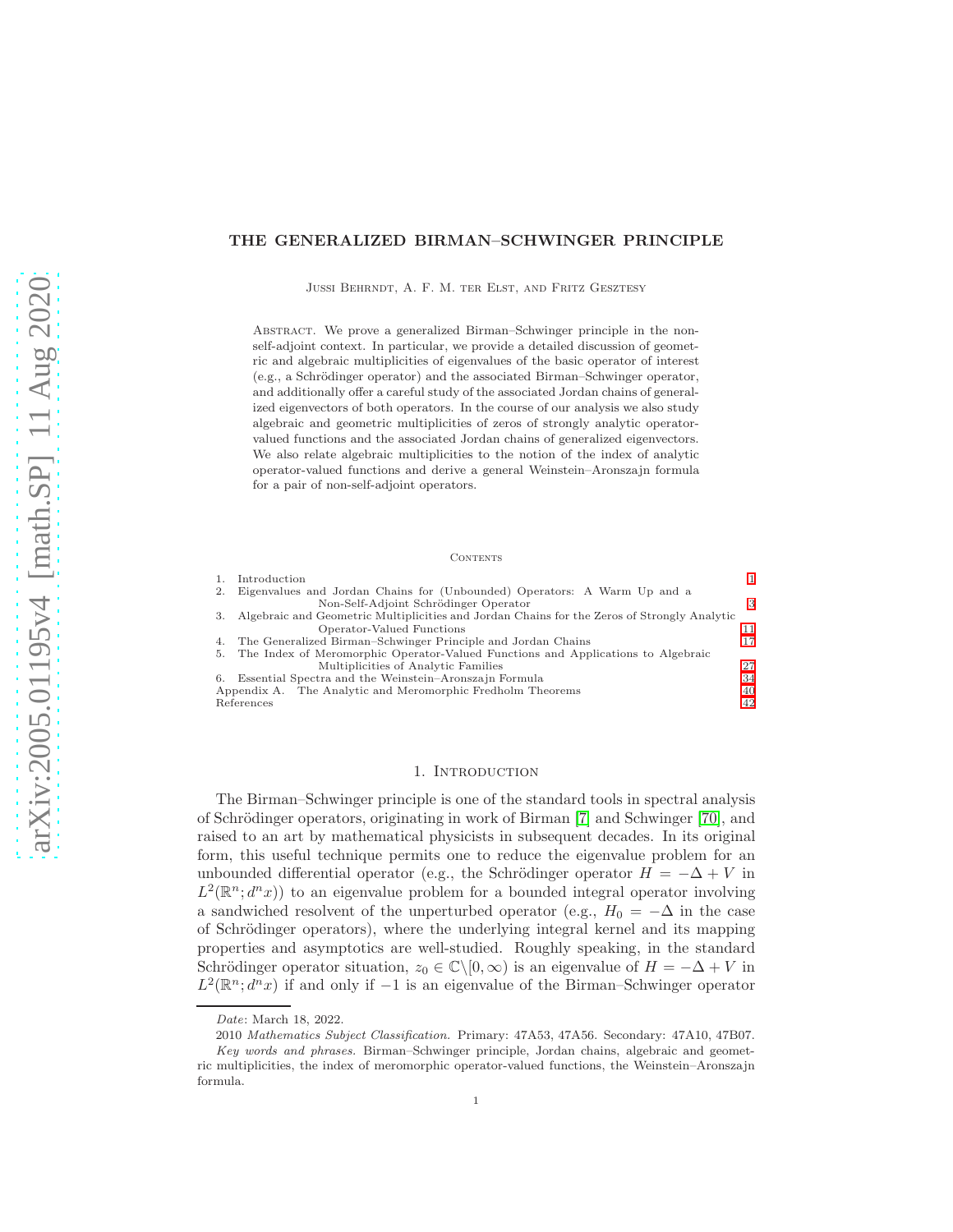$V_1(H_0 - z_0 I_{L^2(\mathbb{R}^n; d^n x)})^{-1} V_2^*$ , employing a convenient factorization  $V = V_2^* V_1$ . This correspondence is very useful in various spectral problems; typical examples are explicit bounds on the number of discrete eigenvalues in essential spectral gaps, in the proof of the Lieb–Thirring inequality [\[59\]](#page-43-0), the proof of the Cwikel–Lieb-Rozenblum bound, etc., see, for instance [\[33\]](#page-42-0), [\[59\]](#page-43-0), [\[76,](#page-44-1) Ch. III], [\[77\]](#page-44-2) (all in the book [\[58\]](#page-43-1)), [\[66,](#page-43-2) Sect. XIII.3], to mention just a few sources.

We also refer to a variety of other literature on eigenvalue estimates and spectral problems that in one way or another are based on the Birman–Schwinger principle [\[8,](#page-41-2) [28,](#page-42-1) [45,](#page-43-3) [50,](#page-43-4) [51,](#page-43-5) [52,](#page-43-6) [61,](#page-43-7) [64,](#page-43-8) [71,](#page-44-3) [74,](#page-44-4) [79,](#page-44-5) [66\]](#page-43-2), but cannot make any attempt to be complete in this context as the existing literature is of an overwhelming nature. While most of these sources focus on self-adjoint situations, eventually, the Birman– Schwinger technique was extended to non-self-adjoint situations in the context of complex resonances in  $[1, 75]$  $[1, 75]$ , and systematically in  $[30]$  (and later again in  $[5]$ , [\[6\]](#page-41-5), [\[29\]](#page-42-3)), adapting factorization techniques developed in Kato [\[47\]](#page-43-9), Konno and Kuroda [\[52\]](#page-43-6), and Howland [\[45\]](#page-43-3), primarily in the self-adjoint context. The past 15 years saw enormous interest in various aspects of spectral theory associated with non-self-adjoint problems and we refer, for instance, to [\[10,](#page-41-6) [12,](#page-41-7) [14,](#page-41-8) [15,](#page-41-9) [16,](#page-41-10) [19,](#page-42-4) [21,](#page-42-5) [22,](#page-42-6) [23,](#page-42-7) [24,](#page-42-8) [25,](#page-42-9) [26,](#page-42-10) [44,](#page-43-10) [57,](#page-43-11) [68,](#page-44-7) [69\]](#page-44-8), again, just a tiny selection of the existing literature without hope of any kind of completeness, and to [\[9,](#page-41-11) Sect. III.9], [\[55\]](#page-43-12) for applications to spectral stability of nonlinear systems. The absence of any eigenvalues (and continuity of the spectrum for  $n = 3$ ) under a general smallness condition on the complex-valued potential V in Schrödinger operators  $H = -\Delta + V$ defined as form sums in  $L^2(\mathbb{R}^n; d^n x)$ ,  $n \geq 3$ , has been proven in [\[19\]](#page-42-4). In particular, their treatment for the physically relevant situation  $n = 3$  permits potentials V with local singularities exceeding those in the Rollnik class; the authors in [\[19\]](#page-42-4) also discuss magnetic vector potentials.

The principal purpose of this paper is to prove a generalized Birman–Schwinger principle in the non-self-adjoint context that not only focuses on a detailed discussion of geometric and algebraic multiplicities of eigenvalues of the operator of interest (e.g., a Schrödinger operator) and the associated Birman–Schwinger operator, but also a detailed discussion of the associated eigenvectors and the corresponding Jordan chains of generalized eigenvectors. In Section 2 we first recall the notions of algebraic and geometric eigenvalue multiplicities and the corresponding Jordan chains of generalized eigenvectors of a single Hilbert space operator. As a warm up we treat an exactly solvable example of a non-self-adjoint, one-dimensional, periodic Schrödinger operator, exhibiting algebraic multiplicities of eigenvalues strictly larger than geometric ones in Proposition [2.2.](#page-3-0) Afterwards, in Section [3](#page-10-0) we then turn to one of our principal topics, algebraic and geometric multiplicities and corresponding Jordan chains of generalized eigenvectors associated with zeros of strongly analytic operator-valued functions. This leads directly to Section [4,](#page-16-0) where our main result is formulated. More precisely, in Theorem [4.5](#page-20-0) we show that if  $H_0$  is a closed operator in some Hilbert space  $\mathcal{H}$  and  $V = V_2^*V_1$  is an additive perturbation of  $H_0$ , then the vectors  $\{f_0, \ldots, f_{k-1}\}\$ form a Jordan chain for the perturbed operator  $H = H_0 + V_2^* V_1$  if and only if the vectors  $\{\varphi_0, \ldots, \varphi_{k-1}\}$  form a Jordan chain for the operator-valued function (an abstract Birman–Schwinger-type operator family)

$$
\rho(H_0) \ni z \mapsto I_{\mathcal{K}} + V_1(H_0 - zI_{\mathcal{H}})^{-1}V_2^*;
$$
\n(1.1)

here K is some auxiliary Hilbert space and  $V_1, V_2$  are (possible unbounded) operators mapping from  $H$  to K that satisfy some additional mild technical conditions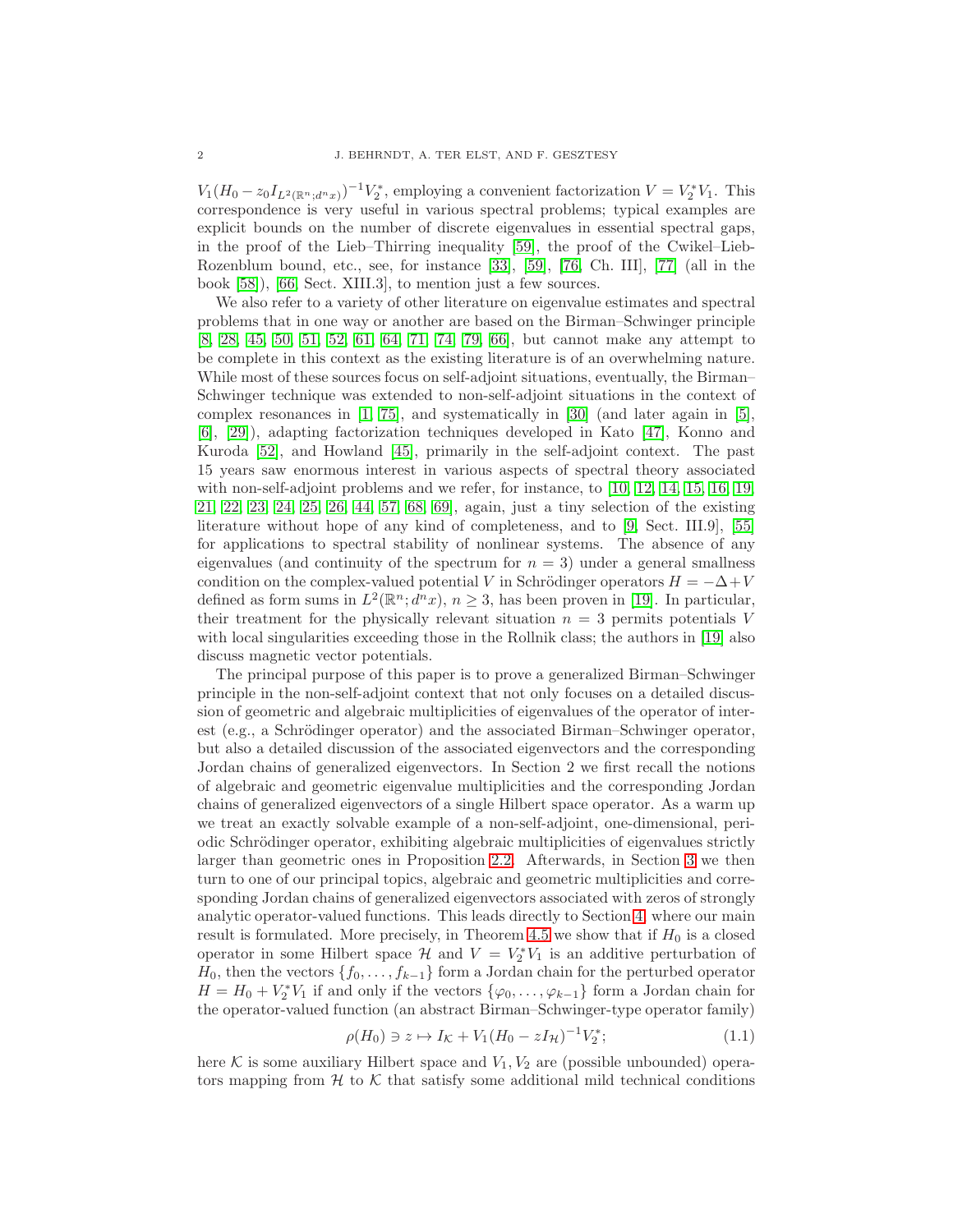(cf. Hypothesis [4.1\)](#page-16-1). In the context of non-self-adjoint second-order elliptic partial differential operators and Dirichlet-to-Neumann maps a similar correspondence was found recently in [\[4\]](#page-41-12); see also [\[17,](#page-42-11) Sect. 7.4.4] for a related result in the abstract setting of extension theory of symmetric operators. The notion of the index of meromorphic operator-valued functions is briefly recalled in Section [5](#page-26-0) and an application to algebraic multiplicities of meromorphic operator-valued functions is provided in Theorem [5.9](#page-31-0) and Theorem [5.11.](#page-33-1) Our final Section [6](#page-33-0) centers around the notion of the essential spectrum of closed operators in a Hilbert space, and as a highlight derives a global version of the Weinstein–Aronszajn formula (relating algebraic multiplicities of a pair of operators) in the non-self-adjoint context in Theorem [6.5](#page-37-0) and Theorem [6.7.](#page-39-1)

Finally, we summarize the basic notation used in this paper:  $H$  and  $K$  denote separable complex Hilbert spaces with scalar products  $(\cdot, \cdot)_{\mathcal{H}}$  and  $(\cdot, \cdot)_{\mathcal{K}}$ , linear in the first entry, respectively.

The Banach spaces of bounded and compact linear operators in  $H$  are denoted by  $\mathcal{B}(\mathcal{H})$  and  $\mathcal{B}_{\infty}(\mathcal{H})$ , respectively. Similarly, the Schatten–von Neumann (trace) ideals will subsequently be denoted by  $\mathcal{B}_p(\mathcal{H}), p \in [1,\infty)$ , and the subspace of all finite-rank operators in  $\mathcal{B}_1(\mathcal{H})$  will be abbreviated by  $\mathcal{F}(\mathcal{H})$ . Analogous notation  $\mathcal{B}(\mathcal{H},\mathcal{K})$ ,  $\mathcal{B}_{\infty}(\mathcal{H},\mathcal{K})$ , etc., will be used for bounded, compact, etc., operators between two Hilbert spaces H and K. In addition,  $tr_{\mathcal{H}}(T)$  denotes the trace of a trace class operator  $T \in \mathcal{B}_1(\mathcal{H})$  and  $\det_{p,\mathcal{H}}(I_{\mathcal{H}} + S)$  represents the (modified) Fredholm determinant associated with an operator  $S \in \mathcal{B}_p(\mathcal{H})$ ,  $p \in \mathbb{N}$  (for  $p = 1$  we omit the subscript 1). Moreover,  $\Phi(\mathcal{H})$  denotes the set of bounded Fredholm operators on H, that is, the set of operators  $T \in \mathcal{B}(\mathcal{H})$  such that  $\dim(\ker(T)) < \infty$ ,  $\text{ran}(T)$ is closed in  $H$ , and  $\dim(\ker(T^*)) < \infty$ . The corresponding (Fredholm) index of  $T \in \Phi(\mathcal{H})$  is then given by  $\text{ind}(T) = \dim(\text{ker}(T)) - \dim(\text{ker}(T^*))$ . For a linear operator T we denote by  $dom(T)$ ,  $ran(T)$  and  $ker(T)$  the domain, range, and kernel (i.e., nullspace), respectively. If T is closable, the closure is denoted by  $\overline{T}$ . The spectrum, point spectrum, and resolvent set of a closed operator  $T$  will be denoted by  $\sigma(T)$ ,  $\sigma_p(T)$ , and  $\rho(T)$ , respectively.

The identity matrix in  $\mathbb{C}^N$ ,  $N \in \mathbb{N}$ , is written as  $I_N$ , the corresponding nullmatrix will be abbreviated by  $0_N$ ; by  $D(z_0; r_0) \subset \mathbb{C}$  we denote the open disk with center  $z_0$  and radius  $r_0 > 0$ , and by  $\partial D(z_0; r_0)$  the corresponding circle; we also employ the notation  $\mathbb{N}_0 = \mathbb{N} \cup \{0\}.$ 

# <span id="page-2-0"></span>2. Eigenvalues and Jordan Chains for (Unbounded) Operators: A WARM UP AND A NON-SELF-ADJOINT SCHRÖDINGER OPERATOR

To motivate the objects of interest in this paper a bit, we start by considering a (possibly unbounded) operator A in a separable, complex Hilbert space  $K$ . Recall first that the vectors  $\{\varphi_0, \ldots, \varphi_{k-1}\} \subset \text{dom}(A)$  form a *Jordan chain of length k* for A at the eigenvalue  $\lambda_0 \in \mathbb{C}$  if and only if  $\varphi_0 \neq 0$  and

<span id="page-2-1"></span>
$$
(A - \lambda_0 I_K)\varphi_0 = 0 \text{ and } (A - \lambda_0 I_K)\varphi_j = \varphi_{j-1}, \quad j \in \{1, \dots, k-1\}.
$$
 (2.1)

In this case the vector  $\varphi_0$  is an eigenvector corresponding to the eigenvalue  $\lambda_0 \in$  $\sigma_p(A)$  and the vectors  $\varphi_1, \ldots, \varphi_{k-1}$  are usually called generalized eigenvectors corresponding to  $\lambda_0$ . It is clear from [\(2.1\)](#page-2-1) that all generalized eigenvectors are nontrivial. If  $\{\varphi_{0,n}\}_{1\leq n\leq N}$ ,  $N \in \mathbb{N} \cup \{\infty\}$ , is a basis in  $\ker(A - \lambda_0 I_K)$  and  $\{\varphi_{0,n},\ldots,\varphi_{k_n-1,n}\}\subset \text{dom}(A), 1\leq n\leq N$ , are the corresponding Jordan chains of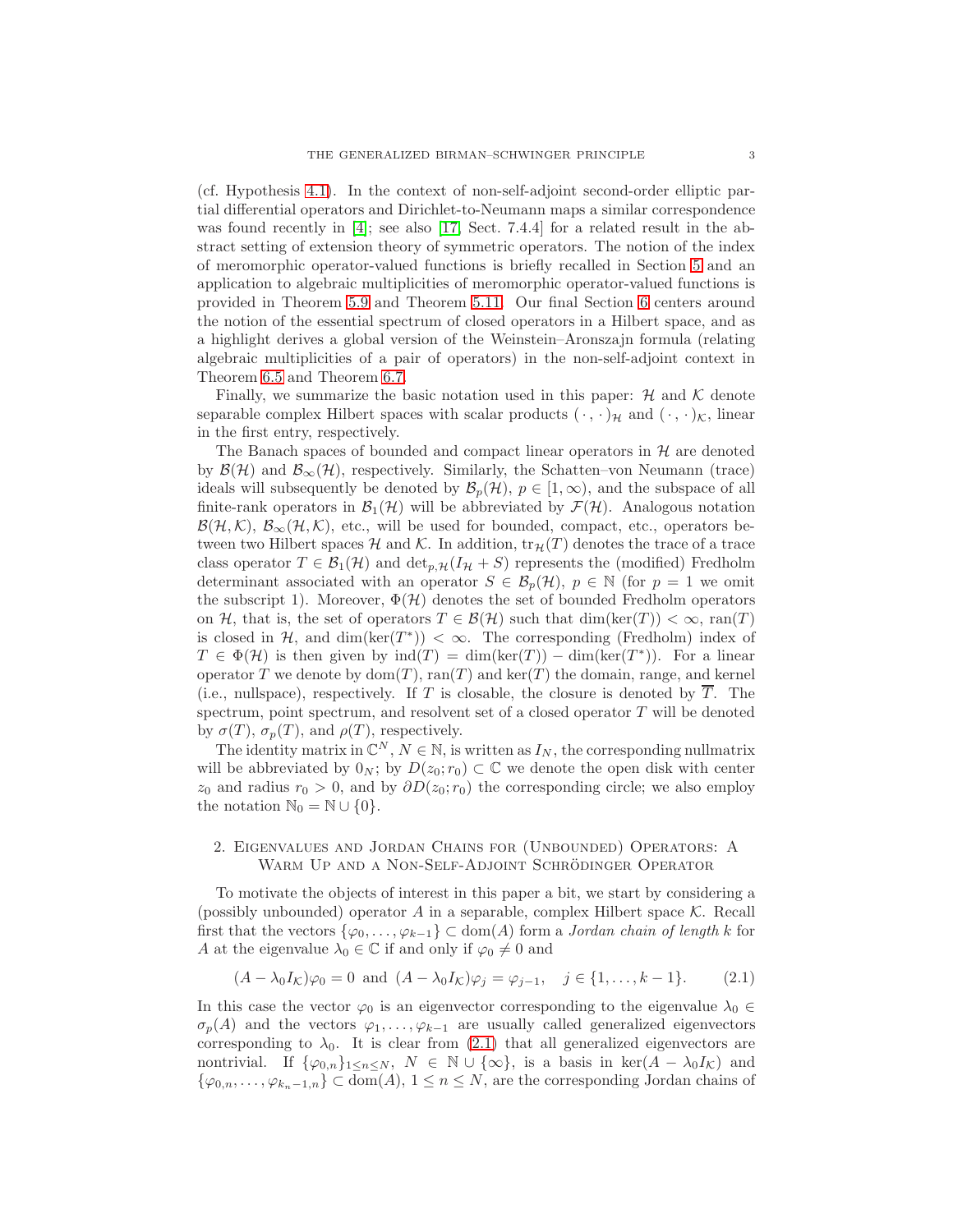maximal lengths  $k_n \in \mathbb{N}$ , then the *algebraic multiplicity*  $m_a(\lambda_0; A)$  of the eigenvalue  $\lambda_0$  is defined as

$$
m_a(\lambda_0; A) = \sum_{n=1}^{N} k_n.
$$
\n
$$
(2.2)
$$

If one of the eigenvectors has a Jordan chain of arbitrarily long length, then we define  $m_a(\lambda_0; A) = \infty$ .

Next, the *geometric multiplicity* of an eigenvalue  $\lambda_0 \in \sigma_p(A)$  of A, denoted by  $m_q(\lambda_0; A)$ , is given by

$$
m_g(\lambda_0; A) = \dim(\ker(A - \lambda_0 I_K)).
$$
\n(2.3)

In the following paragraph we assume that A is a closed operator in  $\mathcal K$  (and hence ker( $A - zI_{\mathcal{K}}$ ) is closed in  $\mathcal{K}, z \in \mathbb{C}$ ): Suppose  $\lambda_0 \in \mathbb{C}$  is an isolated point in  $\sigma(A)$  and introduce the *Riesz projection*  $P(\lambda_0; A)$  of A corresponding to  $\lambda_0$  by

$$
P(\lambda_0; A) = \frac{-1}{2\pi i} \oint_{\partial D(\lambda_0; \varepsilon)} d\zeta \left( A - \zeta I_{\mathcal{K}} \right)^{-1}, \tag{2.4}
$$

where  $\partial D(\lambda_0; \varepsilon)$  is a counterclockwise oriented circle centered at  $\lambda_0$  with sufficiently small radius  $\varepsilon > 0$  (excluding the rest of  $\sigma(A)$ ). If the Riesz projection is a finiterank operator in  $K$ , then

(*i*)  $\lambda_0$  is an eigenvalue of A,

and

(ii) ran( $P(\lambda_0; A)$ ) coincides with the algebraic eigenspace of A at  $\lambda_0$ . In this case one obtains for the algebraic multiplicity  $m_a(\lambda_0; A)$  of the eigenvalue  $\lambda_0$  of A

$$
m_a(\lambda_0; A) = \dim(\text{ran}(P(\lambda_0; A))) = \text{tr}_{\mathcal{K}}(P(\lambda_0; A))
$$
\n(2.5)

(see, e.g., [\[34,](#page-42-12) Sect. XV.2]), [\[37,](#page-42-13) Sect. I.2], [\[48,](#page-43-13) Sect. III.6.5]), and

<span id="page-3-1"></span>
$$
m_g(\lambda_0; A) \le m_a(\lambda_0; A). \tag{2.6}
$$

Following a standard practice (particularly, in the special context of self-adjoint operators A in K), we now introduce the *discrete spectrum* of A in K by

$$
\sigma_d(A) = \{ \lambda \in \sigma_p(A) \mid \lambda \text{ is an isolated point of } \sigma(A) \text{ with } \dim(\text{ran}(P(\lambda_0; A))) < \infty \}. \tag{2.7}
$$

Any element of  $\sigma_d(A)$  in [\(2.7\)](#page-3-1) is called a *discrete eigenvalue of A*.

**Remark 2.1.** Assume that  $A$  is closed in  $K$ . Then what we called a *discrete* eigenvalue of A in  $(2.7)$  (see, e.g., [\[66,](#page-43-2) p. 13]), is also called an *eigenvalue of finite*type of  $A$  (cf. e.g., [\[34,](#page-42-12) p. 326]), or, a normal eigenvalue of  $A$  (see, e.g., [\[37,](#page-42-13) p. 9]). ⋄

Next, to illustrate the notion of Jordan chains with a concrete and exactly solvable example of a non-self-adjoint, one-dimensional, periodic Schrödinger operator, exhibiting algebraic multiplicities of eigenvalues strictly larger than geometric ones, we now develop the case of the exactly solvable exponential potential in some detail:

<span id="page-3-0"></span>**Proposition 2.2.** Let  $\alpha \in \mathbb{C}$ , consider the potential

<span id="page-3-2"></span>
$$
V(\alpha, x) = \alpha^2 e^{ix}, \quad x \in \mathbb{R}, \tag{2.8}
$$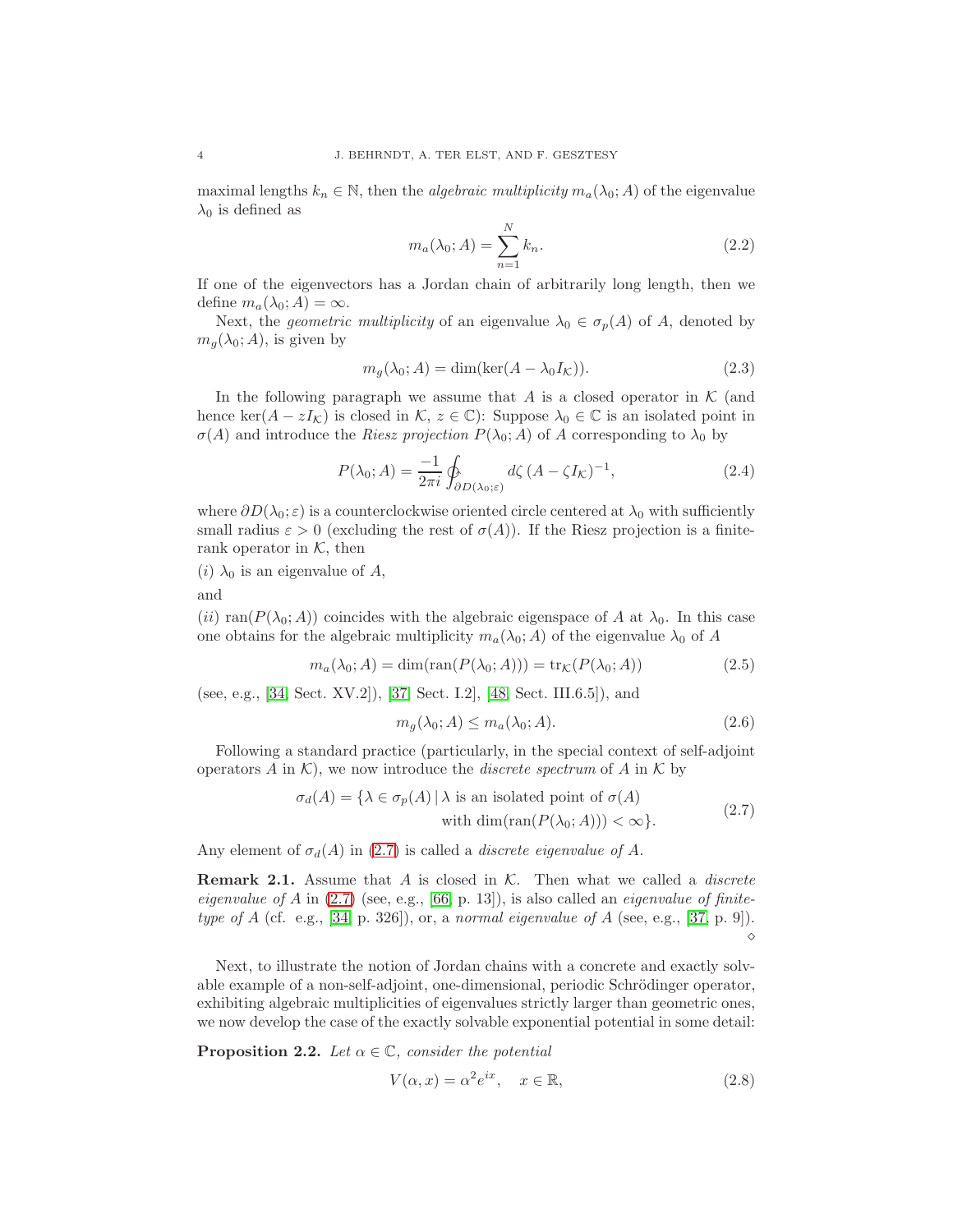and introduce the associated Schrödinger differential expression<sup>[1](#page-4-0)</sup>

<span id="page-4-1"></span>
$$
\tau(\alpha) = -\frac{d^2}{dx^2} + \alpha^2 e^{ix}, \quad x \in \mathbb{R},
$$
\n(2.9)

and the underlying periodic Schrödinger operator  $H_p(\alpha)$  in  $L^2([0, 2\pi]; dx)$ ,

$$
(H_p(\alpha)f)(x) = (\tau(\alpha)f)(x) \text{ for a.e. } x \in [0, 2\pi],
$$
  

$$
f \in \text{dom}(H_p(\alpha)) = \{ g \in L^2([0, 2\pi]; dx) \mid g, g' \in AC([0, 2\pi]);
$$
  

$$
g(0) = g(2\pi), g'(0) = g'(2\pi); g'' \in L^2([0, 2\pi]; dx) \}.
$$
 (2.10)

Then  $\sigma(H_p(\alpha))$  is purely discrete,

<span id="page-4-3"></span>
$$
\sigma(H_p(\alpha)) = \{ z \in \mathbb{C} \mid D(z) = 1 \} = \{ m^2 \}_{m \in \mathbb{N}_0},
$$
\n(2.11)

with corresponding (non-normalized) eigenfunctions  $y(m^2, \cdot) \in \text{dom}(H_p(\alpha))$  explicitly given by

<span id="page-4-2"></span>
$$
y(m^2, x) = J_{2m}(2\alpha e^{ix/2}), \quad x \in [0, 2\pi], \ m \in \mathbb{N}_0
$$
 (2.12)

(with  $J_{\nu}(\cdot)$  the regular Bessel function of order  $\nu \in \mathbb{C}$ , see [\[2,](#page-41-13) Sect. 9.1]), if  $\alpha \neq 0$ . In fact, for  $m \in \mathbb{N}_0$ , the associated kernel (i.e., geometric eigenspace) of  $H_p(\alpha)$  –  $m^2 I_{L^2([0,2\pi];dx)}$  is one-dimensional,

$$
\ker \left( H_p(\alpha) - m^2 I_{L^2([0, 2\pi]; dx)} \right) = \{ c_m y(m^2, \cdot) \mid c_m \in \mathbb{C} \}, \tag{2.13}
$$

if  $\alpha \neq 0$ . If  $\alpha = 0$ , then

 $\ker (H_p(\alpha) - m^2 I_{L^2([0,2\pi];dx)}) = \{x \mapsto c_m e^{imx} + d_m e^{-imx} | c_m, d_m \in \mathbb{C} \}, \quad m \in \mathbb{N}_0,$ is two dimensional, except if  $m = 0$ , when it is one-dimensional. Next, introducing

$$
\dot{y}(m^2, x) = [(2m - 1)!] \sum_{k=0}^{2m-1} [(2m - k)(k!)]^{-1} [\alpha e^{ix/2}]^{k-2m} J_k(2\alpha e^{ix/2}),
$$
  
\n
$$
x \in [0, 2\pi], \ m \in \mathbb{N},
$$
\n(2.14)

then  $\dot{y}(m^2, \cdot) \in \text{dom}((H_p(\alpha) - m^2 I_{L^2([0,2\pi];dx)})^2), m \in \mathbb{N}, \text{ and}$ 

$$
(H_p(\alpha) - m^2 I_{L^2([0,2\pi];dx)}) \dot{y}(m^2, \cdot) = y(m^2, \cdot), \quad m \in \mathbb{N},
$$
 (2.15)

$$
(H_p(\alpha) - m^2 I_{L^2([0,2\pi];dx)})^2 \dot{y}(m^2, \cdot) = 0, \quad m \in \mathbb{N}.
$$
 (2.16)

Moreover, for each  $m \in \mathbb{N}$ , the algebraic eigenspace of  $H_p(\alpha)$  corresponding to the eigenvalue  $m^2$  is two-dimensional and given by

<span id="page-4-5"></span><span id="page-4-4"></span>
$$
\{c_m y(m^2, \cdot) + d_m \dot{y}(m^2, \cdot) | c_m, d_m \in \mathbb{C}\},\tag{2.17}
$$

<span id="page-4-0"></span><sup>&</sup>lt;sup>1</sup>We chose  $\alpha^2$  instead of  $\alpha$  to be the coupling constant in [\(2.9\)](#page-4-1) to avoid taking numerous square roots of the coupling constant later on (cf. [\(2.12\)](#page-4-2)).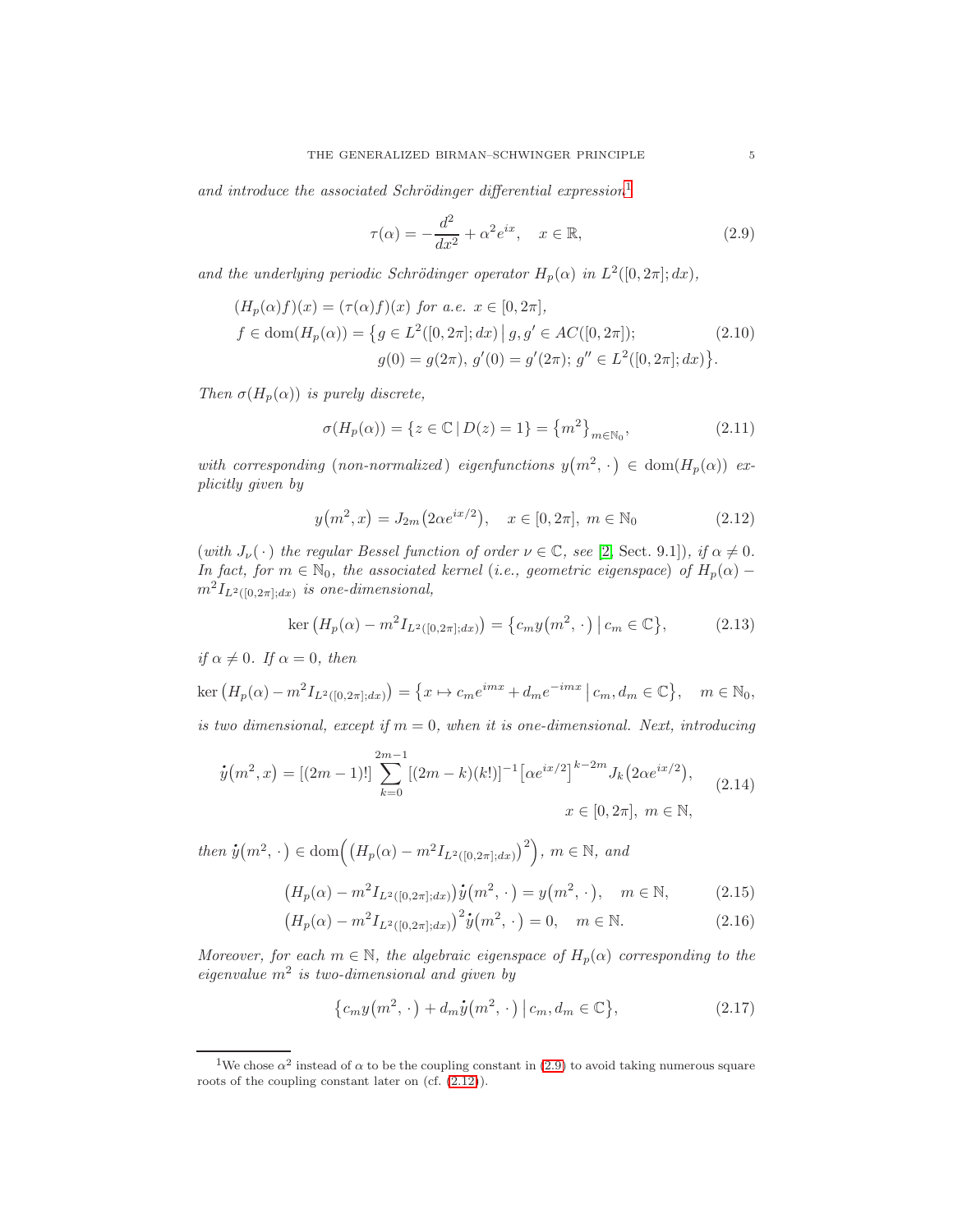exhibiting the Jordan chain  $\{y(m^2, \cdot),\}$ .  $\mathbf{\dot{y}}(m^2, \cdot)$  (cf. [\(2.1\)](#page-2-1)) corresponding to the eigenvalue  $m^2$ ,  $m \in \mathbb{N}$ . In particular, one obtains

$$
m_g(0; H_p(\alpha)) = 1,
$$
  
\n
$$
m_g(m^2; H_p(\alpha)) = \begin{cases} 1, & m \in \mathbb{N}, \ \alpha \in \mathbb{C} \setminus \{0\}, \\ 2, & m \in \mathbb{N}, \ \alpha = 0, \end{cases}
$$
\n
$$
(2.18)
$$
  
\n
$$
m_a(0; H_p(\alpha)) = 1,
$$

$$
m_a(m^2; H_p(\alpha)) = 2, \quad m \in \mathbb{N}, \ \alpha \in \mathbb{C}.
$$
 (2.19)

In [\(2.11\)](#page-4-3) we abbreviated the underlying Floquet discriminant by  $D(\cdot)$  and note that actually,

<span id="page-5-5"></span><span id="page-5-4"></span><span id="page-5-2"></span>
$$
D(z) = \cos\left(z^{1/2}2\pi\right), \quad z \in \mathbb{C},\tag{2.20}
$$

in this particular example.

*Proof.* The (self-adjoint) case  $\alpha = 0$  can be done by elementary means, since the differential equation  $-y''(z, x) = zy(z, x)$ , is explicitly solvable in terms of the exponential functions  $y_{\pm}(z, x) = e^{\pm iz^{1/2}x}$ ,  $x \in \mathbb{R}$ . So in the sequel we may (and do) assume that  $\alpha \neq 0$ .

We start by observing that the general solution of the differential equation  $\tau(\alpha)y(z, \cdot) = zy(z, \cdot), z \in \mathbb{C}$ , is of the explicit form (see, e.g., [\[2,](#page-41-13) No. 9.1.54])

<span id="page-5-3"></span>
$$
y(z,x) = \begin{cases} c_1(z)J_{2z^{1/2}}(2\alpha e^{ix/2}) + c_2(z)J_{-2z^{1/2}}(2\alpha e^{ix/2}), & 2z^{1/2} \in \mathbb{C} \backslash \mathbb{N}_0, \\ d_1(n)J_n(2\alpha e^{ix/2}) + d_2(n)Y_n(2\alpha e^{ix/2}), & 2z^{1/2} = n, n \in \mathbb{N}_0, \\ (2.21) \end{cases}
$$

with  $J_{\nu}(\cdot), Y_{\nu}(\cdot), \nu \in \mathbb{C}$ , the standard regular and irregular Bessel functions (see again, e.g., [\[2,](#page-41-13) Sect. 9.1]), and  $c_j(z)$ ,  $d_j(n) \in \mathbb{C}$ ,  $j = 1, 2$ , appropriate constants with respect to  $x \in \mathbb{R}$ .

Next, introducing the special fundamental system of solutions  $\phi_0(z, \cdot), \theta_0(z, \cdot)$ of  $\tau(\alpha)y(z, \cdot) = zy(z, \cdot)$ , entire in the parameter  $z \in \mathbb{C}$  and uniquely characterized by the initial conditions

$$
\phi_0(z,0) = 0, \ \phi'_0(z,0) = 1, \quad \theta_0(z,0) = 1, \ \theta'_0(z,0) = 0, \quad z \in \mathbb{C},
$$
\n(2.22)

one obtains (for  $2z^{1/2} \in \mathbb{C} \backslash \mathbb{N}_0$ ,  $x \in \mathbb{R}$ )

$$
\phi_0(z,x) = \frac{i\pi}{\sin\left(z^{1/2}2\pi\right)} \left[ J_{2z^{1/2}}(2\alpha) J_{-2z^{1/2}}(2\alpha e^{ix/2}) - J_{-2z^{1/2}}(2\alpha) J_{2z^{1/2}}(2\alpha e^{ix/2}) \right],\tag{2.23}
$$

$$
\theta_0(z,x) = \frac{\pi \alpha}{\sin\left(z^{1/2} 2\pi\right)} \left[ J'_{2z^{1/2}}(2\alpha) J_{-2z^{1/2}}(2\alpha e^{ix/2}) - J'_{-2z^{1/2}}(2\alpha) J_{2z^{1/2}}(2\alpha e^{ix/2}) \right],\tag{2.24}
$$

and (for  $2z^{1/2} = n \in \mathbb{N}_0, x \in \mathbb{R}$ )

$$
\phi_0(z, x) = i\pi \left[ Y_n(2\alpha) J_n(2\alpha e^{ix/2}) - J_n(2\alpha) Y_n(2\alpha e^{ix/2}) \right],
$$
  
\n
$$
\theta_0(z, x) = \pi \alpha \left[ Y'_n(2\alpha) J_n(2\alpha e^{ix/2}) - J'_n(2\alpha) Y_n(2\alpha e^{ix/2}) \right].
$$
\n(2.25)

In particular,

<span id="page-5-1"></span><span id="page-5-0"></span>
$$
W(\theta_0(z, \cdot), \phi_0(z, \cdot)) = 1, \quad z \in \mathbb{C}, \tag{2.26}
$$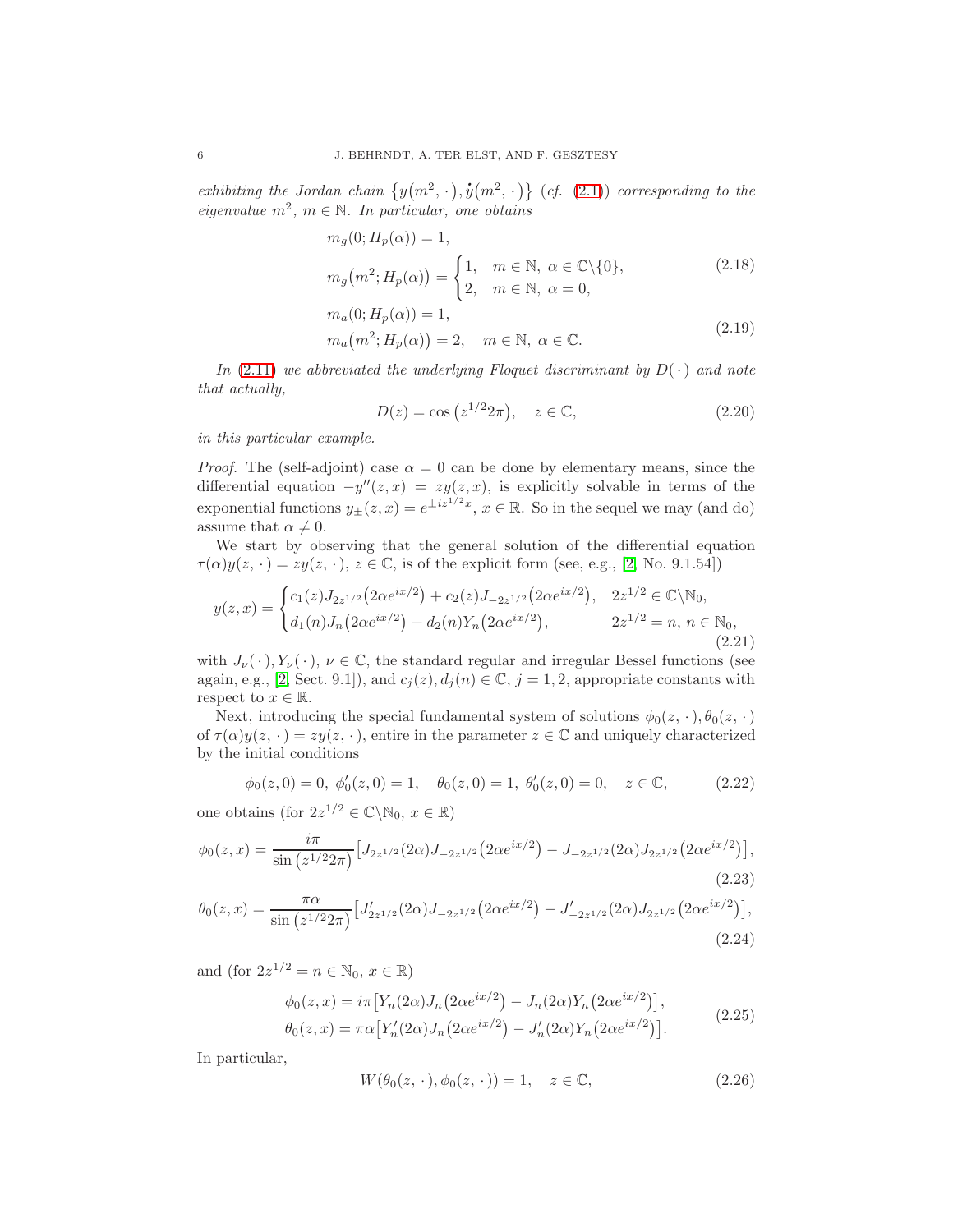and the monodromy matrix  $\mathcal{M}(\cdot)$  associated with  $\tau(\alpha)$  is thus of the type

$$
\mathcal{M}(z) = \begin{pmatrix} \theta_0(z, 2\pi) & \phi_0(z, 2\pi) \\ \theta'_0(z, 2\pi) & \phi'_0(z, 2\pi) \end{pmatrix}, \quad z \in \mathbb{C}, \tag{2.27}
$$

with Floquet discriminant (i.e., Lyapunov function)  $D(\cdot)$  given by

$$
D(z) = \text{tr}_{\mathbb{C}^2}(\mathcal{M}(z))/2 = [\theta_0(z, 2\pi) + \phi'_0(z, 2\pi)]/2, \quad z \in \mathbb{C}.
$$
 (2.28)

Employing standard properties of the Bessel functions in  $(2.23)$ ,  $(2.24)$  and  $[2,$ No. 9.1.35] one confirms that actually,  $D(z) = \cos(z^{1/2}2\pi)$ ,  $z \in \mathbb{C}$ , that is, [\(2.20\)](#page-5-2) holds (see also [\[13\]](#page-41-14), [\[27\]](#page-42-14), [\[42\]](#page-43-14), [\[43\]](#page-43-15), [\[62\]](#page-43-16), [\[63\]](#page-43-17), [\[72\]](#page-44-9), [\[73\]](#page-44-10)).

To determine the spectrum of  $H_p(\alpha)$  one recalls that by general Floquet theory

$$
\sigma(H_p(\alpha)) = \{ z \in \mathbb{C} \mid D(z) = 1 \}. \tag{2.29}
$$

Furthermore, one verifies that the resolvent of  $H_p(\alpha)$  is a Hilbert–Schmidt operator and hence  $\sigma(H_p(\alpha))$  is purely discrete, and given by

$$
\sigma(H_p(\alpha)) = \{m^2\}_{m \in \mathbb{N}_0},\tag{2.30}
$$

with corresponding eigenfunctions  $y_m \in \text{dom}(H_p(\alpha))$  explicitly given by [\(2.12\)](#page-4-2). In fact, using [\(2.21\)](#page-5-3) it follows that the associated kernel of  $H_p(\alpha) - m^2 I_{L^2([0,2\pi];dx)}$  is one-dimensional, since (cf. [\[2,](#page-41-13) No. 9.1.36])

$$
Y_{\nu}(\zeta e^{i\pi}) = e^{-i\nu\pi} Y_{\nu}(\zeta) + 2i \cos(\nu\pi) J_{\nu}(\zeta), \quad \zeta \in \mathbb{C} \setminus (-\infty, 0],
$$
  
\n
$$
Y_{\nu}'(\zeta e^{i\pi}) = -e^{-i\nu\pi} Y_{\nu}'(\zeta) - 2i \cos(\nu\pi) J_{\nu}'(\zeta), \quad \zeta \in \mathbb{C} \setminus (-\infty, 0],
$$
\n(2.31)

(and similarly on the cut  $\zeta \in (-\infty, 0]$ ) and hence

$$
Y_{2m}(2\alpha e^{i\pi}) = Y_{2m}(2\alpha) + 2iJ_{2m}(2\alpha),
$$
  
\n
$$
Y'_{2m}(2\alpha e^{i\pi}) = -Y'_{2m}(2\alpha) - 2iJ'_{2m}(2\alpha),
$$
\n(2.32)

that is,  $Y_{2m}(2\alpha e^{ix/2})$ ,  $m \in \mathbb{N}_0$ , cannot satisfy the periodic boundary conditions at  $x = 0$  and  $2\pi$  for elements in  $dom(H_p(\alpha))$  (see also, [\[2,](#page-41-13) Sect. 9.5]). On the other hand, employing

<span id="page-6-1"></span><span id="page-6-0"></span>
$$
J_{2m}(\zeta e^{i\pi}) = J_{2m}(\zeta), \quad J'_{2m}(\zeta e^{i\pi}) = -J'_{2m}(\zeta), \quad \zeta \in \mathbb{C}
$$
 (2.33)

(cf. [\[2,](#page-41-13) 9.1.35]),  $J_{2m}(2\alpha e^{ix/2})$ ,  $m \in \mathbb{N}_0$ , clearly satisfies these periodic boundary conditions at  $x = 0$  and  $2\pi$ .

To determine the algebraic multiplicity of the periodic eigenvalues  $m^2$ ,  $m \in \mathbb{N}_0$ , we recall the fact (see, e.g., [\[31\]](#page-42-15)),

$$
\begin{split} \det_{L^2([0,2\pi];dx)} \left( (H_p(\alpha) - zI_{L^2([0,2\pi];dx)}) (H_p(\alpha) - z_0I_{L^2([0,2\pi];dx)})^{-1} \right) \\ &= \det_{L^2([0,2\pi];dx)} \left( I_{L^2([0,2\pi];dx)} - (z - z_0) (H_p(\alpha) - z_0I_{L^2([0,2\pi];dx)})^{-1} \right) \\ &= \frac{D(z) - 1}{D(z_0) - 1} = \frac{\cos\left(z^{1/2}2\pi\right) - 1}{\cos\left(z_0^{1/2}2\pi\right) - 1}, \quad z \in \mathbb{C}, \ z_0 \in \mathbb{C} \setminus \{m^2\}_{m \in \mathbb{N}_0}, \end{split} \tag{2.34}
$$

where  $\det_{\mathcal{H}}(I_H + T)$  represents the Fredholm determinant in connection with the trace class operator  $T \in \mathcal{B}_1(\mathcal{H})$  in the complex, separable Hilbert space  $\mathcal{H}$ . Thus, the algebraic multiplicity of the eigenvalue  $m^2$ ,  $m \in \mathbb{N}_0$ , of  $H_p(\alpha)$  coincides with the order of the zero of

$$
\det_{L^2([0,2\pi];dx)}(I_{L^2([0,2\pi];dx)}-(z-z_0)(H_p(\alpha)-z_0I_{L^2([0,2\pi];dx)})^{-1})
$$
\n(2.35)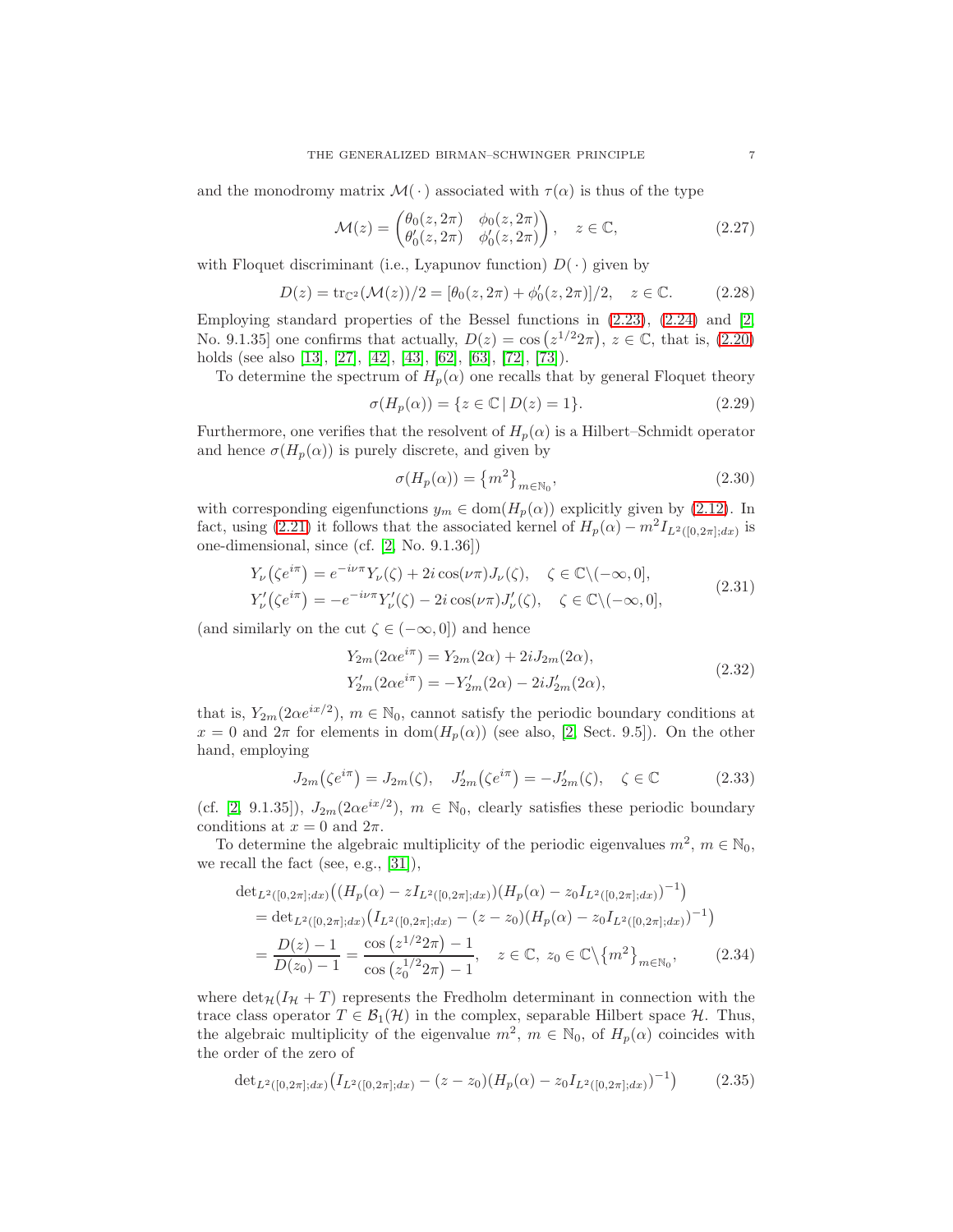at the point  $z = m^2$ , and hence also with the order of the zero of  $D(z) - 1 =$  $\cos{(z^{1/2}2\pi)} - 1$  at  $z = m^2$ . This proves [\(2.18\)](#page-5-4), [\(2.19\)](#page-5-5), see also [\[13\]](#page-41-14), [\[27\]](#page-42-14), [\[42\]](#page-43-14), [\[43\]](#page-43-15), [\[62\]](#page-43-16), [\[63\]](#page-43-17).

It remains to determine the Jordan chains associated with  $m^2$ ,  $m \in \mathbb{N}$ . For this purpose we fix  $m \in \mathbb{N}$  and note that

<span id="page-7-0"></span>
$$
-y''(z,x) + [\alpha^2 e^{ix} - z]y(z,x) = 0,
$$
\n(2.36)

implies (with  $\cdot$  abbreviating  $d/dz$ ),

$$
- \dot{y}''(z, x) + [\alpha^2 e^{ix} - z] \dot{y}(z, x) = y(z, x).
$$
 (2.37)

We note that for  $z \in \mathbb{C}$  the function

$$
y(z,x) = c_1(z)J_{2z^{1/2}}(2\alpha e^{ix/2}) + c_2(z)Y_{2z^{1/2}}(2\alpha e^{ix/2})
$$
 (2.38)

is a solution of  $(2.36)$  (see, e.g., [\[2,](#page-41-13) No. 9.1.54] or  $(2.21)$  for  $z = m^2$ ) and, from now on for simplicity, we agree to choose  $c_1(z) = 1, z \in \mathbb{C}$ , and that  $c_2(\cdot)$  is differentiable (without loss of generality) and that it satisfies

<span id="page-7-3"></span><span id="page-7-2"></span>
$$
c_2(m^2) = 0,\t\t(2.39)
$$

in accordance with the boundary conditions in  $dom(H_p(\alpha))$ ;  $c_2(\cdot)$  will explicitly be chosen in [\(2.43\)](#page-7-1). One then computes<br>  $\dot{y}(z, x) = \dot{c}_2(z) Y_{2z^{1/2}}(2\alpha e^{ix/2})$ 

$$
\dot{y}(z,x) = \dot{c}_2(z) Y_{2z^{1/2}} (2\alpha e^{ix/2}) + (\partial/\partial z) J_{2z^{1/2}} (2\alpha e^{ix/2}) + c_2(z) (\partial/\partial z) Y_{2z^{1/2}} (2\alpha e^{ix/2}),
$$
\n(2.40)

and hence

$$
\dot{y}(m^2, x) = \dot{c}_2(m^2) Y_{2m} (2\alpha e^{ix/2}) + (\partial/\partial z) J_{2z^{1/2}} (2\alpha e^{ix/2}) \Big|_{z=m^2}
$$

$$
= \dot{c}_2(m^2) Y_{2m} (2\alpha e^{ix/2}) + \left[ [\pi/(2m)] Y_{2m} (2\alpha e^{ix/2}) + [2m-1)!] \sum_{k=0}^{2m-1} \frac{\left[\alpha e^{ix/2}\right]^{k-2m}}{(2m-k)(k!)} J_k (2\alpha e^{ix/2}) \right],
$$
(2.41)

where we employed  $(2.39)$  and  $(cf. [2, No. 9.1.66])$  $(cf. [2, No. 9.1.66])$  $(cf. [2, No. 9.1.66])$ 

$$
[(\partial/\partial \nu)J_{\nu}(\zeta)\big|_{\nu=2m} = (\pi/2)Y_{2m}(\zeta)
$$
  
+2<sup>-1</sup>[(2m)!]  $\sum_{k=0}^{2m-1} [(2m-k)(k!)]^{-1} (\zeta/2)^{k-2m} J_{k}(\zeta).$  (2.42)

Next, we choose,

<span id="page-7-1"></span>
$$
\dot{c}_2(m^2) = -\pi/(2m) \text{ and } c_2(z) = -\pi(z - m^2)/(2m), \quad m \in \mathbb{N}, \tag{2.43}
$$

to eliminate  $Y_{2m}(\cdot)$  in [\(2.41\)](#page-7-3), finally resulting in

<span id="page-7-4"></span>
$$
\dot{y}(m^2, x) = [(2m - 1)!] \sum_{k=0}^{2m-1} [(2m - k)(k!)]^{-1} [\alpha e^{ix/2}]^{k-2m} J_k(2\alpha e^{ix/2}), \quad m \in \mathbb{N}.
$$
\n(2.44)

Exploiting a slight extension of [\(2.33\)](#page-6-0),

$$
J_k(\zeta e^{i\pi}) = (-1)^k J_k(\zeta), \quad J'_k(\zeta e^{i\pi}) = (-1)^{k+1} J'_k(\zeta), \quad \zeta \in \mathbb{C}, \ k \in \mathbb{N}_0 \tag{2.45}
$$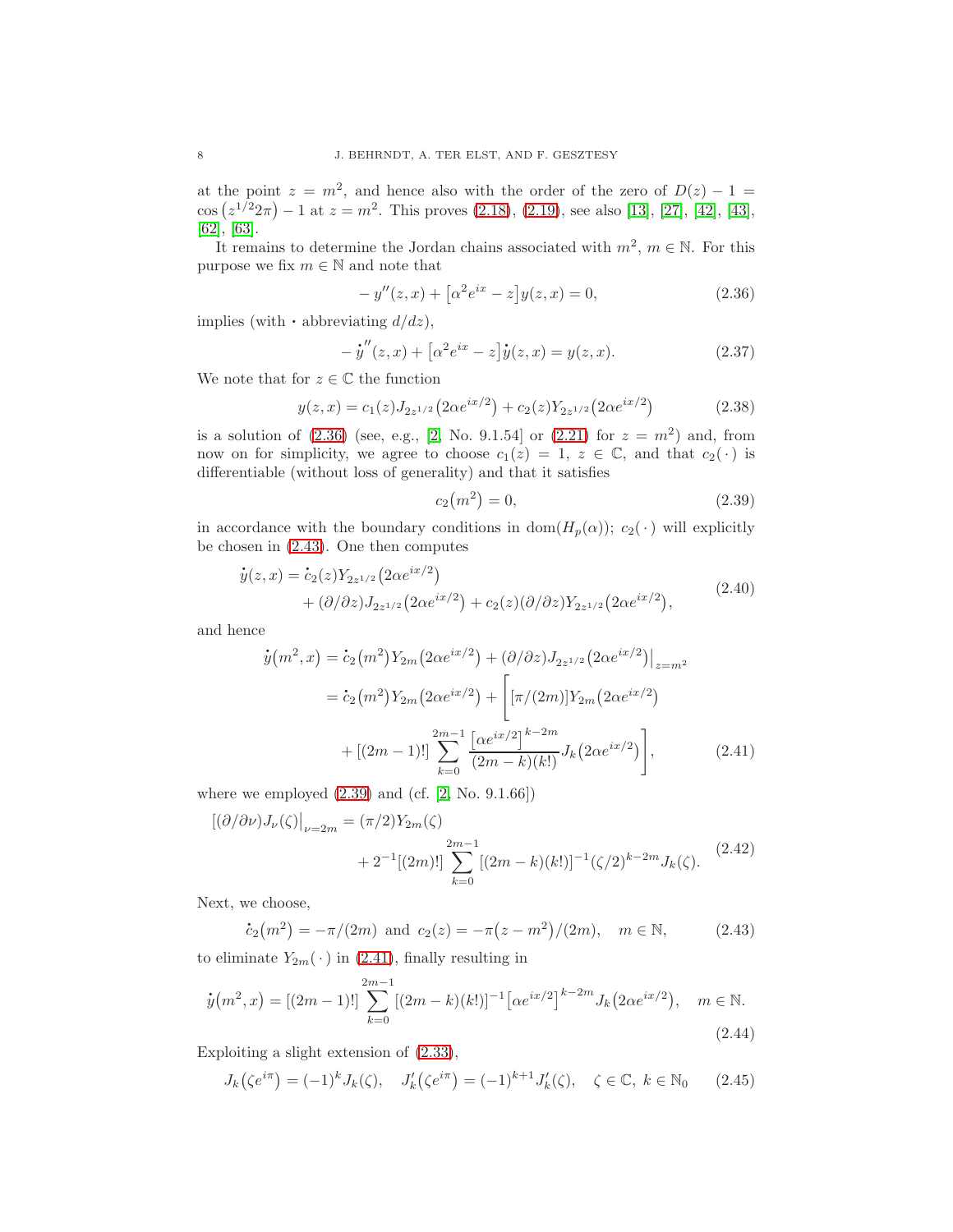(cf. [\[2,](#page-41-13) 9.1.35]), one verifies that

$$
\dot{y}(m^2,0) = \dot{y}(m^2,2\pi), \quad \dot{y}'(m^2,0) = \dot{y}'(m^2,2\pi), \tag{2.46}
$$

that is,  $\dot{y}(m^2, \cdot), m \in \mathbb{N}$ , in [\(2.44\)](#page-7-4) satisfy the boundary conditions in dom $(H_p(\alpha))$ . Moreover, employing the identity (cf. [\[2,](#page-41-13) No. 9.1.27]),

$$
J'_{\nu}(\zeta) = -J_{\nu+1}(\zeta) + (\nu/\zeta)J_{\nu}(\zeta), \quad \nu \in \mathbb{C}, \tag{2.47}
$$

and using the fact that  $J_{\nu}(\cdot)$  satisfies the second-order differential equation

$$
\frac{d^2}{dx^2}J_{\nu}\left(2\alpha e^{ix/2}\right) = \left[\alpha^2 e^{ix} - \left(\nu^2/4\right)\right]J_{\nu}\left(2\alpha e^{ix/2}\right), \quad \nu \in \mathbb{C}, \ x \in \mathbb{R},\tag{2.48}
$$

(this follows from [\[2,](#page-41-13) No. 9.1.54]), one verifies that

$$
- \dot{y}''(m^2, x) + [\alpha^2 e^{ix} - m^2] \dot{y}(m^2, x) = y(m^2, x), \quad m \in \mathbb{N},
$$
 (2.49)

as follows:

$$
\begin{aligned}\n&\left[-\frac{d^2}{dx^2} + \alpha^2 e^{ix}\right]\dot{y}(m^2, x) = \alpha^2 e^{ix}\dot{y}(m^2, x) \\
&-[(2m-1)!] \sum_{k=0}^{2m-1} \frac{\alpha^{k-2m}}{(2m-k)[k!]} \left[-\frac{(k-2m)^2}{4} e^{i(k-2m)x/2} J_k(2\alpha e^{ix/2})\right. \\
&\left. - \alpha(k-2m)e^{i(k+1-2m)x/2} J'_k(2\alpha e^{ix/2})\right. \\
&\left. + e^{i(k-2m)x/2} [\alpha^2 e^{ix} - (k^2/4)] J_k(2\alpha e^{ix/2})\right] \\
&= m^2 \dot{y}(m^2, x) + [(2m-1)!] \sum_{k=0}^{2m-1} \frac{\alpha^{k-2m}(k-2m)}{(2m-k)[k!]} e^{i(k-2m)x/2} \\
&\times [(k/2)J_k(2\alpha e^{ix/2}) + \alpha e^{ix/2} J'_k(2\alpha e^{ix/2})] \\
&= m^2 \dot{y}(m^2, x) - [(2m-1)!] \left[\sum_{k=1}^{2m-1} \frac{[\alpha e^{ix/2}]^{k-2m}}{[(k-1)!]} J_k(2\alpha e^{ix/2})\right. \\
&\left. - \sum_{k=0}^{2m-1} \frac{[\alpha e^{ix/2}]^{k+1-2m}}{[k!]} J_{k+1}(2\alpha e^{ix/2})\right] \\
&= m^2 \dot{y}(m^2, x) + J_{2m}(2\alpha e^{ix/2}) \\
&= m^2 \dot{y}(m^2, x) + y(m^2, x), \end{aligned} \tag{2.50}
$$

proving  $(2.14)$ – $(2.19)$ .

**Remark 2.3.** The fact that  $m_a(m^2; H_p(\alpha)) = 2$ ,  $m \in \mathbb{N}$ , can also independently be established as follows. Suppose that  $\Omega \subseteq \mathbb{C}$  open,  $\mathcal{H}$  is a complex separable Hilbert space,  $T: \Omega \to \mathcal{B}_1(\mathcal{H})$  is analytic with respect to the trace norm  $\|\cdot\|_{\mathcal{B}_1(\mathcal{H})}$ , and A is a densely defined, closed operator in H such that  $(A - z_0 I_H)^{-1} \in \mathcal{B}_1(\mathcal{H})$  for some (and hence for all)  $z_0 \in \rho(A)$ . Then the trace formula (cf. [\[37,](#page-42-13) eq. (IV.1.14), p. 163])

$$
\operatorname{tr}_{\mathcal{H}}\big((I_{\mathcal{H}}-T(z))^{-1}T'(z)\big)=-\frac{d}{dz}\ln(\det_{\mathcal{H}}(I_{\mathcal{H}}-T(z))), \quad z\in\Omega,\tag{2.51}
$$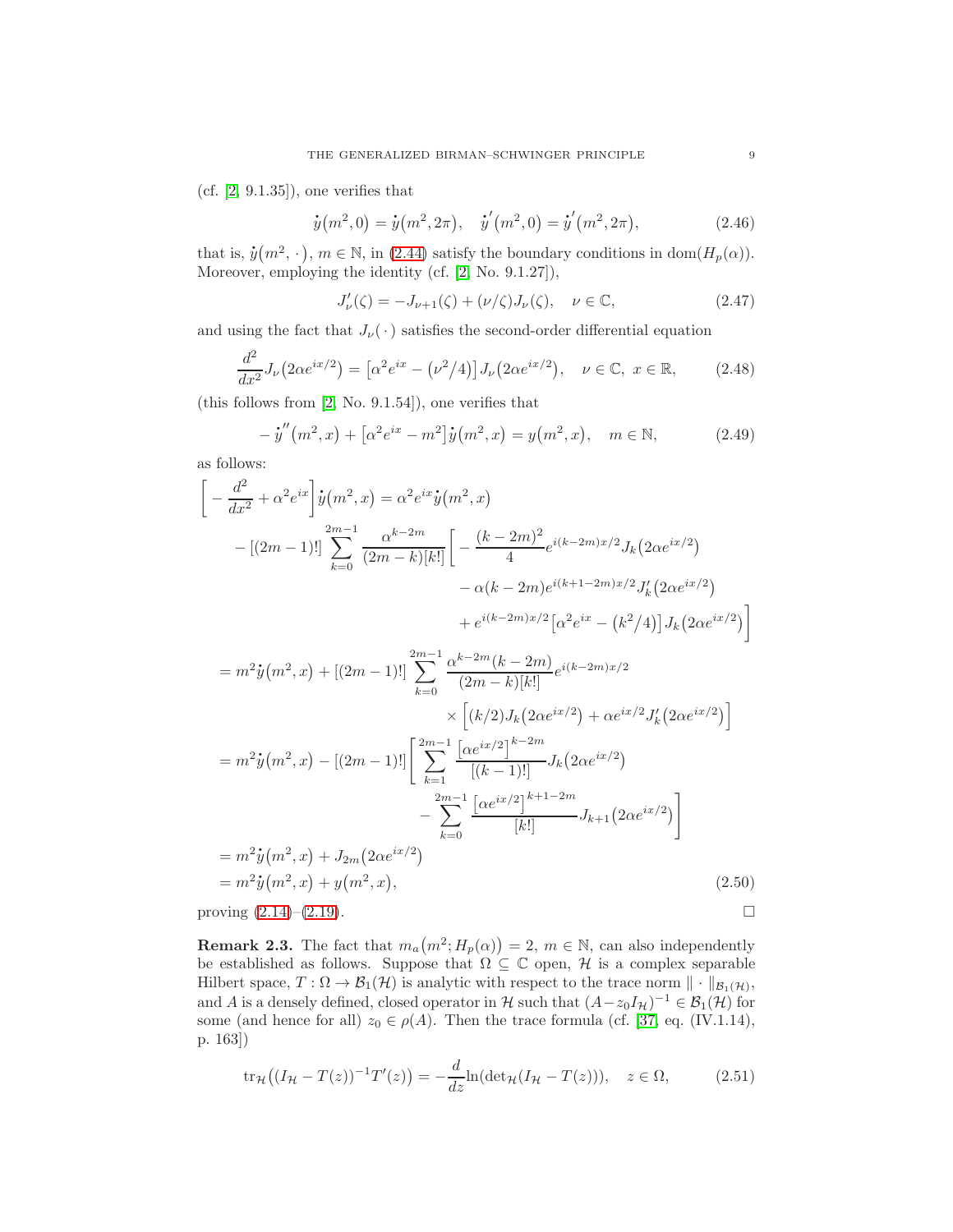applied to the special case

$$
T_A(z) = I_{\mathcal{H}} - (A - zI_{\mathcal{H}})(A - z_0I_{\mathcal{H}})^{-1} = (z - z_0)(A - z_0I_{\mathcal{H}})^{-1} \in \mathcal{B}_1(\mathcal{H}),
$$
  

$$
z_0 \in \rho(A), \ z \in \mathbb{C},
$$
 (2.52)

yields

<span id="page-9-0"></span>
$$
-\frac{d}{dz}\ln\left(\det_{\mathcal{H}}\left((I_{\mathcal{H}}-(z-z_{0})(A-z_{0}I_{\mathcal{H}})^{-1})\right)\right)
$$
  
=\frac{d}{dz}\ln\left(\det\_{\mathcal{H}}(I\_{\mathcal{H}}-T\_{A}(z))\right)  
=\text{tr}\_{\mathcal{H}}\left((I\_{\mathcal{H}}-T\_{A}(z))^{-1}T'\_{A}(z)\right)  
=\text{tr}\_{\mathcal{H}}\left(\left[(A-zI\_{\mathcal{H}})(A-z\_{0}I\_{\mathcal{H}})^{-1}\right]^{-1}(A-z\_{0}I\_{\mathcal{H}})^{-1}\right)  
=\text{tr}\_{\mathcal{H}}\left(\left[(A-z\_{0}I\_{\mathcal{H}})(A-z\_{0}I\_{\mathcal{H}})^{-1}\right](A-z\_{0}I\_{\mathcal{H}})^{-1}\right)  
=\text{tr}\_{\mathcal{H}}\left((A-zI\_{\mathcal{H}})^{-1}), z\_{0}, z \in \rho(A), \qquad (2.53)

employing cyclicity of the trace.

An application of [\(2.53\)](#page-9-0) to  $A = H_p(\alpha)$  together with [\(2.34\)](#page-6-1) thus implies for  $z_0\in\rho(H_p(\alpha))$ 

$$
\begin{split} &\text{tr}_{L^{2}([0,2\pi];dx)}\big((H_{p}(\alpha)-zI_{L^{2}([0,2\pi];dx)})^{-1}\big) \\ &= -\frac{d}{dz}\text{ln}\big(\text{det}_{L^{2}([0,2\pi];dx)}\big(I_{L^{2}([0,2\pi];dx)}-(z-z_{0})(H_{p}(\alpha)-z_{0}I_{L^{2}([0,2\pi];dx)})^{-1}\big)\big) \\ &= -\frac{d}{dz}\text{ln}\left(\frac{D(z)-1}{D(z_{0})-1}\right) \\ &= \frac{\dot{D}(z)}{1-D(z)}, \quad z \in \mathbb{C}\backslash\{m^{2}\}_{m\in\mathbb{N}_{0}}.\end{split} \tag{2.54}
$$

(One notes that the 2nd and 3rd lines in  $(2.54)$  are independent of  $z_0$ ).

<span id="page-9-1"></span>Thus, one confirms (for  $0 < \varepsilon$  sufficiently small and  $m \in \mathbb{N}$ )

$$
m_a(m^2; H_p(\alpha)) = \text{tr}_{L^2([0,2\pi];dx)}(P(m^2; H_p(\alpha)))
$$
  
\n
$$
= \text{tr}_{L^2([0,2\pi];dx)}\left(\frac{-1}{2\pi i}\oint_{\partial D(m^2;\varepsilon)} d\zeta (H_p(\alpha) - \zeta I_{L^2([0,2\pi];dx)})^{-1}\right)
$$
  
\n
$$
= \frac{1}{2\pi i}\oint_{\partial D(m^2;\varepsilon)} d\zeta \frac{\dot{D}(\zeta)}{D(\zeta) - 1}
$$
  
\n
$$
= \frac{1}{2i}\oint_{\partial D(m^2;\varepsilon)} d\zeta \zeta^{-1/2} \cot(\zeta^{1/2}\pi)
$$
  
\n
$$
= \frac{1}{2i}\oint_{\partial D(m^2;\varepsilon)} d\zeta \frac{2}{\pi} \left[\frac{1}{\zeta - m^2} + O(1)\right]
$$
  
\n
$$
= 2, \quad m \in \mathbb{N}.
$$
 (2.55)

Here the term  $O(1)$  abbreviates an analytic function in an open neighborhood of  $D(m^2; \varepsilon)$  and we employed the elementary identity

$$
\frac{\sin\left(\zeta^{1/2}2\pi\right)}{1-\cos\left(\zeta^{1/2}2\pi\right)} = \cot\left(\zeta^{1/2}\pi\right), \quad \zeta \in \mathbb{C}\backslash\{m^2\}_{m \in \mathbb{N}_0}.\tag{2.56}
$$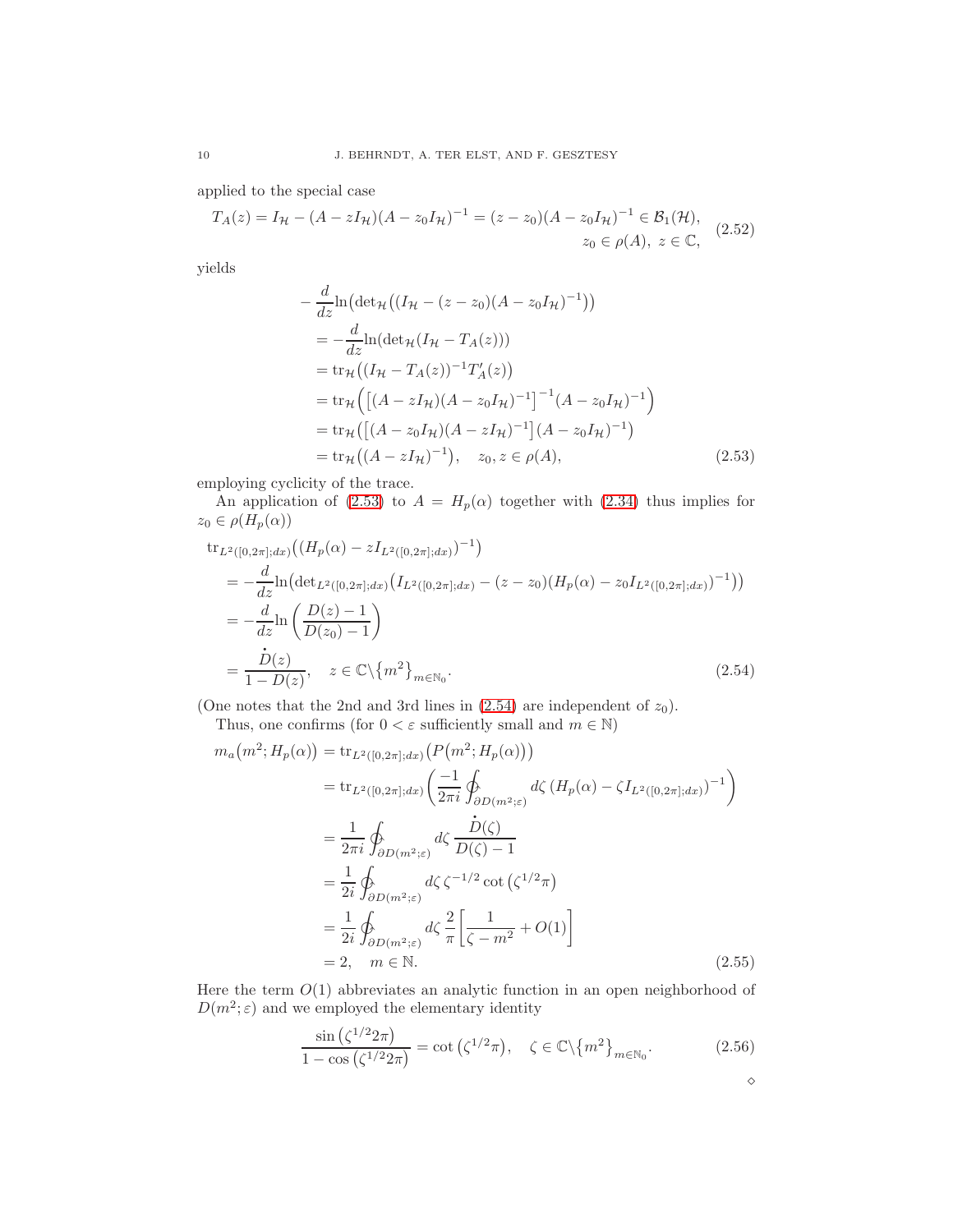Remark 2.4. Without going into further details, we note that the antiperiodic Schrödinger operator  $H_{ap}(\alpha)$  in  $L^2([0, 2\pi]; dx)$  is defined by

$$
(H_{ap}(\alpha)f)(x) = (\tau(\alpha)f)(x) \text{ for a.e. } x \in [0, 2\pi],
$$
  
\n
$$
f \in \text{dom}(H_{ap}(\alpha)) = \{g \in L^2([0, 2\pi]; dx) \mid g, g' \in AC([0, 2\pi]);
$$
  
\n
$$
g(0) = -g(2\pi), g'(0) = -g'(2\pi); g'' \in L^2([0, 2\pi]; dx)\},
$$
\n(2.57)

and one obtains in close analogy to  $(2.11)$ ,  $(2.18)$ , and  $(2.19)$ ,

$$
\sigma(H_{ap}(\alpha)) = \{ z \in \mathbb{C} \mid D(z) = -1 \} = \{ [m - (1/2)]^2 \}_{m \in \mathbb{N}},
$$
\n(2.58)

$$
m_g([m - (1/2)]^2; H_{ap}(\alpha)) = 1, \quad m_a([m - (1/2)]^2; H_{ap}(\alpha)) = 2, \quad m \in \mathbb{N}. \tag{2.59}
$$

Finally, we briefly mention a Floquet theoretic result for the corresponding periodic operator acting on the real line which is an immediate consequence of Proposition [2.2](#page-3-0) (and its proof):

Corollary 2.5. Given  $V(\alpha, \cdot)$  and  $\tau(\alpha)$ ,  $\alpha \in \mathbb{C}$ , as in [\(2.8\)](#page-3-2) and [\(2.9\)](#page-4-1), we introduce the corresponding periodic Schrödinger operator  $H(\alpha)$  in  $L^2(\mathbb{R};dx)$  via

$$
(H(\alpha)f)(x) = (\tau(\alpha)f)(x) \text{ for a.e. } x \in \mathbb{R},
$$
  

$$
f \in \text{dom}(H(\alpha)) = \{ g \in L^2(\mathbb{R}; dx) \mid g, g' \in AC_{loc}(\mathbb{R}); g'' \in L^2(\mathbb{R}; dx) \}
$$
 (2.60)  

$$
= H^2(\mathbb{R}).
$$

Then

$$
\sigma(H(\alpha)) = [0, \infty), \quad \alpha \in \mathbb{C}, \tag{2.61}
$$

equivalently, one obtains the remarkable fact that the spectrum of  $H(\alpha)$  is independent of  $\alpha \in \mathbb{C}$  and hence equals that of  $H(0)$ , where

$$
H(0) = -d^2/dx^2, \quad \text{dom}(H(0)) = H^2(\mathbb{R}).
$$
\n(2.62)

Proof. Standard Floquet theory in the non-self-adjoint context (see, e.g., [\[31\]](#page-42-15) and the literature cited therein) implies

$$
\sigma(H(\alpha)) = \{ z \in \mathbb{C} \mid D(z) \in [-1, 1] \} = [0, \infty), \tag{2.63}
$$

see also [\[27\]](#page-42-14), [\[42\]](#page-43-14), [\[43\]](#page-43-15), [\[62\]](#page-43-16), [\[63\]](#page-43-17), [\[72\]](#page-44-9), [\[73\]](#page-44-10).

Remark 2.6. The fact that the exponential potential is exactly solvable in terms of Bessel functions is of course well-known, see, for instance, [\[13\]](#page-41-14), [\[20,](#page-42-16) Problem 75, p. 196]. The explicit representations of generalized eigenvectors [\(2.14\)](#page-4-4) and algebraic eigenspace [\(2.17\)](#page-4-5) appear to be new. Generalizations to appropriate superpositions of exponentials of the form  $V(x) = \sum_{n \in \mathbb{N}} \alpha_n e^{inx}, x \in [0, 2\pi]$  were studied in [\[27\]](#page-42-14),  $[43]$  (see also  $[42]$ ),  $[62]$ ,  $[63]$ ,  $[72]$ .

# <span id="page-10-0"></span>3. Algebraic and Geometric Multiplicities and Jordan Chains for the Zeros of Strongly Analytic Operator-Valued Functions

In this section we study families of operators, or operator-valued functions rather than a fixed operator as in Section [2.](#page-2-0) Let  $K$  be a separable, complex Hilbert space and assume that  $z \mapsto A(z)$  is a function defined on some open set  $\Omega \subset \mathbb{C}$  such that for all  $z \in \Omega$  the values  $A(z)$  are linear operators in K and dom $(A(z)) = \mathcal{D}$ for all  $z \in \Omega$ . In addition, assume that for all  $\varphi \in \mathcal{D}$ , the K-valued function  $z \mapsto A(z)\varphi$  is analytic in  $\Omega$ ; the  $\ell$ -th derivative of  $A(\cdot)\varphi$  at  $z \in \Omega$  is denoted by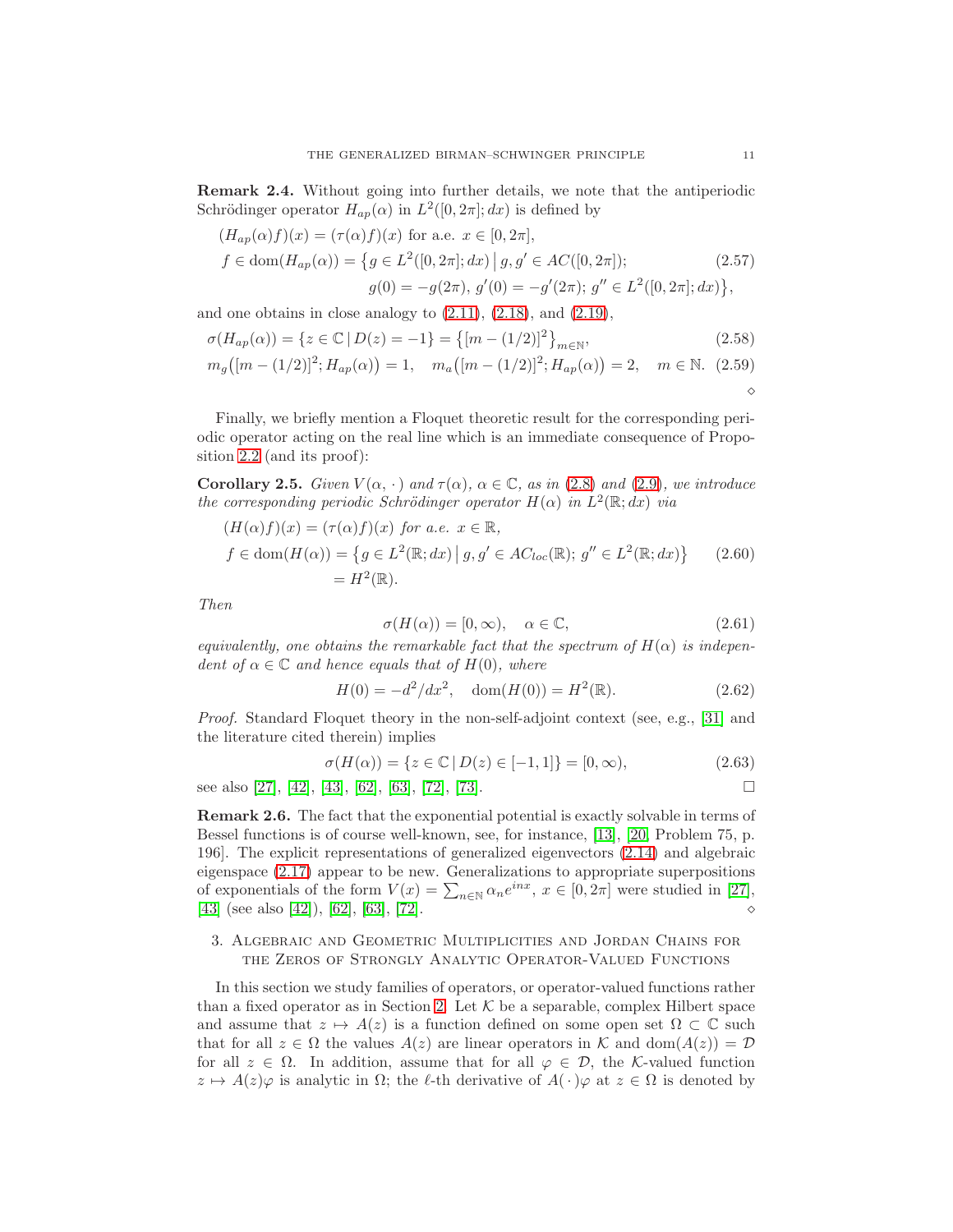$A^{(\ell)}(z)\varphi$ . Under these assumptions we can extend the notion of Jordan chains of  $\mathcal{B}(\mathcal{K})$ -valued analytic operator functions due to M. V. Keldysh from [\[49\]](#page-43-18) (see also [\[60,](#page-43-19) Sect. II.11]).

<span id="page-11-0"></span>**Definition 3.1.** Suppose that  $A(\cdot)$  is a strongly analytic function defined on some open set  $\Omega \subset \mathbb{C}$  with  $\mathcal{D} = \text{dom}(A(z)) \subseteq \mathcal{K}$ ,  $z \in \Omega$  (i.e., for all  $\varphi \in \mathcal{D}$ ,  $z \mapsto A(z)\varphi$  is analytic in  $\Omega$ ), and let  $\lambda_0 \in \Omega$ .

(i) Fix  $k \in \mathbb{N}$  and  $\varphi_0, \ldots, \varphi_{k-1} \in \mathcal{D}$ . We say that the vectors  $\{\varphi_0, \ldots, \varphi_{k-1}\}\$  form a Jordan chain of length (or rank) k for the operator-valued function  $A(\cdot)$  at  $\lambda_0$  if  $\varphi_i \in \mathcal{D}, j = 0, \ldots, k-1$ , satisfy

$$
\sum_{\ell=0}^{j} \frac{1}{\ell!} A^{(\ell)}(\lambda_0) \varphi_{j-\ell} = 0, \quad j = 0, \dots, k-1,
$$
\n(3.1)

and

$$
\varphi_0 \neq 0. \tag{3.2}
$$

The vector  $\varphi_0 \in \text{ker}(A(z_0))$  is called an *eigenvector* of the operator-valued function  $A(\cdot)$  at the zero (or, *characteristic value*)  $\lambda_0$  and the vectors  $\varphi_1, \ldots, \varphi_{k-1}$  are said to be *generalized eigenvectors* of  $A(\cdot)$  at  $\lambda_0$ .

(ii) The supremum of the length of a chain composed of an eigenvector  $\varphi_0 \in$  $ker(A(\lambda_0))$  and the corresponding generalized eigenvectors of  $A(\cdot)$  at  $\lambda_0$  is called the *algebraic multiplicity of*  $\varphi_0$  and denoted by  $m_a(\lambda_0; \varphi_0)$ .

(iii) The geometric multiplicity of the zero  $\lambda_0$  of  $A(\cdot)$ , denoted by  $m_q(0; A(\lambda_0))$ , is defined to be

$$
m_g(0; A(\lambda_0)) = \dim(\ker(A(\lambda_0))).
$$
\n(3.3)

(iv) Suppose  $\{\varphi_{0,n}\}_{1\leq n\leq N}, N \in \mathbb{N} \cup \{\infty\}$  represents a basis in ker $(A(\lambda_0))$ . Then, the *algebraic multiplicity* of the zero  $\lambda_0$  of the analytic family  $A(\cdot)$ , denoted by  $m_a(\lambda_0; A(\cdot))$ , is defined via

$$
m_a(\lambda_0; A(\cdot)) = \sum_{n=1}^{N} m_a(\lambda_0; \varphi_{0,n}).
$$
\n(3.4)

Assume that the vectors  $\{\varphi_0,\ldots,\varphi_{k-1}\}\subset\mathcal{D}$  form a Jordan chain for the operator-valued function  $A(\cdot)$  at  $\lambda_0$ . In contrast to a Jordan chain for an eigenvalue of an operator (as in the previous section) here some of the generalized eigenvectors  $\varphi_1, \ldots, \varphi_{k-1}$  may be zero. It is also important to note that the restricted chain  $\{\varphi_0,\ldots,\varphi_l\} \subset \mathcal{D}, 0 \leq l \leq k-1$ , is a Jordan chain of length  $l+1$  for the operator-valued function  $A(\cdot)$  at  $\lambda_0$ , and it is also clear that the algebraic multiplicity  $m_a(\lambda_0; \varphi_0)$  of the eigenvector  $\varphi_0$  and the algebraic multiplicity  $m_a(\lambda_0; A(\cdot))$ of the zero  $\lambda_0$  of  $A(\cdot)$  satisfy

$$
m_a(\lambda_0; \varphi_0), m_a(\lambda_0; A(\cdot)) \in \mathbb{N} \cup \{\infty\}.
$$
 (3.5)

Furthermore, one can show (see, e.g., [\[60,](#page-43-19) p. 57]) that that  $m_a(\lambda_0; A(\cdot))$  is independent of the basis chosen in ker( $A(\lambda_0)$ ), rendering  $m_a(\lambda_0; A(\cdot))$  well-defined. By definition,

<span id="page-11-1"></span>
$$
m_g(0; A(\lambda_0)) \le m_a(\lambda_0; A(\cdot)). \tag{3.6}
$$

The next example shows that Definition [3.1](#page-11-0) is a natural generalization of the concept of Jordan chains of a linear operator (cf. [\[60,](#page-43-19) Remark 11.2]).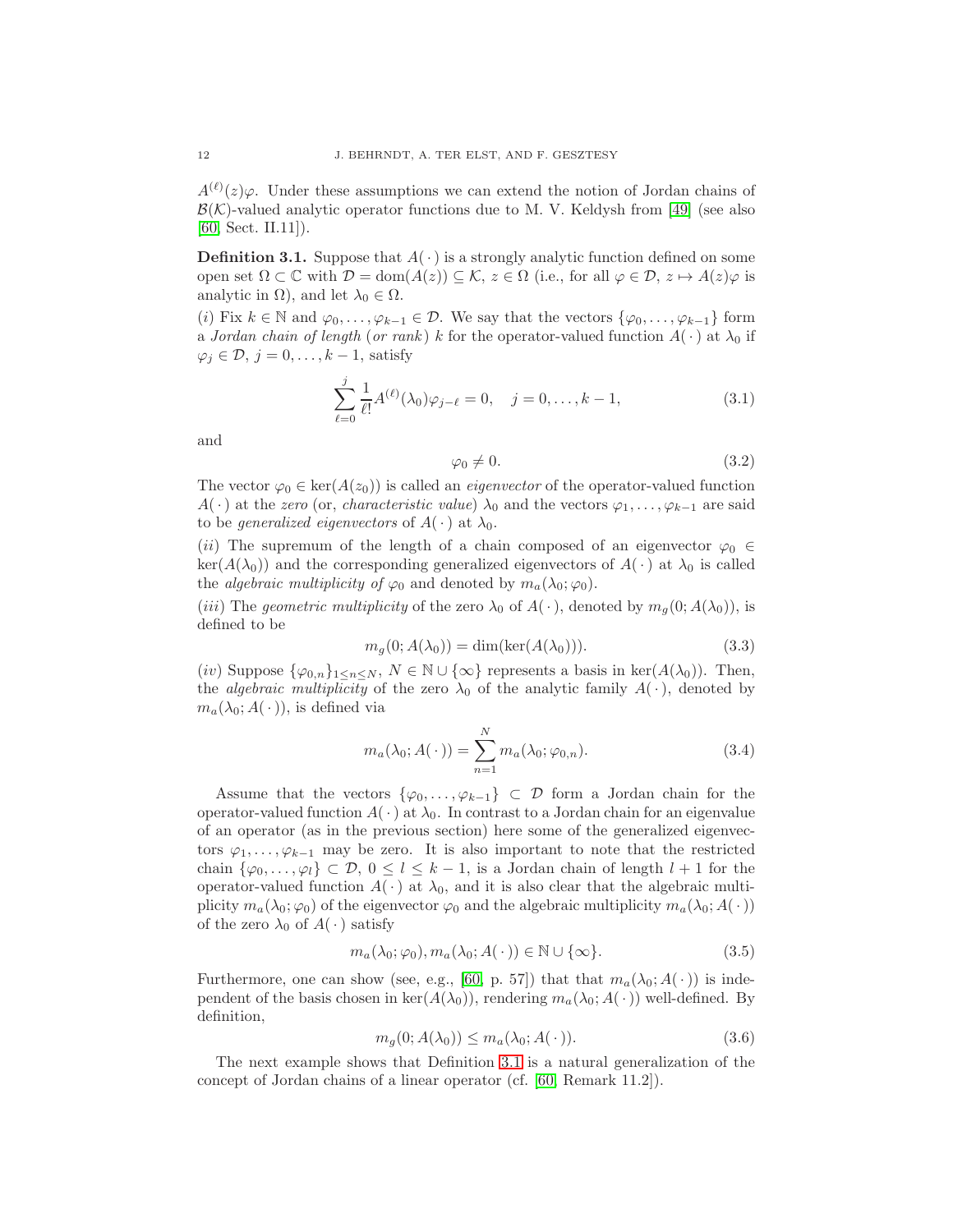**Example 3.2.** Let  $A_0$  be a (possibly unbounded) operator A on  $\mathcal{D} = \text{dom}(A)$  in K and consider the special case of the (linear) operator-valued pencil  $B(z) = A - zI_{\mathcal{K}}$ , where  $z \in \Omega = \mathbb{C}$  and  $\mathcal{D} = \text{dom}(B(z))$ . Then it follows from Definition [3.1](#page-11-0) that  $\{\varphi_0,\ldots,\varphi_{k-1}\}\subset\mathcal{D}=\text{dom}(A)$  is a Jordan chain of length k for the function  $B(\cdot)$ at  $\lambda_0 \in \mathbb{C}$  if and only if  $\lambda_0$  is an eigenvalue of A with corresponding eigenvector  $\varphi_0 \neq 0$  and [\(2.1\)](#page-2-1) holds. Furthermore, the algebraic multiplicity  $m_a(\lambda_0; A)$ of the eigenvalue  $\lambda_0$  of the operator A coincides with the algebraic multiplicity  $m_a(\lambda_0; B(\cdot))$  of the zero  $\lambda_0$  of the operator-valued pencil  $B(\cdot)$ , that is,

$$
m_a(\lambda_0; A) = m_a(\lambda_0; B(\cdot)).
$$
\n(3.7)

Assume that  $A(\cdot)$  is a strongly analytic function defined on some open set  $\Omega \subset \mathbb{C}$ with  $\mathcal{D} = \text{dom}(A(z)) \subseteq \mathcal{K}, z \in \Omega$ . Next, we turn to an equivalent definition of Jordan chains (see, [\[53,](#page-43-20) App. A] and [\[60,](#page-43-19) Sect. 11.2] in the context of bounded analytic families). Given  $k \in \mathbb{N}$  and  $\varphi_0, \ldots, \varphi_{k-1} \in \mathcal{D}$ , with  $\varphi_0$  an eigenvector of  $A(\cdot)$  corresponding to the zero  $\lambda_0 \in \Omega$ , introduce the vector function

<span id="page-12-1"></span>
$$
\phi(z) = \sum_{j=0}^{k-1} \frac{1}{(z - \lambda_0)^{k-j}} \varphi_j.
$$
\n(3.8)

One verifies that

<span id="page-12-2"></span><span id="page-12-0"></span>
$$
A(z)\phi(z) =_{|z-\lambda_0|\downarrow 0} O(1) \tag{3.9}
$$

(in the norm of K) if and only if  $\{\varphi_0, \ldots, \varphi_{k-1}\} \subset \mathcal{D}$  is a Jordan chain of length k for  $A(\cdot)$ . This is a consequence of the fact that

$$
A(z)\phi(z) = \sum_{j=0}^{\infty} \frac{1}{j!} A^{(j)}(\lambda_0)(z - \lambda_0)^j \sum_{\ell=0}^{k-1} \frac{1}{(z - \lambda_0)^{k-\ell}} \varphi_{\ell}
$$
  
= 
$$
\sum_{\ell=0}^{k-1} \frac{1}{(z - \lambda_0)^{k-\ell}} \sum_{j=0}^{\ell} \frac{1}{j!} A^{(j)}(\lambda_0) \varphi_{\ell-j} + O(1)
$$
 (3.10)

(here the Cauchy product of two series was invoked to obtain the second equality in  $(3.10)$ ).

Thus, introducing the generalized nullspace associated with the zero  $\lambda_0 \in \Omega$  of the strongly analytic family  $A(\cdot)$  via

$$
\mathcal{N}(\lambda_0; A(\cdot)) = \{ \phi \text{ of the form } (3.8) \, | \, \phi \text{ satisfies } (3.9) \},\tag{3.11}
$$

the algebraic multiplicity of the zero  $\lambda_0$  of  $A(\cdot)$  equals

<span id="page-12-3"></span>
$$
m_a(\lambda_0; A(\cdot)) = \dim(\mathcal{N}(\lambda_0; A(\cdot))). \tag{3.12}
$$

The equality [\(3.12\)](#page-12-3) is verified in [\[53,](#page-43-20) App. A] in the context of bounded operator functions, but the arguments remain valid in the slightly more general situation treated here. The main observation to justify [\(3.12\)](#page-12-3) is the fact that a Jordan chain  $\{\varphi_0,\ldots,\varphi_{k-1}\}\subset\mathcal{D}$  of length k for  $A(\cdot)$  gives rise to the k linearly independent functions

$$
\phi_0(z) = \frac{\varphi_0}{z - \lambda_0}, \ \phi_1(z) = \frac{\varphi_0}{(z - \lambda_0)^2} + \frac{\varphi_1}{z - \lambda_0}, \dots, \phi_{k-1}(z) = \sum_{j=0}^{k-1} \frac{\varphi_j}{(z - \lambda_0)^{k-j}}
$$
\n(3.13)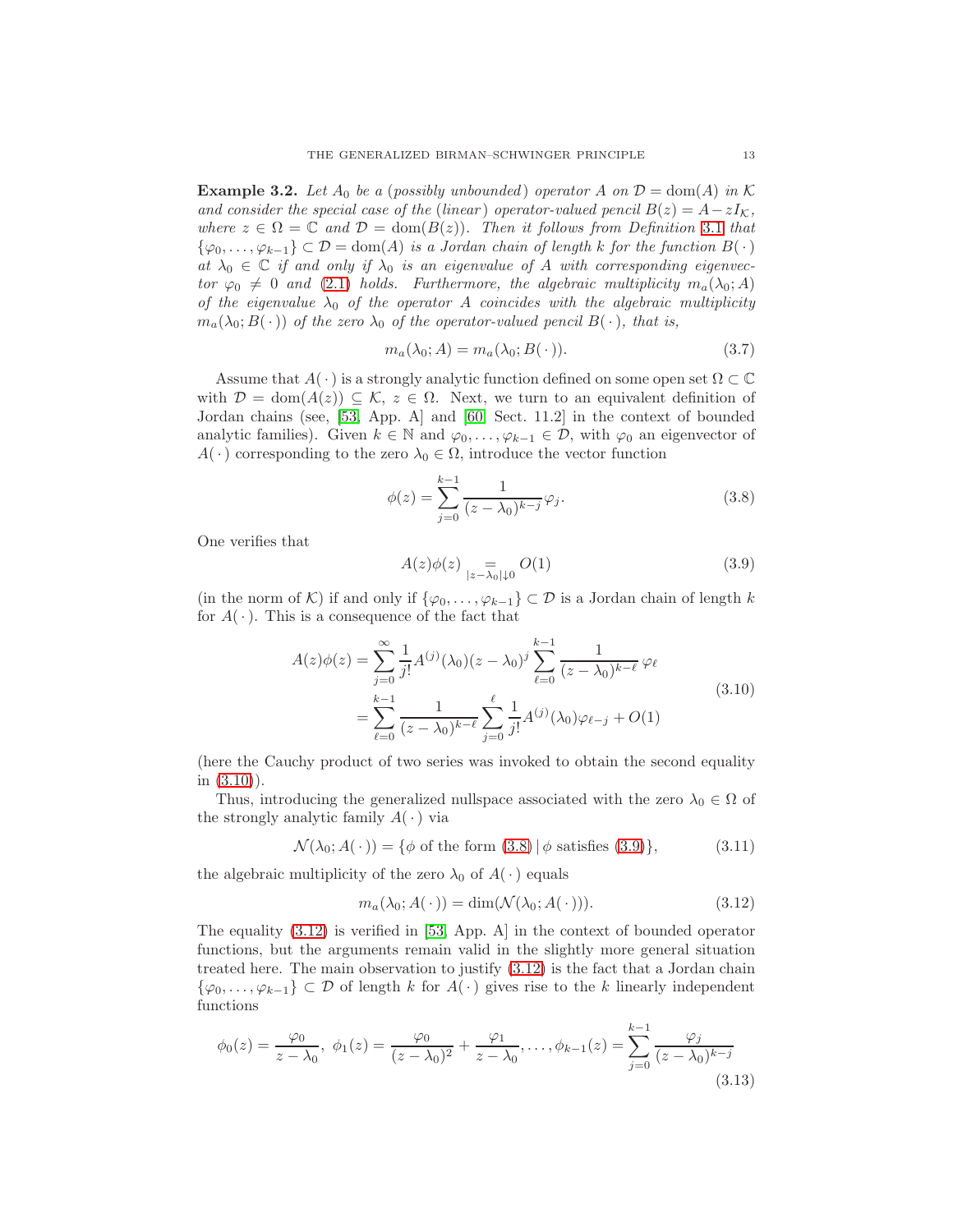in  $\mathcal{N}(\lambda_0; A(\cdot))$ . Note, in particular, that  $\varphi_0 \in \text{ker}(A(\lambda_0))$  implies  $\phi_0 \in \mathcal{N}(\lambda_0; A(\cdot))$ , and hence one again infers the inequality [\(3.6\)](#page-11-1) between geometric and algebraic multiplicities of the zero  $\lambda_0$  of  $A(\cdot)$ .

For future purpose it will be useful to employ the notion of local equivalence of two (strongly analytic) operator-valued functions: Let  $\mathcal{K}_i$ ,  $j = 1, 2$ , be Hilbert spaces, let  $\Omega \subseteq \mathbb{C}$  be open and consider the operator-valued functions  $z \mapsto A_i(z)$ ,  $j = 1, 2$ , for  $z \in \Omega$ , with  $\text{dom}(A_j(z)) = \mathcal{D}_j$ . Then  $A_1(\cdot)$  and  $A_2(\cdot)$  are called *locally* equivalent at some point  $z_0 \in \Omega$ , if there exist analytic operator-valued functions  $z \mapsto E_1(z) \in \mathcal{B}(\mathcal{K}_1, \mathcal{K}_2)$  and  $z \mapsto E_2(z) \in \mathcal{B}(\mathcal{K}_2, \mathcal{K}_1)$  in some open neighborhood  $\Upsilon(z_0) \subseteq \Omega$  of  $z_0$  such that  $E_1(z)^{-1} \in \mathcal{B}(\mathcal{K}_2, \mathcal{K}_1)$  and  $E_2(z)^{-1} \in \mathcal{B}(\mathcal{K}_1, \mathcal{K}_2)$  and

$$
E_2(z)\mathcal{D}_2 = \mathcal{D}_1
$$
 and  $A_2(z) = E_1(z)A_1(z)E_2(z)$ ,  $z \in \Upsilon(z_0)$ . (3.14)

If, in addition,  $A_i(\cdot)$ ,  $j = 1, 2$ , are strongly analytic, then one verifies in the same way as in the context of bounded operator functions (see [\[53,](#page-43-20) Proposition A.5.1]) that  $\lambda_0$  is a zero of  $A_1(\cdot)$  if and only if  $\lambda_0$  is a zero of  $A_2(\cdot)$ , that

<span id="page-13-0"></span>
$$
m_a(\lambda_0; A_1(\cdot)) < \infty \text{ if and only if } m_a(\lambda_0; A_2(\cdot)) < \infty,\tag{3.15}
$$

and if one of these numbers in [\(3.15\)](#page-13-0) is finite, the algebraic multiplicities of the zero  $\lambda_0$  of  $A_i(\cdot)$ ,  $j = 1, 2$ , coincide, and the same applies to the corresponding geometric multiplicities.

Specializing first to the finite-dimensional situation we now recall the following result (see [\[3,](#page-41-15) Theorem 1.1.3], [\[35\]](#page-42-17), [\[38,](#page-42-18) Sect. 1.6], [\[39,](#page-42-19) Sect. 4.3], [\[40,](#page-42-20) p. 607], [\[53,](#page-43-20) Sect. A.6], [\[56,](#page-43-21) Sect. 7.5]):

<span id="page-13-1"></span>**Lemma 3.3.** Suppose  $N \in \mathbb{N}$  and  $\lambda_0 \in \mathbb{C}$ . If  $A(\cdot) \in \mathbb{C}^{N \times N}$  is an  $N \times N$  matrix with complex-valued entries analytic at  $\lambda_0$ , then  $A(\cdot)$  is locally equivalent to an  $N \times N$  diagonal matrix  $D(\cdot)$  of the (Smith) form

$$
D(z) = \text{diag}(\underbrace{0, \dots, 0}_{p \text{ entries}}, (z - \lambda_0)^{\mu_{p+1}}, \dots, (z - \lambda_0)^{\mu_q}, 1 \dots, 1), \quad 0 \le p \le q \le N, (3.16)
$$

for z in an open neighborhood  $\Upsilon(z_0) \subseteq \mathbb{C}$  of  $z_0$ , with  $\mu_s \in \mathbb{N}, s \in \{p+1,\ldots,q\},$ where

$$
1 \le \mu_{p+1} \le \dots \le \mu_q < \infty. \tag{3.17}
$$

In particular,

$$
m_a(\lambda_0; A(\cdot)) = \infty \text{ if and only if } p \ge 1 \tag{3.18}
$$

(equivalently, if and only if  $\det_{\mathbb{C}^N}(A_N(\cdot)) \equiv 0$ ). Thus,  $m_a(\lambda_0; A(\cdot)) < \infty$  if and only if  $p = 0$ , in which case

$$
m_a(\lambda_0; A(\cdot)) = \sum_{s=1}^q \mu_s,
$$
\n(3.19)

(equivalently,  $m_a(\lambda_0; A(\cdot))$  equals the order of the zero of  $\det_{\mathbb{C}^N}(A(\cdot))$  at  $\lambda_0$ ).

The following elementary illustrations underscore some aspects of Lemma [3.3:](#page-13-1)

<span id="page-13-2"></span>**Example 3.4.** Consider  $N = 3$ ,  $\lambda_0 = 0$ , and introduce

$$
A_1(z) = \text{diag}(z, 1, 1), \quad z \in \mathbb{C}, \tag{3.20}
$$

Then  $A_1(0) = \text{diag}(0, 1, 1), A'_1(0) = \text{diag}(1, 0, 0), A_1^{(l)}(0) = 0_3, l \ge 2, and$  $\ker(A_1(0)) = \lim \text{span}\{\varphi_0\}, \quad \varphi_0 = (1, 0, 0)^\top,$  (3.21)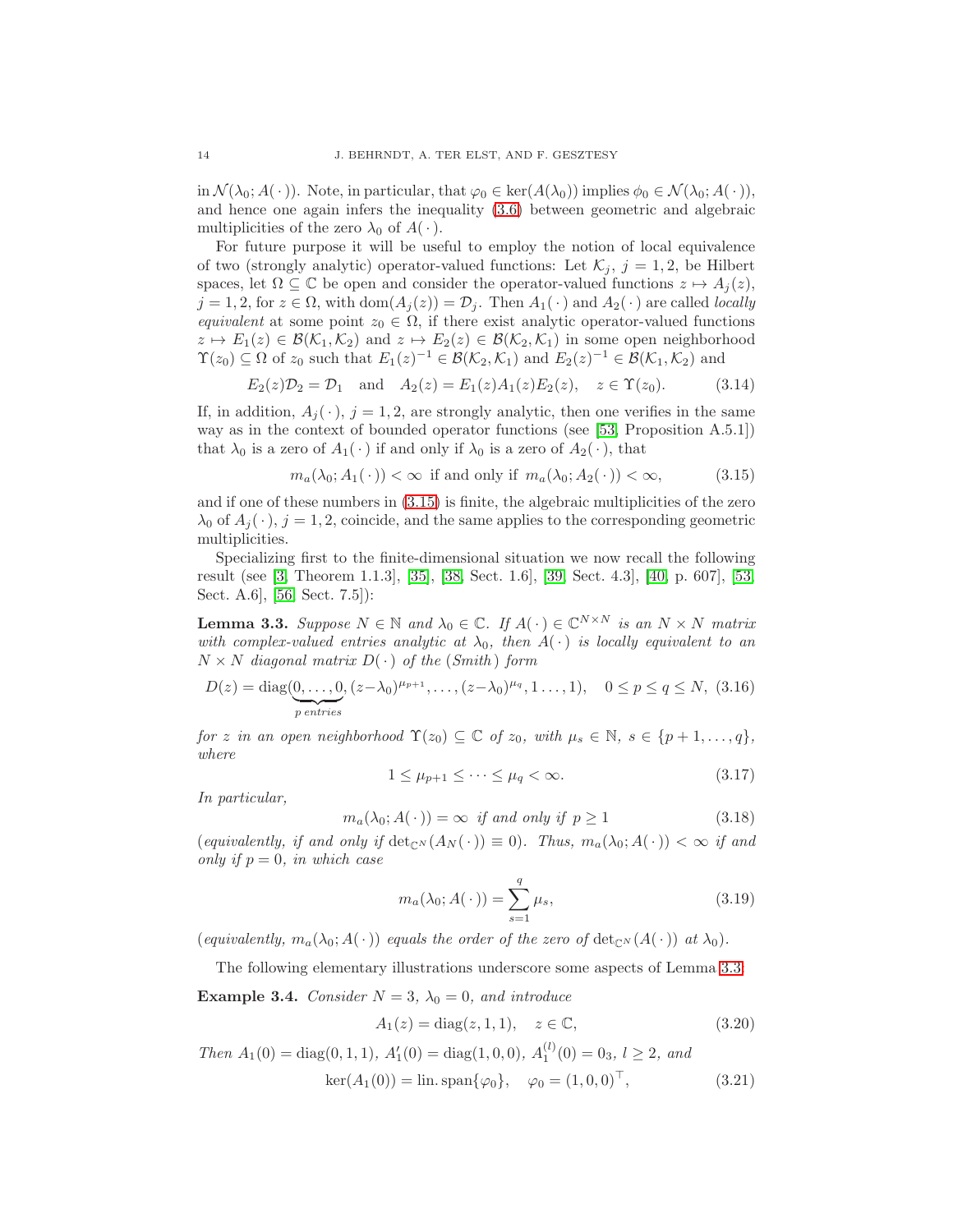and  $A_1(0)\varphi_1 + A'_1(0)\varphi_0 = 0$  yields the contradiction  $\varphi_0 = 0$ , implying the absence of a chain beyond the eigenvector  $\varphi_0$ . Thus,

<span id="page-14-1"></span>
$$
m_g(0; A_1(0)) = 1, \quad m_a(0; \varphi_0) = 1, \quad m_a(0; A_1(\cdot)) = 1.
$$
 (3.22)

<span id="page-14-3"></span>Example 3.5. Consider  $N = 3$ ,  $\lambda_0 = 0$ , and introduce

$$
A_{\infty}(z) = \text{diag}(0, z, 1), \quad z \in \mathbb{C}, \tag{3.23}
$$

Then  $A_{\infty}(0) = \text{diag}(0, 0, 1), A'_{\infty}(0) = \text{diag}(0, 1, 0), A^{(l)}_{\infty}(0) = 0_3, l \ge 2, and$ 

$$
\ker(A_{\infty}(0)) = \text{lin. span}\{\varphi_{0,1}, \varphi_{0,2}\}, \quad \varphi_{0,1} = (1,0,0)^{\top}, \ \varphi_{0,2} = (0,1,0)^{\top}. \quad (3.24)
$$

By inspection, the eigenvector  $\varphi_{0,1}$  has an associated chain of length  $\infty$  since  $A_{\infty}(0)\varphi_1 + A'_{\infty}(0)\varphi_{0,1} = 0$ , and  $A_{\infty}(0)\varphi_{j+1} + A'_{\infty}(0)\varphi_j = 0$ ,  $j \in \mathbb{N}$ , yields the (infinite ) chain,

$$
\varphi_{0,1} = (1,0,0)^\top, \ \varphi_1 = (c_{1,1},0,0)^\top, \ \varphi_2 = (c_{2,1},0,0)^\top, \dots, \n\dots, \varphi_j = (c_{j,1},0,0)^\top, \ \varphi_{j+1} = (c_{j+1,1},0,0)^\top, \dots, \quad c_{k,1} \in \mathbb{C}, \ k \in \mathbb{N}.
$$
\n(3.25)

However, as in Example [3.4](#page-13-2) the equation  $A_{\infty}(0)\varphi_1 + A'_{\infty}(0)\varphi_{0,2} = 0$  yields again the contradiction  $\varphi_{0,2} = 0$ , implying the absence of a chain beyond the eigenvector  $\varphi_{0,2}$ . Thus,

$$
m_g(0; A_{\infty}(0)) = 2, \quad m_a(0; \varphi_{0,1}) = \infty, \quad m_a(0; \varphi_{0,2}) = 1, \quad m_a(0; A_{\infty}(\cdot)) = \infty,
$$
\n(3.26)

in accordance with  $\det_{\mathbb{C}^3}(A_{\infty}(\cdot))\equiv 0.$ 

<span id="page-14-0"></span>Example 3.6. Consider  $N = 3$ ,  $\lambda_0 = 0$ , and introduce

$$
A_2(z) = \text{diag}(z, z^2, 1), \quad z \in \mathbb{C}.\tag{3.27}
$$

Thus,  $A_2(0) = \text{diag}(0,0,1), A'_2(0) = \text{diag}(1,0,0), [2!]^{-1}A''_2(0) = \text{diag}(0,1,0),$  $A_2^{(l)}(0) = 0_3, l \ge 3, \text{ and}$ 

$$
\ker(A_2(0)) = \text{lin. span}\{\varphi_{0,1}, \varphi_{0,2}\}, \quad \varphi_{0,1} = (1,0,0)^\top, \ \varphi_{0,2} = (0,1,0)^\top. \tag{3.28}
$$

As in the previous examples the equation  $A_2(0)\varphi_1 + A'_2(0)\varphi_{0,1} = 0$  leads to the contradiction  $\varphi_{0,1} = 0$ . Hence there is no chain beyond the eigenvector  $\varphi_{0,1}$ . Similarly,  $A_2(0)\varphi_1 + A'_2(0)\varphi_{0,2} = 0$ , with  $\varphi_1 = (c_{1,1}, c_{1,2}, c_{1,3})^\top$  implies  $c_{1,3} = 0$ , and thus yields the chain (with  $c_{1,1}, c_{1,2} \in \mathbb{C}$ )

$$
\varphi_{0,2} = (0,1,0)^\top, \ \varphi_1 = (c_{1,1},c_{1,2},0)^\top. \tag{3.29}
$$

*Next, studying*  $A_2(0)φ_2 + A'_2(0)φ_1 + [2!]^{-1}A''_2(0)φ_{0,2} = 0$ , with some  $φ_2$  yields the contradiction  $\varphi_{0,2} = 0$ . Thus, there exists no generalized eigenvector  $\varphi_2$  and hence no chain of length  $\geq 3$ . Summing up,

<span id="page-14-2"></span>
$$
m_g(0; A_2(0)) = 2, \quad m_a(0; \varphi_{0,1}) = 1, \quad m_a(0; \varphi_{0,2}) = 2, \quad m_a(0; A_2(\cdot)) = 3.
$$
\n(3.30)

**Example 3.7.** Consider  $N = 3$ ,  $\lambda_0 = 0$ , and introduce

$$
A_k(z) = \text{diag}(z, z^k, 1), \quad z \in \mathbb{C}, \ k \ge 3. \tag{3.31}
$$

Then  $A_k(0) = \text{diag}(0,0,1)$ ,  $A'_k(0) = \text{diag}(1,0,0)$ ,  $[k!]^{-1}A_k^{(k)}$  $\binom{k}{k}(0) = \text{diag}(0, 1, 0),$  $A_k^{(l)}$  $k^{(l)}(0) = 0_3$  for  $l \geq 2$ ,  $l \neq k$ , and

$$
\ker(A_k(0)) = \text{lin. span}\{\varphi_{0,1}, \varphi_{0,2}\}, \quad \varphi_{0,1} = (1,0,0)^\top, \ \varphi_{0,2} = (0,1,0)^\top. \quad (3.32)
$$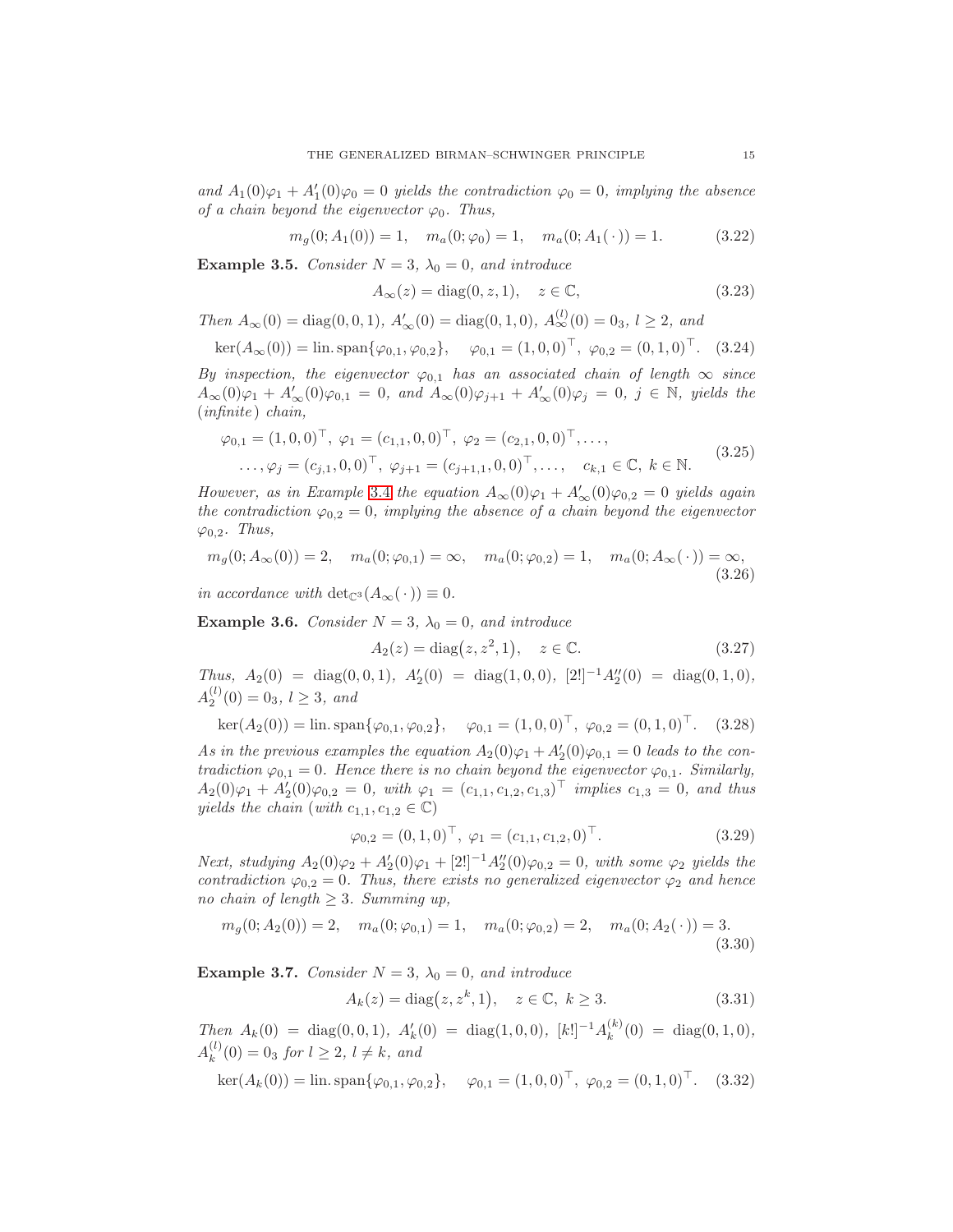In the same way as in the previous examples one verifies that there is no chain beyond the eigenvector  $\varphi_{0,1}$  and a chain of maximal length k beyond the eigenvector  $\varphi_{0,2}$ . This leads to

<span id="page-15-4"></span>
$$
m_g(0; A_k(0)) = 2, \quad m_a(0; \varphi_{0,1}) = 1, \quad m_a(0; \varphi_{0,2}) = k, \quad m_a(0; A_k(\cdot)) = k + 1.
$$
\n(3.33)

In the general finite-dimensional situation one obtains the following:

<span id="page-15-3"></span>**Example 3.8.** Consider  $N \in \mathbb{N}$ ,  $\lambda_0 = 0$ , and introduce

$$
A_{k_1,\dots,k_N}(z) = \text{diag}\big(z^{k_1},\dots,z^{k_N},1\big), \quad 1 \le k_j \le k_{j+1}, \ 1 \le j \le N-1. \tag{3.34}
$$

Then  $A_{k_1,...,k_N} (0) = \text{diag}(0, ..., 0, 1),$ 

<span id="page-15-1"></span><span id="page-15-0"></span>
$$
\ker(A_{k_1,\dots,k_N}(0)) = \lim_{j} \operatorname{span}\{\varphi_{0,j}\}_{1 \le j \le N},
$$
  

$$
\varphi_{0,j} = (0,\dots,0,\underbrace{1}_{j},0,\dots 0)^{\top}, \quad 1 \le j \le N.
$$
 (3.35)

Each term  $z^{k_j}$  in  $A_{k_1,\dots,k_N}(z)$  then leads to a Jordan chain of (maximal) length  $k_j$ since

$$
[k_j!]^{-1} A_{k_1,\ldots,k_N}^{(k_j)}(0) = \text{diag}(0,\ldots,0,1,\ldots,\underbrace{1}_{j},\ldots,1,0,\ldots,0),
$$
\n
$$
[\ell!]^{-1} A_{k_1,\ldots,k_N}^{(\ell)}(0) = \text{diag}(*,\ldots,*,\underbrace{0,\ldots,\underbrace{0}_{j},\ldots,0,0,\ldots,0}_{j}), \quad 1 \le \ell \le k_j - 1,
$$
\n
$$
(3.37)
$$

where the larger underbraced part ..., characterizes all those  $j' \in \{1, ..., N\}$  such that  $k_{j'} = k_j$  and  $*$  stands for 0 or 1. Because of [\(3.36\)](#page-15-0) and [\(3.37\)](#page-15-1), the equation

$$
A_{k_1,\dots,k_N}(0)\varphi_{k_j} + A'_{k_1,\dots,k_N}(0)\varphi_{k_j-1} + \dots + [k_j!]^{-1}A^{(k_j)}_{k_1,\dots,k_N}(0)\varphi_{0,j} = 0 \quad (3.38)
$$

implies the contradiction  $\varphi_{0,j} = 0$  and hence no chain of length  $k_j + 1$  (containing  $(\varphi_{k_j})$  exists. The explicit form of  $A_{k_1...}^{(k_j)}$  $\binom{K_{j}}{k_{1},...,k_{N}}(0)$  in [\(3.36\)](#page-15-0) then shows that

the Jordan chain  $\varphi_{0,j}, \varphi_1, \ldots, \varphi_{k_j-1}$  of (maximal) length  $k_j$  exists. (3.39) Thus,

<span id="page-15-5"></span>
$$
m_g(0; A_{k_1,\dots,k_N}(\cdot)) = N, \quad m_a(0;\varphi_{0,j}) = k_j, \quad m_a(0; A_{k_1,\dots,k_N}(\cdot)) = \sum_{j=1}^N k_j.
$$
\n(3.40)

To extend the finite-dimensional situation described in Lemma [3.3](#page-13-1) to the infinitedimensional case, we next recall the notion of a zero of finite-type of a bounded analytic function following [\[34,](#page-42-12) Sects. XI.8, XI.9], [\[40\]](#page-42-20) (see also [\[29\]](#page-42-3), [\[39,](#page-42-19) Ch. 4]).

<span id="page-15-2"></span>**Definition 3.9.** Let  $\Omega \subseteq \mathbb{C}$  be open,  $\lambda_0 \in \Omega$ , and suppose that  $A : \Omega \to \mathcal{B}(\mathcal{H})$  is analytic on  $\Omega$ . Then  $\lambda_0$  is called a zero of finite-type of  $A(\cdot)$  if  $A(\lambda_0)$  is a Fredholm operator, ker $(A(\lambda_0)) \neq \{0\}$ , and  $A(\cdot)$  is boundedly invertible on  $D(\lambda_0; \varepsilon_0)\setminus\{z_0\}$ , for some sufficiently small  $\varepsilon_0 > 0$ .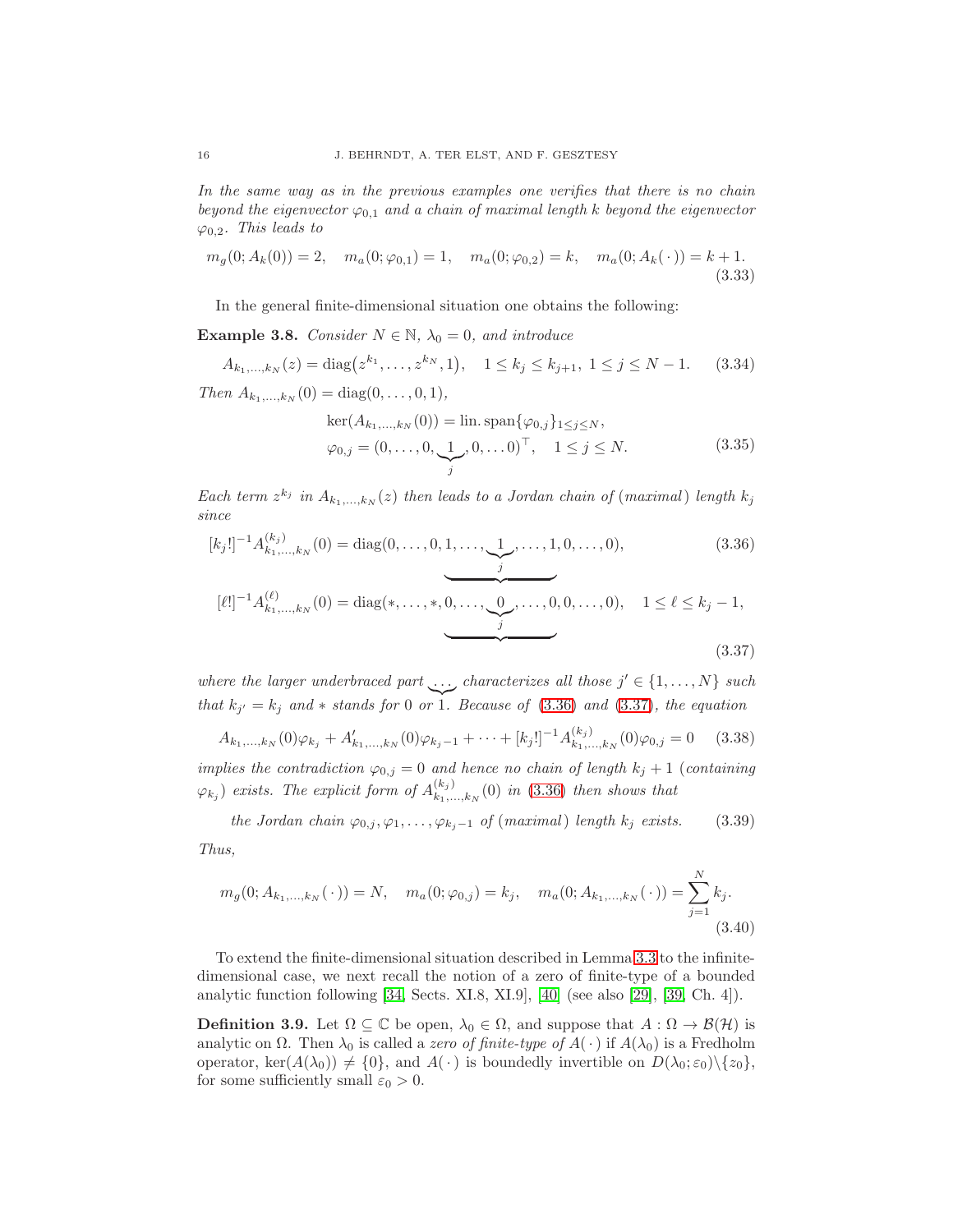In particular, the hypotheses imposed in Definition [3.9](#page-15-2) imply that  $A(z)$  is Fredholm for all  $z \in D(\lambda_0; \varepsilon_0)$ . In the context of bounded analytic operator-valued functions we also recall that the notions of weakly analytic, strongly analytic, and norm analytic families are all equivalent.

Combining various results in [\[40\]](#page-42-20) (in particular, p. 605, eqs.(1.1)–(1.3), (3.1)– (3.3), Lemma 2.1, Theorems 3.1, 3.2, and the last paragraph in the proof of Lemma 2.1 on p. 613) and [\[34,](#page-42-12) Theorem XI.8.1] (see also [\[35\]](#page-42-17)), one then obtains the following infinite-dimensional analog of Lemma [3.3:](#page-13-1)

<span id="page-16-2"></span>**Theorem 3.10.** Assume that  $A : \Omega \to \mathcal{B}(\mathcal{H})$  is analytic on  $\Omega$  and that  $\lambda_0 \in \Omega$  is a zero of finite-type of  $A(\cdot)$ . Then

$$
ind(A(\lambda_0)) = dim(ker(A(\lambda_0))) - dim(ker(A(\lambda_0)^*)) = 0,
$$
\n(3.41)

and there exist  $\varepsilon > 0$ , analytic and boundedly invertible operator-valued functions  $E_j : \Omega \to \mathcal{B}(\mathcal{H}), j = 1, 2, and mutually disjoint orthogonal projections P_k, k =$  $0, \ldots, r$ , in H with

$$
\dim(\text{ran}(P_j)) = 1, \quad 1 \le j \le r, \quad \bigoplus_{j=0}^r P_j = I_{\mathcal{H}}, \tag{3.42}
$$

and uniquely determined  $\rho_1 \leq \rho_2 \leq \cdots \leq \rho_r$ ,  $\rho_j \in \mathbb{N}$ ,  $j = 1 \ldots, r$ , such that

$$
A(z) = E_1(z)D(z)E_2(z), \quad z \in D(\lambda_0; \varepsilon), \tag{3.43}
$$

where  $D(\cdot)$  admits the diagonal block operator form

$$
D(z) = \begin{bmatrix} (z - \lambda_0)^{\rho_1} & & & \\ & (z - \lambda_0)^{\rho_2} & & \\ & & \ddots & \\ & & & (z - \lambda_0)^{\rho_r} \\ & & & & I_{\text{ran}(P_0)} \end{bmatrix}
$$
 (3.44)

with respect to the decomposition

$$
\mathcal{H} = \text{ran}(P_1) \oplus \text{ran}(P_2) \oplus \cdots \oplus \text{ran}(P_r) \oplus \text{ran}(P_0). \tag{3.45}
$$

The geometric multiplicity  $m_q(0; A(z_0))$  and the algebraic multiplicity  $m_q(\lambda_0; A(\cdot))$ of the zero of  $A(\cdot)$  at  $\lambda_0$  are given by

$$
m_g(0; A(\lambda_0)) = \dim \left( \text{ran}(I_{\mathcal{H}} - P_0) \right) = r, \text{ and } m_a(\lambda_0; A(\cdot)) = \sum_{j=1}^r \rho_j. \tag{3.46}
$$

Without going into further details we emphasize that [\[40\]](#page-42-20) actually focuses on meromorphic operator-valued functions, not just the special analytic case.

## <span id="page-16-0"></span>4. The Generalized Birman–Schwinger Principle and Jordan Chains

This section is devoted to the generalized Birman–Schwinger principle in connection with a pair of operators  $(H_0, H)$  in a separable, complex Hilbert space H that satisfy the following hypothesis.

<span id="page-16-1"></span>**Hypothesis 4.1.** Let  $H_0$  be a closed operator in H with  $\rho(H_0) \neq \emptyset$ , and assume that  $V_1, V_2$  are (possibly unbounded) operators mapping from H into an auxiliary Hilbert space  $K$  such that  $V_1$  is closed, and

$$
\text{dom}(H_0) \subseteq \text{dom}(V_2^* V_1), \quad \text{and } \overline{\text{dom}(V_2)} = \mathcal{H}.
$$
\n(4.1)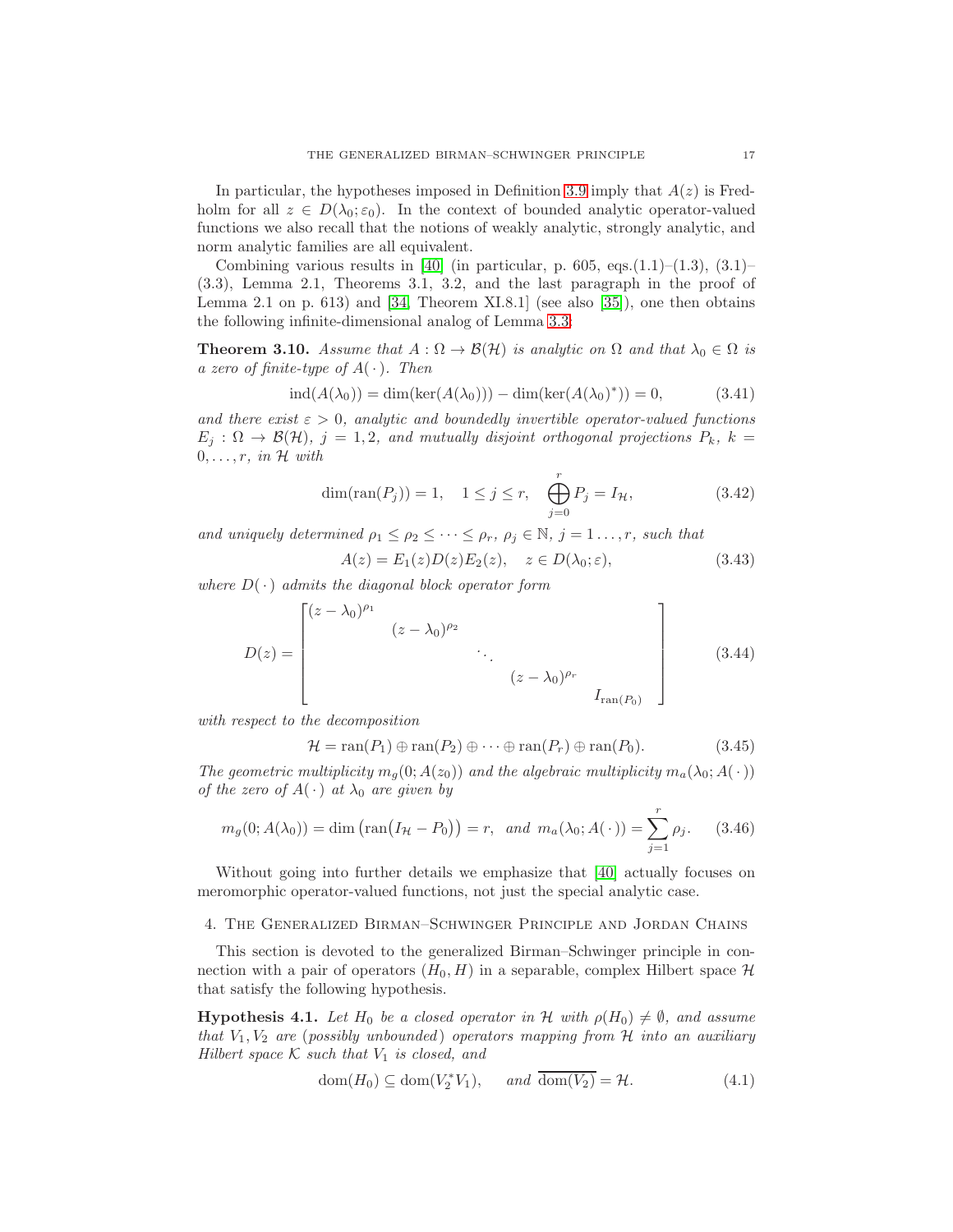One then introduces

$$
H = H_0 + V_2^* V_1, \quad \text{dom}(H) = \text{dom}(H_0). \tag{4.2}
$$

One notes that the operator  $H$  in Hypothesis [4.1](#page-16-1) is not necessarily closed and that the case  $\rho(H) = \emptyset$  is not excluded. Since  $V_1$  is assumed to be closed it follows from the closed graph theorem that  $V_1(H_0 - zI_{\mathcal{H}})^{-1} \in \mathcal{B}(\mathcal{H}, \mathcal{K})$  holds for all  $z \in \rho(H_0)$ and hence one can use  $\mathcal{D} = \text{dom}(V_2^*) \subseteq \mathcal{K}$  for the special operator-valued function

$$
\rho(H_0) \ni z \mapsto I_{\mathcal{K}} + V_1 (H_0 - zI_{\mathcal{H}})^{-1} V_2^*.
$$
\n(4.3)

In the following it will also be used that

<span id="page-17-1"></span>
$$
\frac{d^{\ell}}{dz^{\ell}}(H_0 - zI_{\mathcal{H}})^{-1} = \ell! (H_0 - zI_{\mathcal{H}})^{-(\ell+1)}, \quad \ell \in \mathbb{N}, \ z \in \rho(H_0), \tag{4.4}
$$

and that

<span id="page-17-4"></span>
$$
(H_0 - zI_{\mathcal{H}})^{-1} = \sum_{s=0}^{\infty} (H_0 - z_0 I_{\mathcal{H}})^{-(s+1)} (z - z_0)^s
$$
 (4.5)

for all z in a neighbourhood of  $z_0 \in \rho(H_0)$ .

<span id="page-17-3"></span>**Lemma 4.2.** Assume Hypothesis [4.1](#page-16-1). If  $\varphi \in \text{dom}(V_2^*)$ , then the map

<span id="page-17-0"></span>
$$
\rho(H_0) \ni z \mapsto \left[ I_{\mathcal{K}} + V_1 (H_0 - zI_{\mathcal{H}})^{-1} V_2^* \right] \varphi \in \mathcal{K}
$$
\n(4.6)

is analytic and

<span id="page-17-2"></span>
$$
\frac{d^{\ell}}{dz^{\ell}}V_1(H_0 - zI_{\mathcal{H}})^{-1}V_2^*\varphi = \ell!V_1(H_0 - zI_{\mathcal{H}})^{-(\ell+1)}V_2^*\varphi, \quad \ell \in \mathbb{N}.
$$
 (4.7)

*Proof.* In fact, since  $V_1(H_0 - z_0 I_{\mathcal{H}})^{-1} \in \mathcal{B}(\mathcal{H}, \mathcal{K})$  for  $z_0 \in \rho(H_0)$  one has

$$
\lim_{z \to z_0} \frac{1}{z - z_0} \left[ V_1 (H_0 - zI_{\mathcal{H}})^{-1} V_2^* - V_1 (H_0 - z_0 I_{\mathcal{H}})^{-1} V_2^* \right] \varphi
$$
\n
$$
= \lim_{z \to z_0} V_1 (H_0 - z_0 I_{\mathcal{H}})^{-1} (H_0 - zI_{\mathcal{H}})^{-1} V_2^* \varphi
$$
\n
$$
= V_1 (H_0 - z_0 I_{\mathcal{H}})^{-2} V_2^* \varphi, \quad \varphi \in \text{dom}(V_2^*).
$$
\n(4.8)

Hence the function [\(4.6\)](#page-17-0) is analytic from  $\rho(H_0)$  into K. In the same manner, making use of [\(4.4\)](#page-17-1) and  $V_1(H_0 - z_0 I_H)^{-1} \in \mathcal{B}(\mathcal{H}, \mathcal{K})$ , one verifies [\(4.7\)](#page-17-2) by induction.

With  $\mathcal{D} = \text{dom}(V_2^*)$  and  $\Omega = \rho(H_0)$ , the next result follows immediately from Definition [3.1](#page-11-0) and Lemma [4.2.](#page-17-3)

<span id="page-17-5"></span>**Corollary 4.3.** Assume Hypothesis [4.1](#page-16-1) and let  $z_0 \in \rho(H_0)$ . Then the collection  $\{\varphi_0,\ldots,\varphi_{k-1}\}\subset\mathcal{D}=\text{dom}(V_2^*)$  form a Jordan chain of length  $k\in\mathbb{N}$  for the function

$$
\rho(H_0) \ni z \mapsto I_{\mathcal{K}} + V_1 (H_0 - zI_{\mathcal{H}})^{-1} V_2^* \tag{4.9}
$$

at  $z_0 \in \rho(H_0)$  if and only if  $\varphi_0 \neq 0$  and for all  $j \in \{0, \ldots, k-1\}$  one has  $\varphi_j \in$  $dom(V_2^*)$  and

<span id="page-17-6"></span>
$$
\sum_{\ell=0}^{j} V_1 (H_0 - z_0 I_{\mathcal{H}})^{-(\ell+1)} V_2^* \varphi_{j-\ell} = -\varphi_j, \quad j = 0, \dots, k-1.
$$
 (4.10)

We continue with the following auxiliary result, which can be viewed as a variant of [\[4,](#page-41-12) Lemma 4.5] and goes back to more abstract considerations in [\[17,](#page-42-11) Sect. 7.4.4].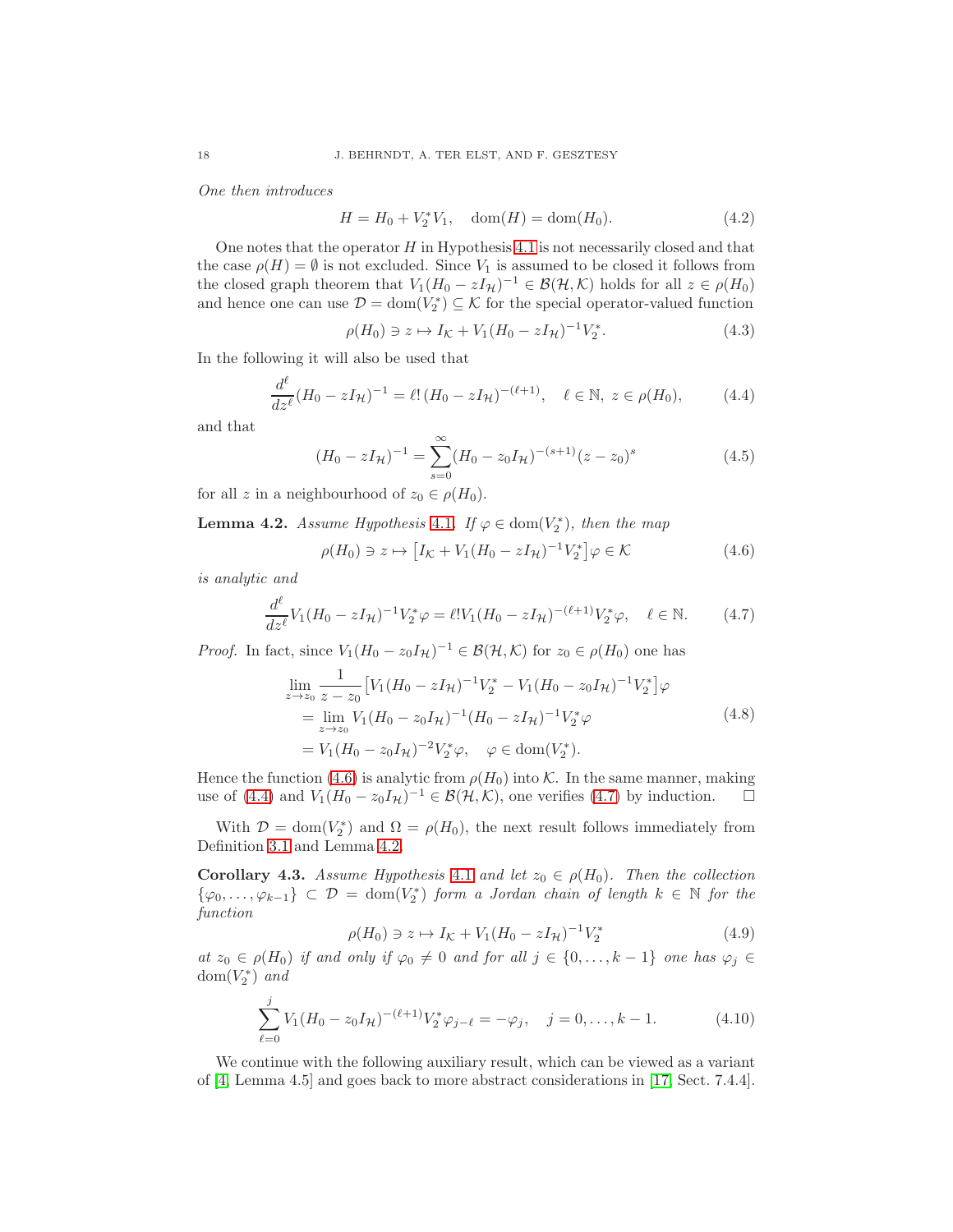<span id="page-18-3"></span>**Lemma 4.4.** Let  $H_0$  and  $H = H_0 + V_2^* V_1$  be as in Hypothesis [4.1](#page-16-1), let  $z_0 \in \rho(H_0)$ and let  ${f_0, \ldots, f_{k-1}}$  ⊂ dom $(H)$ ,  $k \in \mathbb{N}$ , be a Jordan chain of length k for H at  $z_0$ . Then for all  $j \in \{1, \ldots, k\},\$ 

$$
-V_1(H_0 - z_0 I_H)^{-1} f_{j-1} = \sum_{\ell=1}^j V_1(H_0 - z_0 I_H)^{-(\ell+1)} V_2^* V_1 f_{j-\ell}.
$$
 (4.11)

Proof. We shall show by induction that

$$
-V_1(H_0 - zI_H)^{-1}f_{j-1} = \sum_{\ell=1}^j \frac{1}{(z - z_0)^{\ell}} V_1
$$
  
 
$$
\times \left( (H_0 - zI_H)^{-1} - \sum_{s=0}^{\ell-1} (H_0 - z_0I_H)^{-(s+1)} (z - z_0)^s \right) V_2^* V_1 f_{j-\ell}
$$
 (4.12)

for all  $j \in \{1, \ldots, k\}$  and  $z \in \rho(H_0) \setminus \{z_0\}$ . The assertion of the lemma then follows by taking the limit  $z \to z_0$  in [\(4.12\)](#page-18-0). Indeed, using  $V_1(H_0 - z_0 I_H)^{-1} \in \mathcal{B}(\mathcal{H}, \mathcal{K})$  one obtains for the limit on the left-hand side of [\(4.12\)](#page-18-0)

<span id="page-18-1"></span><span id="page-18-0"></span>
$$
\lim_{z \to z_0} V_1 (H_0 - zI_{\mathcal{H}})^{-1} f_{j-1} - V_1 (H_0 - z_0 I_{\mathcal{H}})^{-1} f_{j-1}
$$
\n
$$
= \lim_{z \to z_0} V_1 (H_0 - z_0 I_{\mathcal{H}})^{-1} (z - z_0) (H_0 - zI_{\mathcal{H}})^{-1} f_{j-1} = 0.
$$
\n(4.13)

On the other hand, using the Taylor expansion [\(4.5\)](#page-17-4) of the resolvent  $z \mapsto (H_0$  $zI_{\mathcal{H}}$ )<sup>-1</sup> in a neighbourhood of  $z_0 \in \rho(H_0)$  shows that

$$
\frac{1}{(z-z_0)^{\ell}} V_1 \left( (H_0 - zI_{\mathcal{H}})^{-1} - \sum_{s=0}^{\ell-1} (H_0 - z_0I_{\mathcal{H}})^{-(s+1)} (z - z_0)^s \right) V_2^* V_1 f_{j-\ell}
$$
\n
$$
= \frac{1}{(z-z_0)^{\ell}} V_1 \left( (H_0 - z_0I_{\mathcal{H}})^{-(\ell+1)} (z - z_0)^{\ell} + \sum_{s=\ell+1}^{\infty} (H_0 - z_0I_{\mathcal{H}})^{-(s+1)} (z - z_0)^s \right) V_2^* V_1 f_{j-\ell}
$$
\n
$$
= V_1 (H_0 - z_0I_{\mathcal{H}})^{-(\ell+1)} V_2^* V_1 f_{j-\ell}
$$
\n
$$
+ V_1 (H_0 - z_0I_{\mathcal{H}})^{-1} \sum_{s=\ell+1}^{\infty} (H_0 - z_0I_{\mathcal{H}})^{-s} (z - z_0)^{s-\ell} V_2^* V_1 f_{j-\ell}, \qquad (4.14)
$$

and using again  $V_1(H_0 - z_0 I_H)^{-1} \in \mathcal{B}(\mathcal{H}, \mathcal{K})$  it follows that in the limit  $z \to z_0$  the right-hand side of [\(4.12\)](#page-18-0) tends to

<span id="page-18-2"></span>
$$
\sum_{\ell=1}^{j} V_1 (H_0 - z_0 I_{\mathcal{H}})^{-(\ell+1)} V_2^* V_1 f_{j-\ell}.
$$
\n(4.15)

Therefore, taking the limit  $z \to z_0$  in [\(4.12\)](#page-18-0) implies the assertion of the lemma.

Next, we prove [\(4.12\)](#page-18-0) for  $j = 1$ . By assumption we have  $(H - z_0 I_H)f_0 = 0$  and hence  $V_2^* V_1 f_0 = -(H_0 - z_0 I_{\mathcal{H}}) f_0$ . Therefore,

$$
\frac{1}{z - z_0} V_1 \left[ (H_0 - zI_{\mathcal{H}})^{-1} - (H_0 - z_0I_{\mathcal{H}})^{-1} \right] V_2^* V_1 f_0
$$
\n
$$
= V_1 (H_0 - zI_{\mathcal{H}})^{-1} (H_0 - z_0I_{\mathcal{H}})^{-1} V_2^* V_1 f_0
$$
\n
$$
= -V_1 (H_0 - zI_{\mathcal{H}})^{-1} f_0, \quad z \in \rho(H_0) \setminus \{z_0\}, \tag{4.16}
$$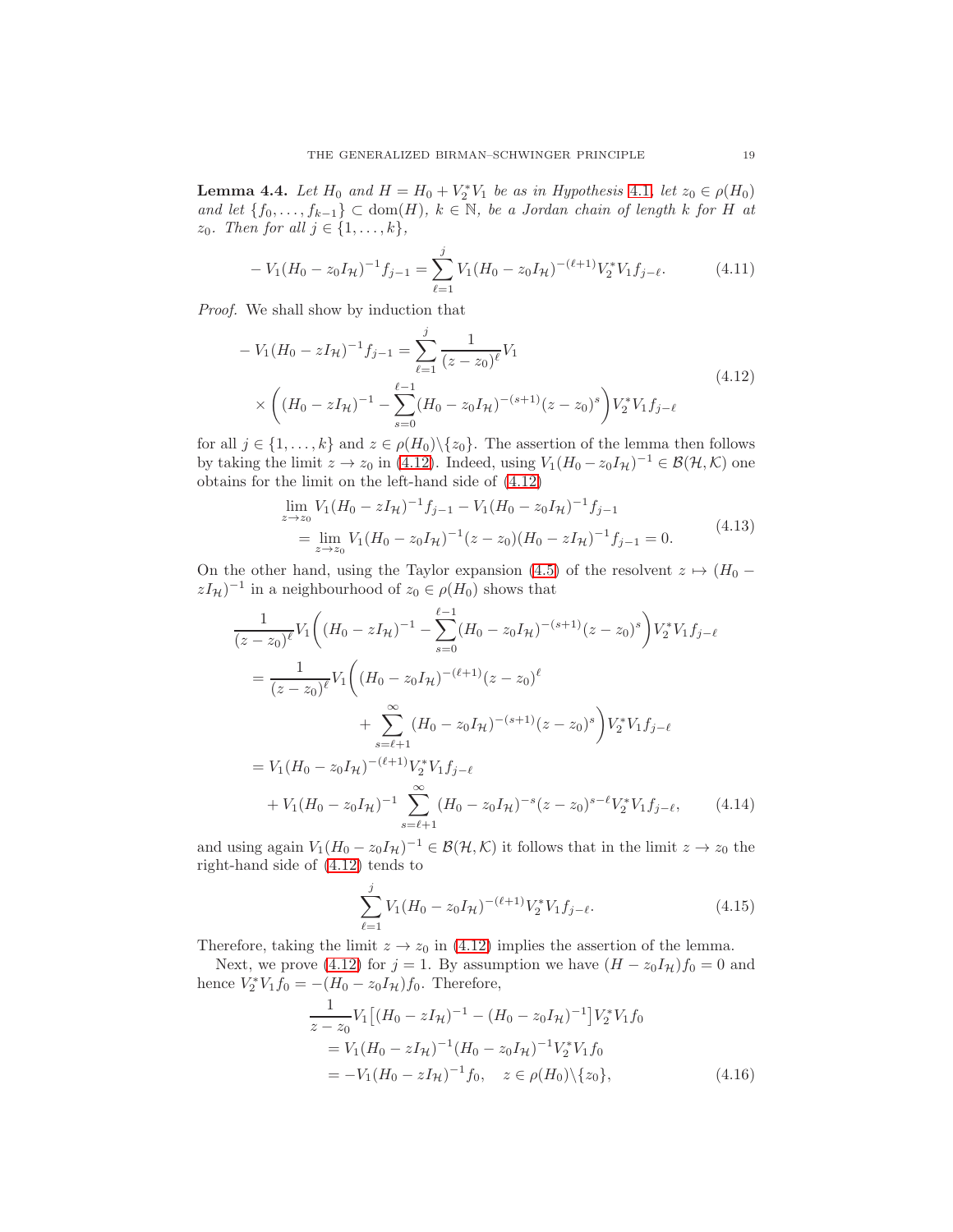which gives the desired formula [\(4.12\)](#page-18-0) for  $j = 1$ .

Next, let  $m \in \{1, ..., k-1\}$  and assume that the formula [\(4.12\)](#page-18-0) holds for  $j = m$ and all  $z \in \rho(H_0) \setminus \{z_0\}$ . Taking the limit  $z \to z_0$  one deduces that

<span id="page-19-0"></span>
$$
-V_1(H_0 - z_0 I_H)^{-1} f_{m-1} = \sum_{\ell=1}^m V_1(H_0 - z_0 I_H)^{-(\ell+1)} V_2^* V_1 f_{m-\ell}, \tag{4.17}
$$

by arguing as in  $(4.13)$  and  $(4.14)$ .

Let  $z \in \rho(H_0) \setminus \{z_0\}$ . We next prove formula [\(4.12\)](#page-18-0) for  $j = m + 1$ . Starting with the right-hand side of [\(4.12\)](#page-18-0) a computation yields

$$
\sum_{\ell=1}^{m+1} \frac{1}{(z-z_0)^{\ell}} V_1 \Big( (H_0 - zI_{\mathcal{H}})^{-1} - \sum_{s=0}^{\ell-1} (H_0 - z_0I_{\mathcal{H}})^{-(s+1)} (z-z_0)^s \Big) V_2^* V_1 f_{m+1-\ell}
$$
  
\n
$$
= \sum_{\ell=2}^{m+1} \frac{1}{(z-z_0)^{\ell}} V_1 \Big( (H_0 - zI_{\mathcal{H}})^{-1} - \sum_{s=0}^{\ell-1} (H_0 - z_0I_{\mathcal{H}})^{-(s+1)} (z-z_0)^s \Big)
$$
  
\n
$$
\times V_2^* V_1 f_{m+1-\ell}
$$
  
\n
$$
+ \frac{1}{z-z_0} V_1 \Big[ (H_0 - zI_{\mathcal{H}})^{-1} - (H_0 - z_0I_{\mathcal{H}})^{-1} \Big] V_2^* V_1 f_m
$$
  
\n
$$
= \sum_{\ell=1}^m \frac{1}{(z-z_0)^{\ell+1}} V_1 \Big( (H_0 - zI_{\mathcal{H}})^{-1} - \sum_{s=0}^{\ell} (H_0 - z_0I_{\mathcal{H}})^{-(s+1)} (z-z_0)^s \Big)
$$
  
\n
$$
\times V_2^* V_1 f_{m-\ell}
$$
  
\n
$$
+ \frac{1}{z-z_0} V_1 \Big[ (H_0 - zI_{\mathcal{H}})^{-1} - (H_0 - z_0I_{\mathcal{H}})^{-1} \Big] V_2^* V_1 f_m
$$
  
\n
$$
= \frac{1}{z-z_0} \sum_{\ell=1}^m \frac{1}{(z-z_0)^{\ell}} V_1 \Big( (H_0 - zI_{\mathcal{H}})^{-1} - \sum_{s=0}^{\ell-1} (H_0 - z_0I_{\mathcal{H}})^{-(s+1)} (z-z_0)^s \Big)
$$
  
\n
$$
\times V_2^* V_1 f_{m-\ell}
$$
  
\n
$$
- \frac{1}{z-z_0} \sum_{\ell=1}^m V_1 (H_0 - z_0I_{\mathcal{H}})^{-(\ell+1)} V_2^* V_1 f_{m
$$

<span id="page-19-1"></span>At this point we use assumption [\(4.12\)](#page-18-0) for  $j = m$  for the first term on the right-hand side, [\(4.17\)](#page-19-0) for the second term on the right-hand side of [\(4.18\)](#page-19-1), and  $(H-z_0I_H)f_m =$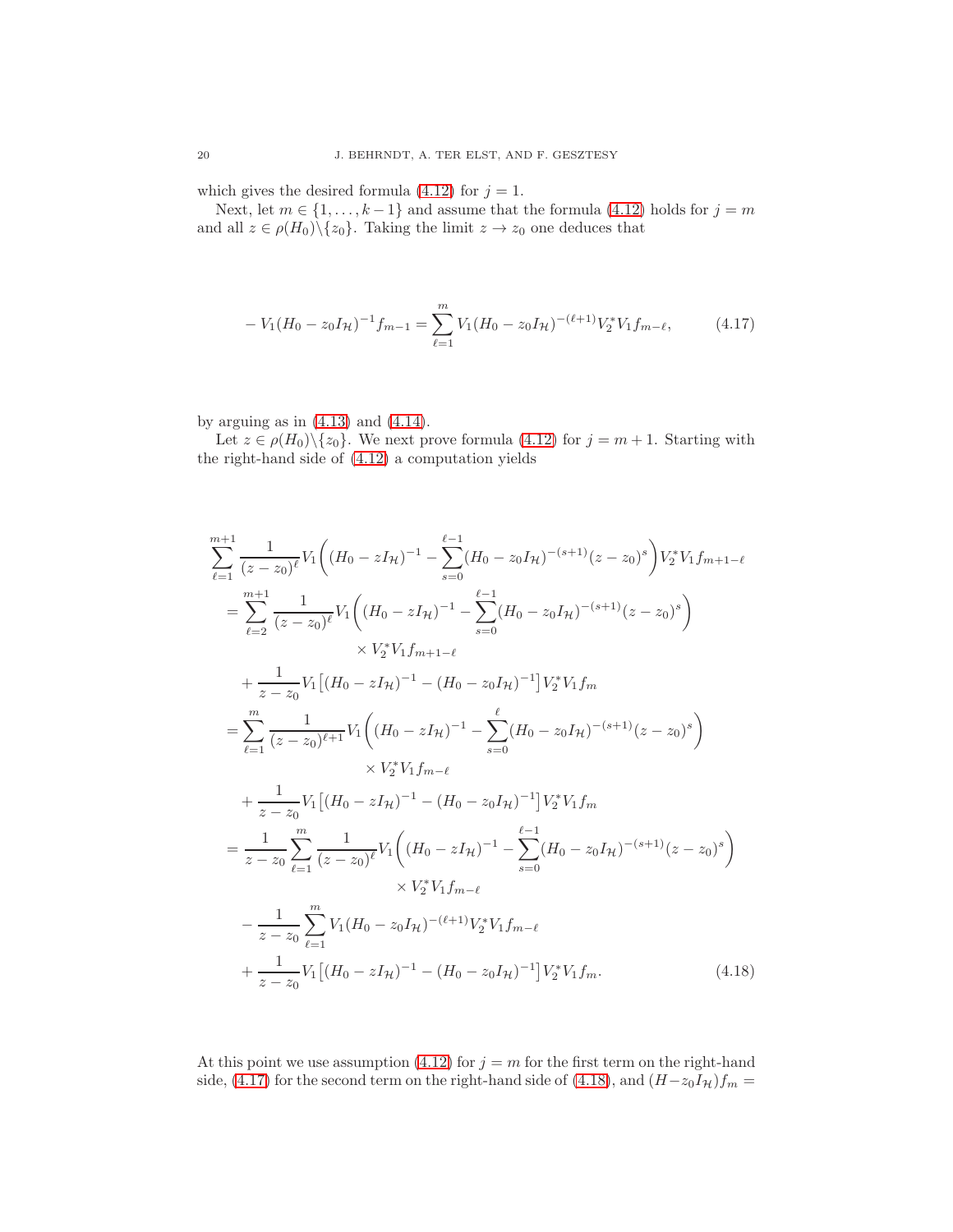$f_{m-1}$  to conclude that formula [\(4.18\)](#page-19-1) becomes

$$
\sum_{\ell=1}^{m+1} \frac{1}{(z-z_0)^{\ell}} V_1 \Big( (H_0 - zI_{\mathcal{H}})^{-1} \n- \sum_{s=0}^{\ell-1} (H_0 - z_0I_{\mathcal{H}})^{-(s+1)} (z-z_0)^s \Big) V_2^* V_1 f_{m+1-\ell} \n= \frac{1}{z-z_0} - V_1 (H_0 - zI_{\mathcal{H}})^{-1} f_{m-1} \n+ \frac{1}{z-z_0} V_1 [(H_0 - z_0I_{\mathcal{H}})^{-1} - (H_0 - z_0I_{\mathcal{H}})^{-1}] V_2^* V_1 f_m \n= \frac{1}{z-z_0} V_1 [(H_0 - zI_{\mathcal{H}})^{-1} - (H_0 - z_0I_{\mathcal{H}})^{-1}] (V_2^* V_1 f_m - f_{m-1}) \n= V_1 (H_0 - zI_{\mathcal{H}})^{-1} (H_0 - z_0I_{\mathcal{H}})^{-1} (V_2^* V_1 f_m - (H - z_0I_{\mathcal{H}}) f_m) \n= -V_1 (H_0 - zI_{\mathcal{H}})^{-1} (H_0 - z_0I_{\mathcal{H}})^{-1} (H_0 - z_0I_{\mathcal{H}}) f_m \n= -V_1 (H_0 - zI_{\mathcal{H}})^{-1} f_m,
$$
\n(4.19)

which is [\(4.12\)](#page-18-0) for  $j = m + 1$ .

The generalized Birman–Schwinger principal then reads as follows:

<span id="page-20-0"></span>**Theorem 4.5.** Let  $H_0$  and  $H = H_0 + V_2^*V_1$  be as in Hypothesis [4.1](#page-16-1), assume  $z_0 \in \rho(H_0)$ , and consider the map

<span id="page-20-1"></span>
$$
\rho(H_0) \ni z \mapsto I_{\mathcal{K}} + V_1 (H_0 - zI_{\mathcal{H}})^{-1} V_2^*.
$$
\n(4.20)

Then the following items  $(i)$  and  $(ii)$  hold:

(i) Let  $\{f_0, \ldots, f_{k-1}\} \subset \text{dom}(H), k \in \mathbb{N}, \text{ be a Jordan chain of length } k \text{ for } H \text{ at }$  $z_0$ . Define

$$
\varphi_j = V_1 f_j \tag{4.21}
$$

for all  $j \in \{0, ..., k-1\}$ . Then  $\{\varphi_0, ..., \varphi_{k-1}\} \subset \text{dom}(V_2^*)$  is a Jordan chain of length k for the function  $(4.20)$  at  $z_0$ .

(ii) Let  $\{\varphi_0,\ldots,\varphi_{k-1}\}\subset \text{dom}(V_2^*), k \in \mathbb{N}, \text{ be a Jordan chain for the function }$  $(4.20)$  at  $z_0$ . Define

<span id="page-20-3"></span>
$$
f_0 = -(H_0 - z_0 I_{\mathcal{H}})^{-1} V_2^* \varphi_0 \tag{4.22}
$$

and inductively define

<span id="page-20-2"></span>
$$
f_j = -(H_0 - z_0 I_H)^{-1} \left( f_{j-1} - V_2^* \sum_{\ell=0}^j V_1 (H_0 - z_0 I_H)^{-(\ell+1)} V_2^* \varphi_{j-\ell} \right) \tag{4.23}
$$

for all  $j \in \{1, \ldots, k-1\}$ . Then  $\{f_0, \ldots, f_{k-1}\} \in \text{dom}(H)$  is a Jordan chain of length k for H at  $z_0$  with  $V_1f_j = \varphi_j$  for all  $j \in \{0, \ldots, k-1\}.$ 

*Proof.* (i) Assume that  $\{f_0, \ldots, f_{k-1}\}\subset \text{dom}(H)$  is a Jordan chain of length k for H at  $z_0$ . If  $j \in \{0, ..., k-1\}$ , then  $f_j \in \text{dom}(H) \subseteq \text{dom}(V_2^*V_1) \subseteq \text{dom}(V_1)$ . For all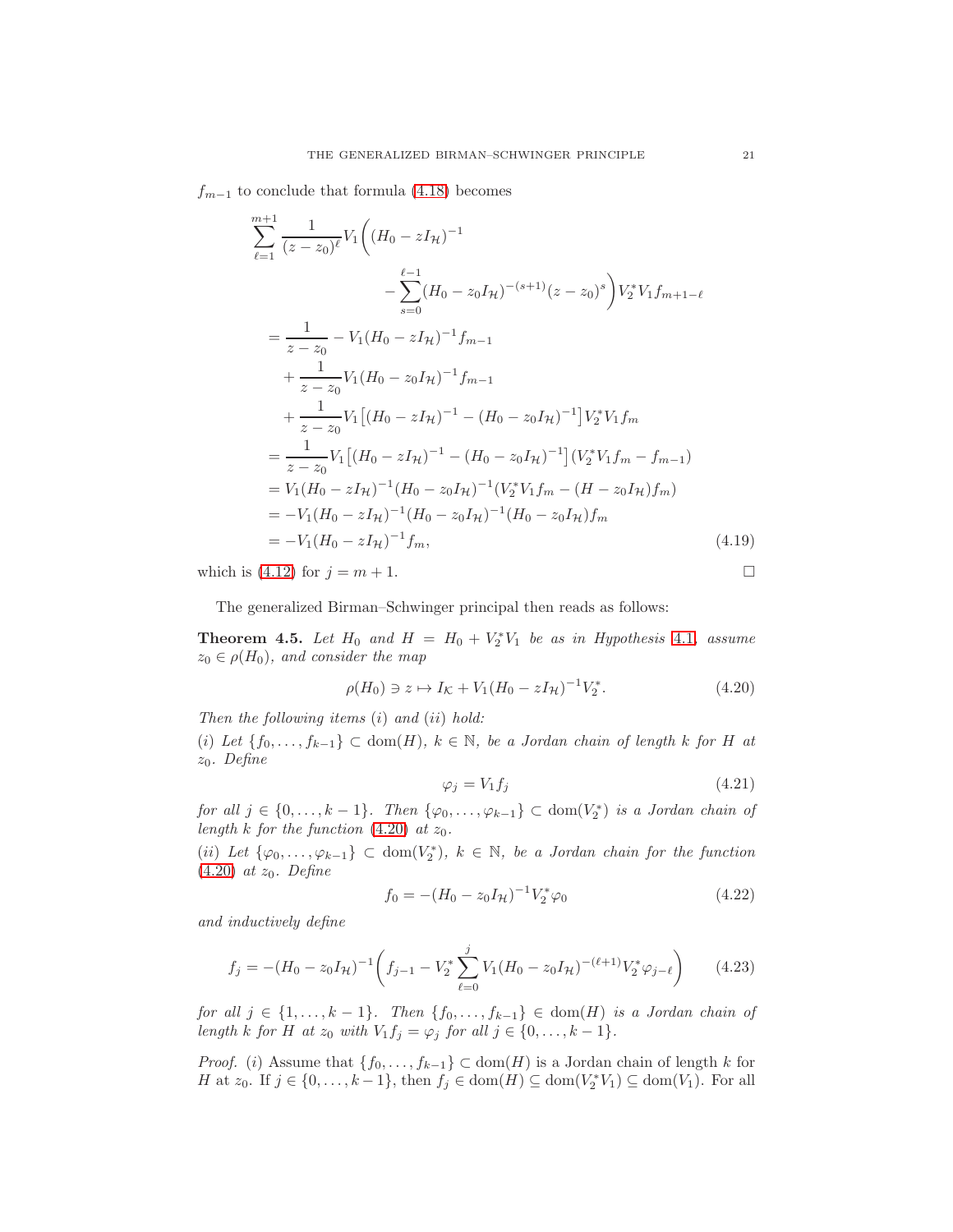$j \in \{0, \ldots, k-1\}$ , define  $\varphi_j = V_1 f_j$ . Then  $\varphi_0 \neq 0$ , as otherwise  $(H_0 - z_0 I_{\mathcal{H}}) f_0 =$  $-V_2^*V_1f_0 = 0$  and therefore  $f_0 = 0$ , since  $z_0 \in \rho(H_0)$ . We shall show that

<span id="page-21-0"></span>
$$
\sum_{\ell=0}^{j} V_1 (H_0 - z_0 I_{\mathcal{H}})^{-(\ell+1)} V_2^* V_1 f_{j-\ell} = -V_1 f_j \tag{4.24}
$$

for all  $j \in \{0, \ldots, k-1\}$ , which proves item (i) by Corollary [4.3.](#page-17-5)

If  $j = 0$ , then  $(H - z_0 I_H) f_0 = 0$  and hence  $V_2^* V_1 f_0 = -(H_0 - z_0 I_H) f_0$ . This implies

$$
V_1(H_0 - z_0 I_{\mathcal{H}})^{-1} V_2^* V_1 f_0 = -V_1 f_0,
$$
\n(4.25)

which is  $(4.24)$  for  $j = 0$ .

Let  $j \in \{1, \ldots, k-1\}$ . Making use of Lemma [4.4](#page-18-3) one obtains

$$
-V_1(H_0 - z_0I_H)^{-1}V_2^*V_1f_j - V_1f_j
$$
  
=  $-V_1(H_0 - z_0I_H)^{-1}(V_2^*V_1 + H_0 - z_0I_H)f_j$   
=  $-V_1(H_0 - z_0I_H)^{-1}(H - z_0I_H)f_j$   
=  $-V_1(H_0 - z_0I_H)^{-1}f_{j-1}$   
=  $\sum_{\ell=1}^j V_1(H_0 - z_0I_H)^{-(\ell+1)}V_2^*V_1f_{j-\ell}$ . (4.26)

Consequently

$$
-V_1 f_j = V_1 (H_0 - z_0 I_H)^{-1} V_2^* V_1 f_j + \sum_{\ell=1}^j V_1 (H_0 - z_0 I_H)^{-(\ell+1)} V_2^* V_1 f_{j-\ell}
$$
  
= 
$$
\sum_{\ell=0}^j V_1 (H_0 - z_0 I_H)^{-(\ell+1)} V_2^* V_1 f_{j-\ell},
$$
 (4.27)

and hence [\(4.24\)](#page-21-0) holds.

(*ii*) Assume that  $\{\varphi_0, \ldots, \varphi_{k-1}\} \subset \text{dom}(V_2^*)$  is a Jordan chain of length k for the function [\(4.20\)](#page-20-1) at  $z_0 \in \rho(H_0)$ . Then [\(4.10\)](#page-17-6) in Corollary [4.3](#page-17-5) holds for all  $j \in$  $\{0, \ldots, k-1\}$  and  $\varphi_0 \neq 0$ . Define  $f_0, \ldots, f_{k-1}$  as in [\(4.23\)](#page-20-2). We now proceed by induction.

The assumption [\(4.10\)](#page-17-6) for  $j = 0$  gives  $V_1(H_0 - z_0 I_H)^{-1} V_2^* \varphi_0 = -\varphi_0$  and with  $f_0$  as in  $(4.22)$  one obtains

$$
(H - z_0 I_H) f_0 = (H_0 - z_0 I_H) f_0 + V_2^* V_1 f_0
$$
  
=  $-V_2^* \varphi_0 - V_2^* V_1 (H_0 - z_0 I_H)^{-1} V_2^* \varphi_0$  (4.28)  
= 0.

Moreover,  $V_1 f_0 = -V_1 (H_0 - z_0 I_H)^{-1} V_2^* \varphi_0 = \varphi_0$ . Since  $\varphi_0 \neq 0$  it also follows that  $f_0 \neq 0.$ 

Let  $m \in \{1, ..., k-1\}$  and assume that  $\{f_0, ..., f_{m-1}\}$  is a Jordan chain of length m for H at  $z_0$  and  $\varphi_j = V_1 f_j$  for all  $j \in \{0, ..., m-1\}$ . It follows from Lemma [4.4](#page-18-3) that

<span id="page-21-1"></span>
$$
-V_1(H_0 - z_0 I_H)^{-1} f_{m-1} = \sum_{\ell=1}^m V_1(H_0 - z_0 I_H)^{-(\ell+1)} V_2^* V_1 f_{m-\ell}.
$$
 (4.29)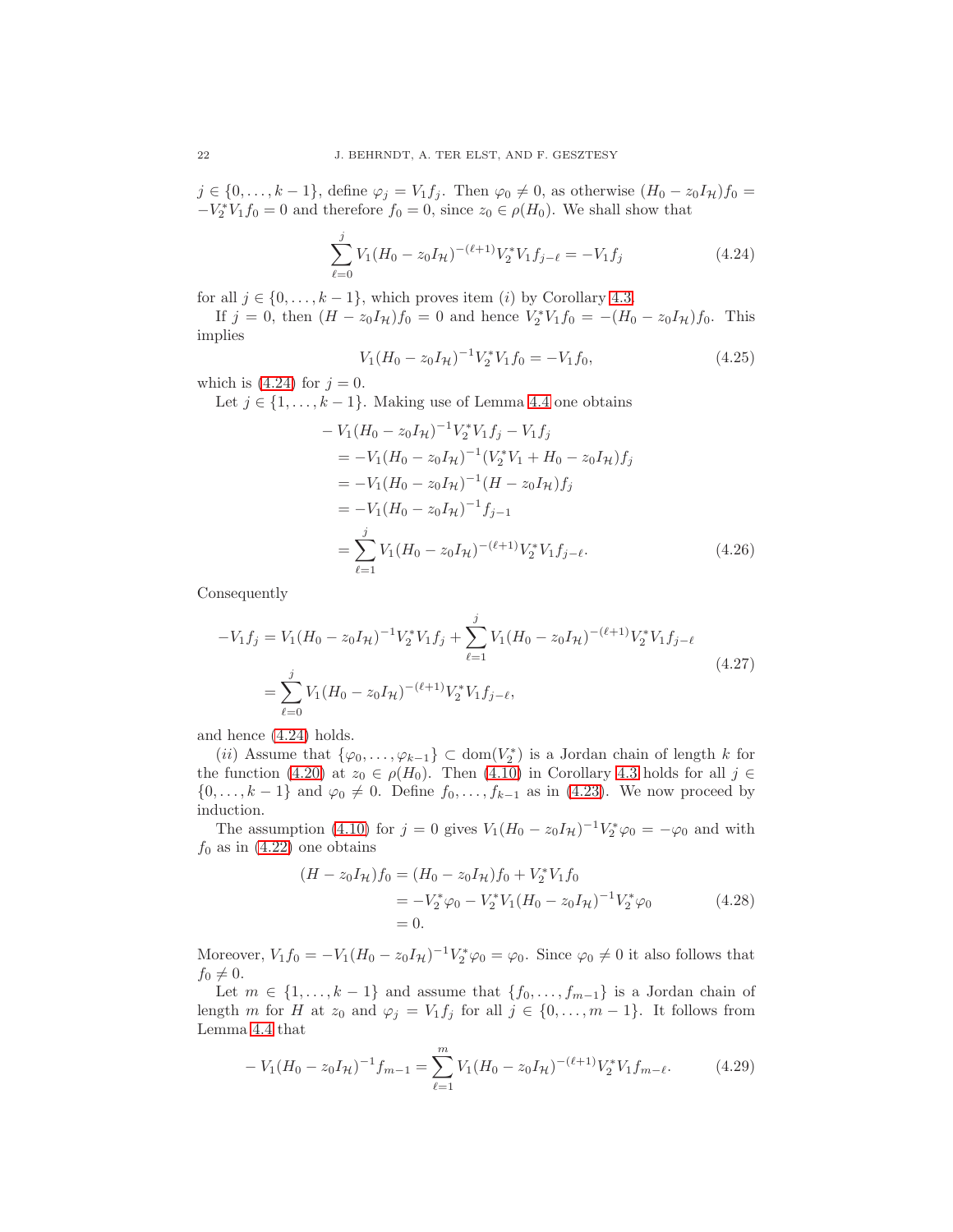We shall show that  $(H - z_0 I_H)f_m = f_{m-1}$  and  $V_1 f_m = \varphi_m$ . For convenience we next set

$$
\widetilde{f}_m = -\sum_{\ell=0}^m (H_0 - z_0 I_{\mathcal{H}})^{-(\ell+1)} V_2^* \varphi_{m-\ell}.
$$
\n(4.30)

Then

$$
\widetilde{f}_m - (H_0 - z_0 I_H)^{-1} [(H - z_0 I_H) \widetilde{f}_m - f_{m-1}]
$$
\n
$$
= (H_0 - z_0 I_H)^{-1} [(H_0 - z_0 I_H) \widetilde{f}_m - (H - z_0 I_H) \widetilde{f}_m - f_{m-1}]
$$
\n
$$
= (H_0 - z_0 I_H)^{-1} [-V_2^* V_1 \widetilde{f}_m - f_{m-1}]
$$
\n
$$
= -(H_0 - z_0 I_H)^{-1} [f_{m-1} + V_2^* V_1 \widetilde{f}_m]
$$
\n
$$
= f_m
$$
\n(4.31)

by the definition of  $f_m$ . It follows from [\(4.10\)](#page-17-6) with  $j = m$  that  $V_1 \widetilde{f}_m = \varphi_m$ . Next,

<span id="page-22-0"></span>
$$
-V_1(H_0 - z_0I_{\mathcal{H}})^{-1}(H - z_0I_{\mathcal{H}})\tilde{f}_m
$$
  
=  $-V_1(H_0 - z_0I_{\mathcal{H}})^{-1}[V_2^*V_1 + H_0 - z_0I_{\mathcal{H}}]\tilde{f}_m$   
=  $-V_1(H_0 - z_0I_{\mathcal{H}})^{-1}V_2^*V_1\tilde{f}_m - V_1\tilde{f}_m$   
=  $-V_1(H_0 - z_0I_{\mathcal{H}})^{-1}V_2^*\varphi_m - \varphi_m,$  (4.32)

and with the help of [\(4.10\)](#page-17-6) with  $j = m$ , the induction hypothesis, and [\(4.29\)](#page-21-1) one obtains

$$
-V_1(H_0 - z_0I_{\mathcal{H}})^{-1}(H - z_0I_{\mathcal{H}})\tilde{f}_m
$$
  
\n
$$
= \sum_{\ell=1}^m V_1(H_0 - z_0I_{\mathcal{H}})^{-(\ell+1)}V_2^*\varphi_{m-\ell}
$$
  
\n
$$
= \sum_{\ell=1}^m V_1(H_0 - z_0I_{\mathcal{H}})^{-(\ell+1)}V_2^*V_1f_{m-\ell}
$$
  
\n
$$
= -V_1(H_0 - z_0I_{\mathcal{H}})^{-1}f_{m-1}.
$$
\n(4.33)

Hence

<span id="page-22-2"></span>
$$
V_1(H_0 - z_0 I_H)^{-1} [(H - z_0 I_H) \tilde{f}_m - f_{m-1}] = 0.
$$
 (4.34)

Therefore also

$$
V_2^* V_1 (H_0 - z_0 I_{\mathcal{H}})^{-1} \left[ (H - z_0 I_{\mathcal{H}}) \tilde{f}_m - f_{m-1} \right] = 0. \tag{4.35}
$$

This in turn implies

<span id="page-22-1"></span> $(H - z_0 I_H)(H_0 - z_0 I_H)^{-1} [(H - z_0 I_H)\tilde{f}_m - f_{m-1}] = (H - z_0 I_H)\tilde{f}_m - f_{m-1}.$  (4.36) Using  $(4.31)$  and  $(4.36)$  one obtains

$$
(H - z_0 I_H)f_m = (H - z_0 I_H)f_m
$$
  
 
$$
- (H - z_0 I_H)(H_0 - z_0 I_H)^{-1} [(H - z_0 I_H)\tilde{f}_m - f_{m-1}]
$$
  
 
$$
= f_{m-1}.
$$
 (4.37)

Moreover, with [\(4.31\)](#page-22-0) and [\(4.34\)](#page-22-2) one deduces  $V_1 f_m = V_1 \widetilde{f}_m = \varphi_m$ .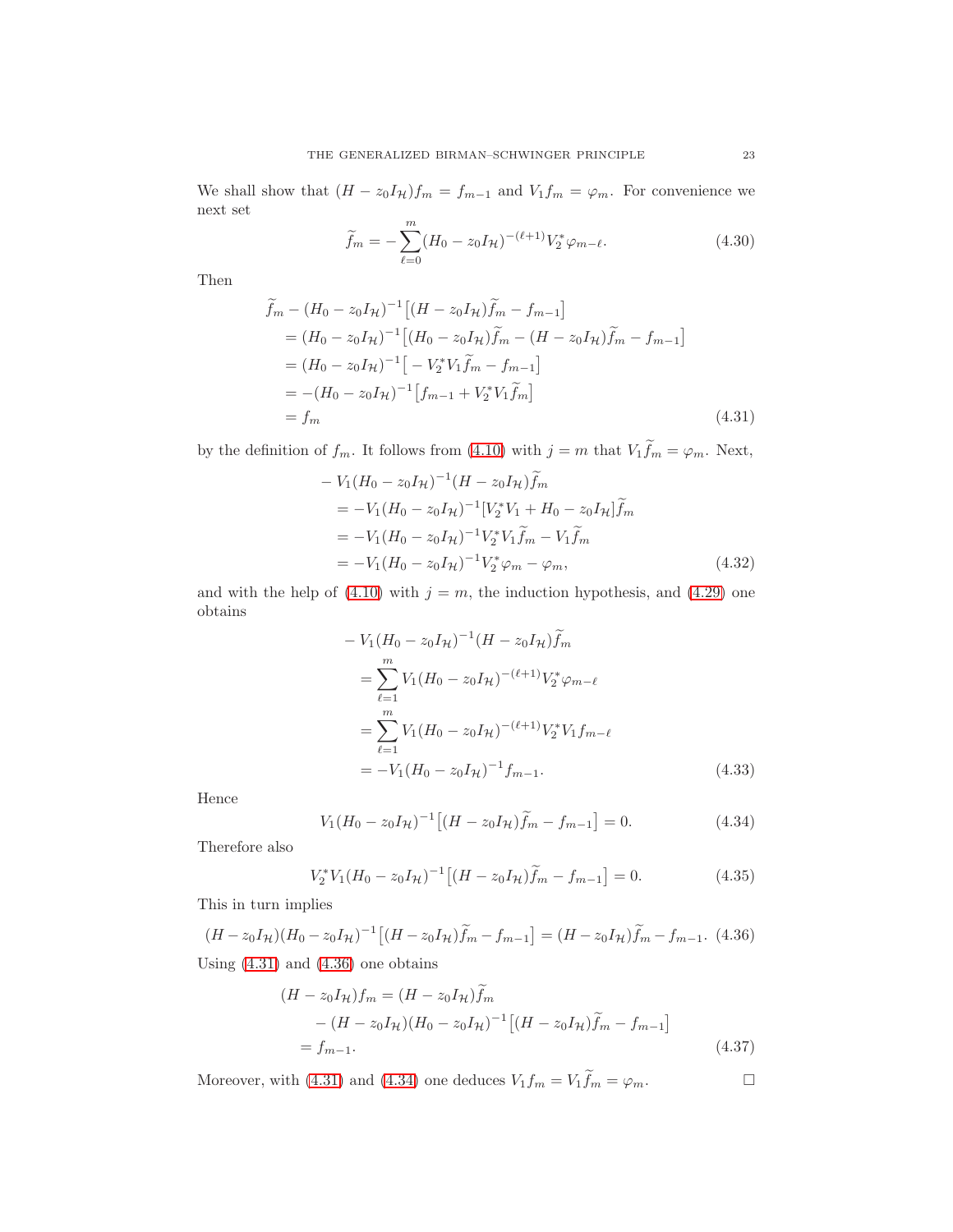For  $k = 1$ , Theorem [4.5](#page-20-0) reduces to the classical Birman–Schwinger principle. In addition, it is shown in the next corollary that a resolvent-type formula as in [\[22,](#page-42-6) Lemma B.1] or [\[30,](#page-42-2) eq. (2.13)] holds under our weak assumption Hypothesis [4.1](#page-16-1) for all those  $z_0 \in \rho(H_0)$  with  $z_0 \notin \sigma_p(H)$  and  $\psi \in \text{ran}(H - z_0I_{\mathcal{H}})$ .

<span id="page-23-0"></span>**Corollary 4.6.** Let  $H_0$  and  $H = H_0 + V_2^* V_1$ ,  $dom(H) = dom(H_0)$ , be as in  $Hy$ pothesis [4.1](#page-16-1) and let  $z_0 \in \rho(H_0)$ . Then one has the following.

(i) If  $z_0 \in \sigma_p(H)$  and  $f_0$  is an eigenvector of H then  $0 \in \sigma_p(I_{\mathcal{K}} + V_1(H_0 (z_0I_{\mathcal{H}})^{-1}V_2^*$  and  $V_1f_0$  is an eigenvector of  $[I_{\mathcal{K}}+V_1(H_0-z_0I_{\mathcal{H}})^{-1}V_2^*]$  with eigenvalue zero.

(ii) If  $0 \in \sigma_p(I_{\mathcal{K}}+V_1(H_0-z_0I_{\mathcal{H}})^{-1}V_2^*)$  and  $\varphi_0$  is a corresponding eigenvector, then  $z_0 \in \sigma_p(H)$  and  $f_0 = -(H_0 - z_0 I_H)^{-1} V_2^* \varphi_0$  is an eigenvector of H.

(iii) The geometric multiplicity of  $z_0 \in \sigma_p(H)$  and  $0 \in \sigma_p(I_{\mathcal{K}} + V_1(H_0 - z_0 I_{\mathcal{H}})^{-1}V_2^*)$ coincide, that is,

<span id="page-23-1"></span>
$$
m_g(z_0; H) = m_g(0; I_K + V_1(H_0 - z_0 I_H)^{-1} V_2^*).
$$
\n(4.38)

(iv) If  $z_0 \notin \sigma_p(H)$  and  $\psi \in \mathcal{H}$ , then

$$
\psi \in \text{ran}(H - z_0 I_{\mathcal{H}}) \text{ if and only if}
$$
  
\n
$$
V_1 (H_0 - z_0 I_{\mathcal{H}})^{-1} \psi \in \text{ran}(I_K + V_1 (H_0 - z_0 I_{\mathcal{H}})^{-1} V_2^*)
$$
\n(4.39)

and for all  $\psi \in \text{ran}(H - z_0 I_H)$  one has

$$
(H - z_0 I_H)^{-1} \psi = (H_0 - z_0 I_H)^{-1} \psi
$$
  
–  $(H_0 - z_0 I_H)^{-1} V_2^* [I_K + V_1 (H_0 - z_0 I_H)^{-1} V_2^*]^{-1} V_1 (H_0 - z_0 I_H)^{-1} \psi.$  (4.40)

*Proof.* Items  $(i)$  and  $(ii)$  follow immediately from Theorem [4.5](#page-20-0) when considering the special case  $k = 1$ . It follows from the proof of Theorem [4.5](#page-20-0) that  $V_1$  maps  $\ker(H_0 - z_0 I_H)$  bijectively onto  $\ker(I_K + V_1 (H_0 - z_0 I_H)^{-1} V_2^*)$ . This implies (*iii*). For the statements in (iv) we first assume that  $\psi \in \text{ran}(H - z_0I_{\mathcal{H}})$ , that is, for some  $\varphi \in \text{dom}(H)$  one has

$$
\psi = (H - z_0 I_{\mathcal{H}}) \varphi = V_2^* V_1 \varphi + (H_0 - z_0 I_{\mathcal{H}}) \varphi.
$$
\n(4.41)

Then

$$
V_1(H_0 - z_0 I_H)^{-1} \psi = V_1(H_0 - z_0 I_H)^{-1} (V_2^* V_1 + (H_0 - z_0 I_H)) \varphi
$$
  
= 
$$
\left[I_K + V_1(H_0 - z_0 I_H)^{-1} V_2^*\right] V_1 \varphi
$$
(4.42)

shows that  $V_1(H_0 - z_0 I_H)^{-1} \psi \in \text{ran}(I_{\mathcal{K}} + V_1(H_0 - z_0 I_H)^{-1} V_2^*)$ . Conversely, if  $z_0 \notin \sigma_p(H)$  then by (ii) the operator  $[I_{\mathcal{K}} + V_1(H_0 - z_0I_{\mathcal{H}})^{-1}V_2^*]$  is invertible and if  $\psi \in \mathcal{H}$  with  $V_1(H_0 - z_0 I_{\mathcal{H}})^{-1} \psi \in \text{ran}(I_{\mathcal{K}} + V_1(H_0 - z_0 I_{\mathcal{H}})^{-1} V_2^{\ast})$  then the vector

$$
\xi = (H_0 - z_0 I_H)^{-1} \psi - (H_0 - z_0 I_H)^{-1} V_2^* \left[ I_K + V_1 (H_0 - z_0 I_H)^{-1} V_2^* \right]^{-1}
$$
  
 
$$
\times V_1 (H_0 - z_0 I_H)^{-1} \psi
$$
 (4.43)

is well-defined. A straightforward computation using  $H - z_0 I_H = H_0 - z_0 I_H + V_2^* V_1$ shows that  $(H - z_0I_{\mathcal{H}})\xi = \psi$ . Hence  $\psi \in \text{ran}(H - z_0I_{\mathcal{H}})$ . Moreover, as  $z_0 \notin \sigma_p(H)$ this implies  $\xi = (H - z_0 I_H)^{-1} \psi$  and the last assertion follows from the definition of  $\xi$ .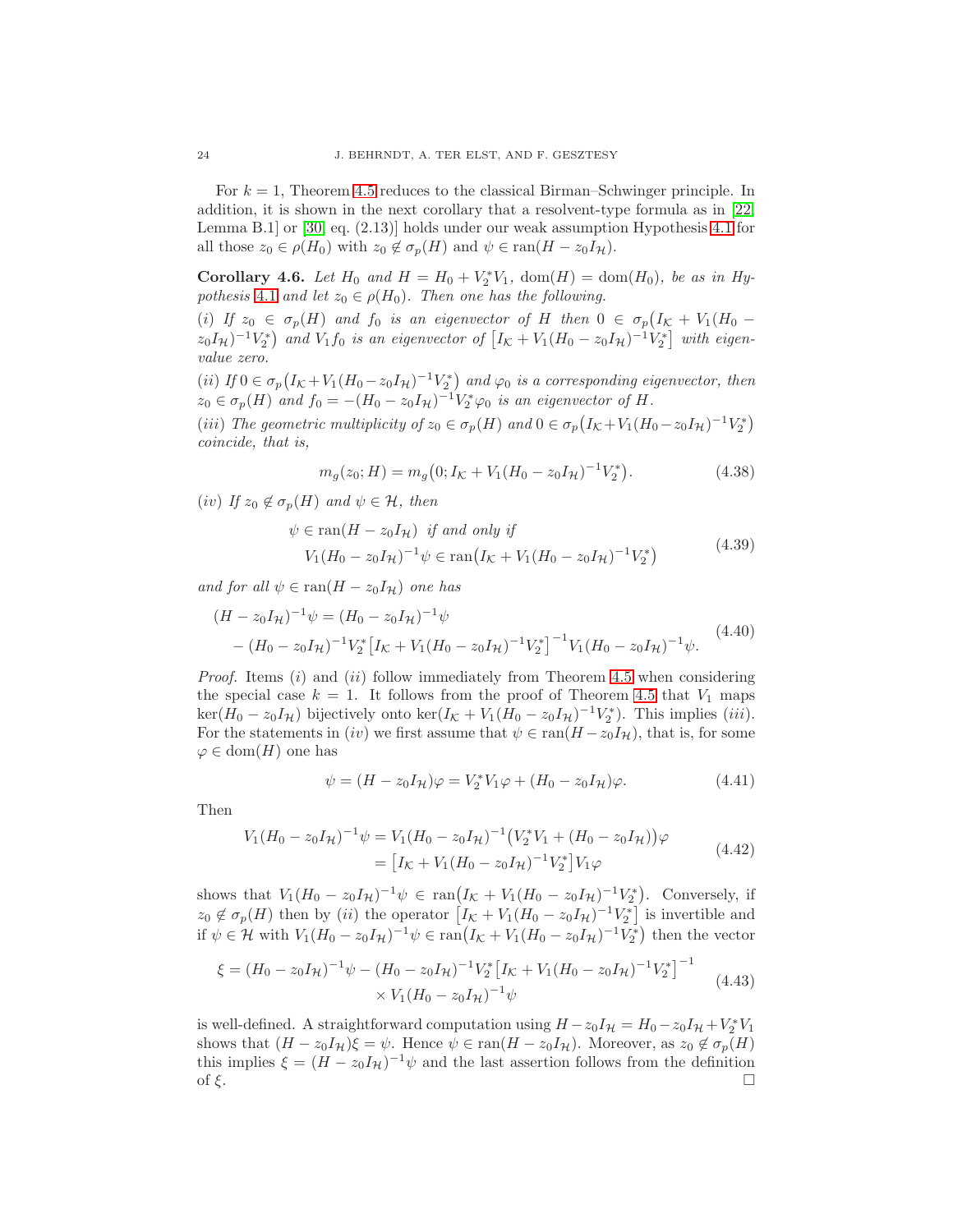**Remark 4.7.** Let  $z_0 \notin \sigma_p(H)$  and assume that  $[I_{\mathcal{K}}+V_1(H_0-z_0I_{\mathcal{H}})^{-1}V_2^*]^{-1} \in \mathcal{B}(\mathcal{K})$ . Then by Corollary [4.6](#page-23-0) one has ran $(H - z_0 I_H) = H$  and the formula

<span id="page-24-0"></span>
$$
(H - z_0 I_H)^{-1} = (H_0 - z_0 I_H)^{-1}
$$
  
–  $(H_0 - z_0 I_H)^{-1} V_2^* [I_K + V_1 (H_0 - z_0 I_H)^{-1} V_2^*]^{-1} V_1 (H_0 - z_0 I_H)^{-1}$  (4.44)

holds on H. Note that  $V_1(H_0 - z_0 I_H)^{-1} \in \mathcal{B}(\mathcal{H}, \mathcal{K})$  since  $V_1$  is closed by Hypoth-esis [4.1.](#page-16-1) Similarly  $V_2^* [I_{\mathcal{K}} + V_1(H_0 - z_0 I_{\mathcal{H}})^{-1} V_2^*]^{-1} \in \mathcal{B}(\mathcal{K}, \mathcal{H})$  since  $V_2^*$  is closed. Therefore the right-hand side of [\(4.44\)](#page-24-0) is a bounded and everywhere defined operator in H and hence also  $(H - z_0 I_H)^{-1} \in \mathcal{B}(\mathcal{H})$ . This implies, in particular, that H is closed and z<sup>0</sup> ∈ ρ(H). ⋄

Assume again that  $H_0$  and  $H = H_0 + V_2^* V_1$  are as in Hypothesis [4.1](#page-16-1) and suppose that  $\rho(H) \cap \rho(H_0) \neq \emptyset$ . Since  $V_1$  is closed one has  $V_1(H_0 - zI_{\mathcal{H}})^{-1} \in \mathcal{B}(\mathcal{H}, \mathcal{K})$  for  $z \in \rho(H_0)$  and  $V_1(H - zI_{\mathcal{H}})^{-1} \in \mathcal{B}(\mathcal{H}, \mathcal{K})$  for  $z \in \rho(H)$  and it is easy to verify that the resolvent formulas

<span id="page-24-1"></span>
$$
(H - zI_{\mathcal{H}})^{-1} = (H_0 - zI_{\mathcal{H}})^{-1} - (H_0 - zI_{\mathcal{H}})^{-1}V_2^*V_1(H - zI_{\mathcal{H}})^{-1}
$$
(4.45)

and

<span id="page-24-2"></span>
$$
(H - zI_{\mathcal{H}})^{-1} = (H_0 - zI_{\mathcal{H}})^{-1} - (H - zI_{\mathcal{H}})^{-1}V_2^*V_1(H_0 - zI_{\mathcal{H}})^{-1}
$$
(4.46)

hold for all  $z \in \rho(H_0) \cap \rho(H)$ . Multiplying [\(4.45\)](#page-24-1) from the left by  $V_1$  and from the right by  $V_2^*$  leads to

$$
\left[I_{\mathcal{K}} + V_1(H_0 - zI_{\mathcal{H}})^{-1}V_2^*\right]\left[I_{\mathcal{K}} - V_1(H - zI_{\mathcal{H}})^{-1}V_2^*\right] = I_{\mathcal{K}}
$$
(4.47)

and multiplying [\(4.46\)](#page-24-2) from the left by  $V_1$  and from the right by  $V_2^*$  leads to

$$
\left[I_{\mathcal{K}} - V_1(H - zI_{\mathcal{H}})^{-1}V_2^*\right]\left[I_{\mathcal{K}} + V_1(H_0 - zI_{\mathcal{H}})^{-1}V_2^*\right] = I_{\mathcal{K}}
$$
(4.48)

for all  $z \in \rho(H_0) \cap \rho(H)$ . Note that the above identities hold on dom $(V_2^*)$ . In the next corollary we conclude under an additional assumption that the individual factors are boundedly invertible.

<span id="page-24-7"></span>Corollary 4.8. Let  $H_0$  and  $H = H_0 + V_2^* V_1$  be as in Hypothesis [4.1](#page-16-1), suppose  $\rho(H) \cap \rho(H_0) \neq \emptyset$  and assume, in addition, that

<span id="page-24-3"></span>
$$
\overline{V_1(H_0 - zI_{\mathcal{H}})^{-1}V_2^*} \in \mathcal{B}(\mathcal{K}), \quad \overline{V_1(H - zI_{\mathcal{H}})^{-1}V_2^*} \in \mathcal{B}(\mathcal{K}), \quad z \in \rho(H) \cap \rho(H_0). \tag{4.49}
$$

Then  $I_K + \overline{V_1(H_0 - zI_{\mathcal{H}})^{-1}V_2^*}$  and  $I_K - \overline{V_1(H - zI_{\mathcal{H}})^{-1}V_2^*}$  are boundedly invertible and one has

<span id="page-24-4"></span>
$$
\left[I_{\mathcal{K}} + \overline{V_1(H_0 - zI_{\mathcal{H}})^{-1}V_2^*}\right]^{-1} = I_{\mathcal{K}} - \overline{V_1(H - zI_{\mathcal{H}})^{-1}V_2^*}, \quad z \in \rho(H) \cap \rho(H_0), \tag{4.50}
$$

and

<span id="page-24-5"></span>
$$
\left[I_{\mathcal{K}} - \overline{V_1(H - zI_{\mathcal{H}})^{-1}V_2^*}\right]^{-1} = I_{\mathcal{K}} + \overline{V_1(H_0 - zI_{\mathcal{H}})^{-1}V_2^*}, \quad z \in \rho(H) \cap \rho(H_0). \tag{4.51}
$$

The assumption [\(4.49\)](#page-24-3) holds, in particular, when  $V_2 \in \mathcal{B}(\mathcal{H}, \mathcal{K})$ . In this case one has  $V_1(H_0 - zI_{\mathcal{H}})^{-1}V_2^* \in \mathcal{B}(\mathcal{K})$  and  $V_1(H - zI_{\mathcal{H}})^{-1}V_2^* \in \mathcal{B}(\mathcal{K})$  for  $z \in \rho(H) \cap \rho(H_0)$ and the closures in the identities [\(4.50\)](#page-24-4) and [\(4.51\)](#page-24-5) can be omitted.

<span id="page-24-6"></span>Remark 4.9. (i) We emphasize that Hypothesis [4.1,](#page-16-1) in particular, permits the case where H and K differ. But it also includes the situation  $\mathcal{K} = \mathcal{H}, V_2 = I_{\mathcal{H}},$ and  $V = V_1$ , which then naturally leads to the non-symmetrized Birman–Schwinger operator family  $I_{\mathcal{H}} + V(H_0 - zI_{\mathcal{H}})^{-1}$ ,  $z \in \rho(H_0)$ , in  $\mathcal{H}$ .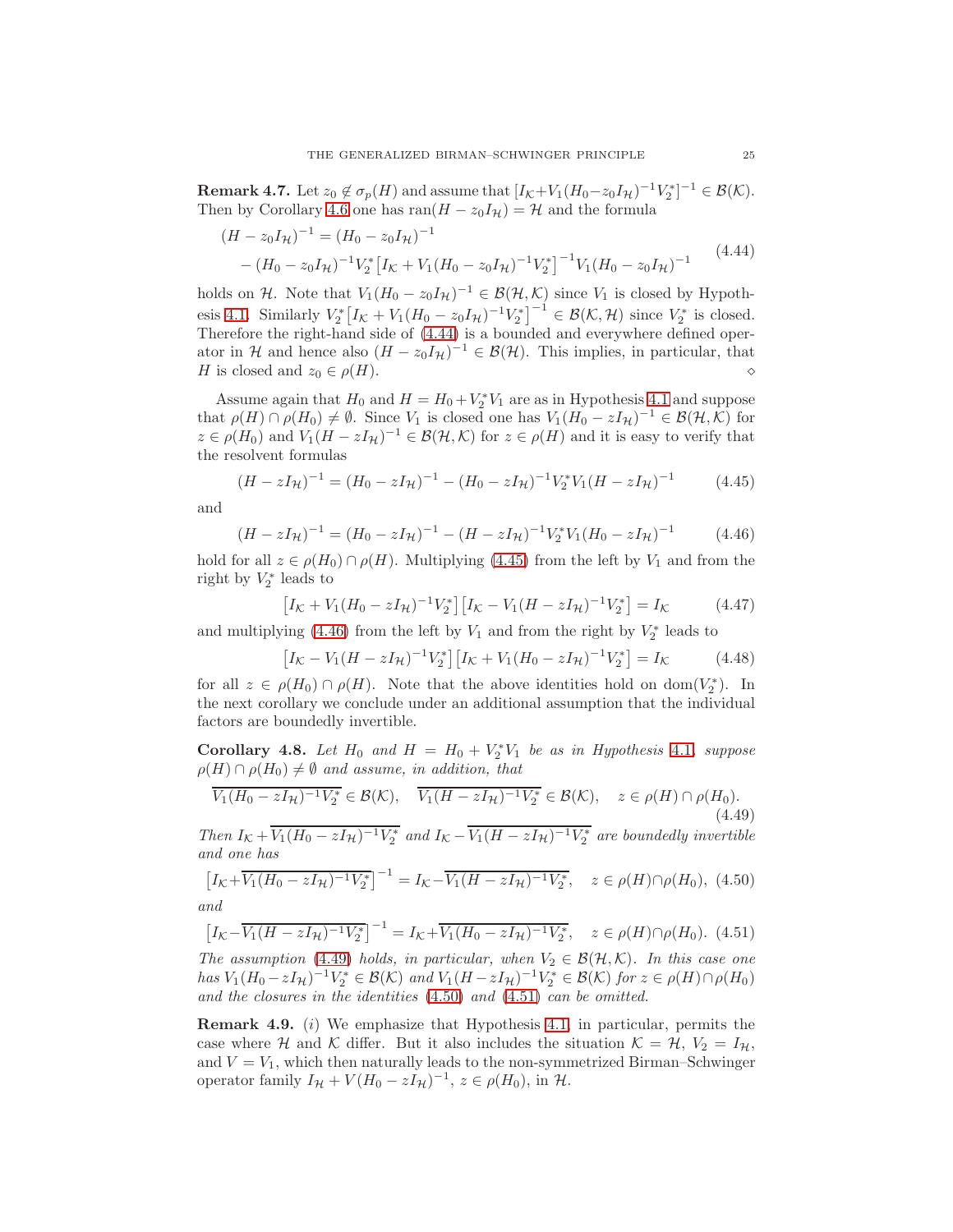(ii) A slightly more general situation than in (i) consists of  $K$  being a closed subspace of H,  $V_2 = P_K$  the orthogonal projection onto K and hence  $V_2^* = \iota_K$  the canonical embedding of K in H, and  $V = V_1$  a closed operator from H into K, leading to the Birman–Schwinger operator family

<span id="page-25-0"></span>
$$
I_{\mathcal{K}} + V(H_0 - zI_{\mathcal{H}})^{-1} \iota_{\mathcal{K}}, \quad z \in \rho(H_0), \tag{4.52}
$$

in  $K \subset \mathcal{H}$ . For the characterization of points in  $\sigma_p(H) \cap \rho(H_0)$  as in Corollary [4.6](#page-23-0) (i) one may also use the corresponding extended Birman–Schwinger operator family in  $\mathcal{H} = \mathcal{K} \oplus \mathcal{K}^{\perp}$  given by

<span id="page-25-1"></span>
$$
I_{\mathcal{H}} + [V(H_0 - zI_{\mathcal{H}})^{-1} \iota_{\mathcal{K}} \oplus 0_{\mathcal{K}^{\perp}}], \quad z \in \rho(H_0), \tag{4.53}
$$

since 0 is an eigenvalue of the operator in [\(4.52\)](#page-25-0) if and only if 0 is an eigenvalue of the operator in [\(4.53\)](#page-25-1) (cf. Example [4.10\)](#page-25-2).

(*iii*) The Birman–Schwinger principle has been derived in Corollary  $4.6(i)$ ,  $(ii)$  under very general conditions on  $H_0$  and H, in particular, the latter was not assumed to be closed. However, one can also consider very general situations in a rather different direction going far beyond relatively bounded perturbations V with respect to  $H_0$  so that the domain of H can no longer be compared to that of  $H_0$ . In fact, one can even consider situations more general than quadratic form perturbations, following the lead in Kato's paper [\[47\]](#page-43-9). Indeed, Konno and Kuroda [\[52\]](#page-43-6) considered this general setup in the case where  $H_0$  is self-adjoint, and [\[6\]](#page-41-5), [\[29\]](#page-42-3), [\[30\]](#page-42-2) in the situation where  $H_0$  and H are non-self-adjoint. In particular, formula [\(4.38\)](#page-23-1) extends to such a generalized setup.  $\Diamond$ 

We conclude with a brief discussion of multi-dimensional Schrödinger operators.

<span id="page-25-2"></span>**Example 4.10.** Consider the selfadjoint operator  $H_0 = -\Delta$ , dom $(H_0) = H^2(\mathbb{R}^n)$ , in  $\mathcal{H} = L^2(\mathbb{R}^n; d^n x)$  and let  $v : \mathbb{R}^n \to \mathbb{C}$  be a (Lebesgue) measurable function such that

<span id="page-25-3"></span>
$$
vh \in L^{2}(\mathbb{R}^{n}; d^{n}x) \text{ for all } h \in H^{2}(\mathbb{R}^{n}).
$$
\n(4.54)

Next define the functions  $v_1$  and  $v_2$  by

$$
v_1 = \text{sign}(v)|v|^{1/2} \text{ and } v_2 = |v|^{1/2}, \quad \text{sign}(v(x)) := \begin{cases} v(x)/|v(x)|, & \text{if } v(x) \neq 0, \\ 0, & \text{if } v(x) = 0. \end{cases}
$$
\n(4.55)

The maximal multiplication operators associated to v and  $v_1$  in  $L^2(\mathbb{R}^n; d^n x)$  are denoted by  $V$  and  $V_1$ , respectively. Furthermore, let

$$
\mathcal{K}_0 = \{ v_2 f \mid f \in L^2(\mathbb{R}^n; d^n x) v_2 f \in L^2(\mathbb{R}^n; d^n x) \},\tag{4.56}
$$

and

$$
\mathcal{K} := \overline{\mathcal{K}}_0 \subseteq L^2(\mathbb{R}^n; d^n x). \tag{4.57}
$$

The maximal multiplication operator associated to  $v_2$  is viewed as a densely defined operator from  $L^2(\mathbb{R}^n; d^n x)$  to K and will be denoted by  $V_2$ ; the adjoint from K to  $L^2(\mathbb{R}^n; d^n x)$  is the maximal multiplication operator  $V_2^* = v_2$ . One observes that ran( $V_1$ )  $\subseteq$  K and hence also  $V_1$  can be viewed as a maximal multiplication operator from  $L^2(\mathbb{R}^n; d^n x)$  to K. In this situation one has  $V = V_2^* V_1$  and  $dom(H_0) \subseteq$  $dom(V_2^*V_1)$  by [\(4.54\)](#page-25-3). Therefore, Hypothesis [4.1](#page-16-1) is satisfied and Theorem [4.5](#page-20-0) can be applied to give a description of the Jordan chains of the Schrödinger operator in  $L^2(\mathbb{R}^n; d^n x)$ 

<span id="page-25-4"></span>
$$
H = H_0 + V, \quad \text{dom}(H) = H^2(\mathbb{R}^n), \tag{4.58}
$$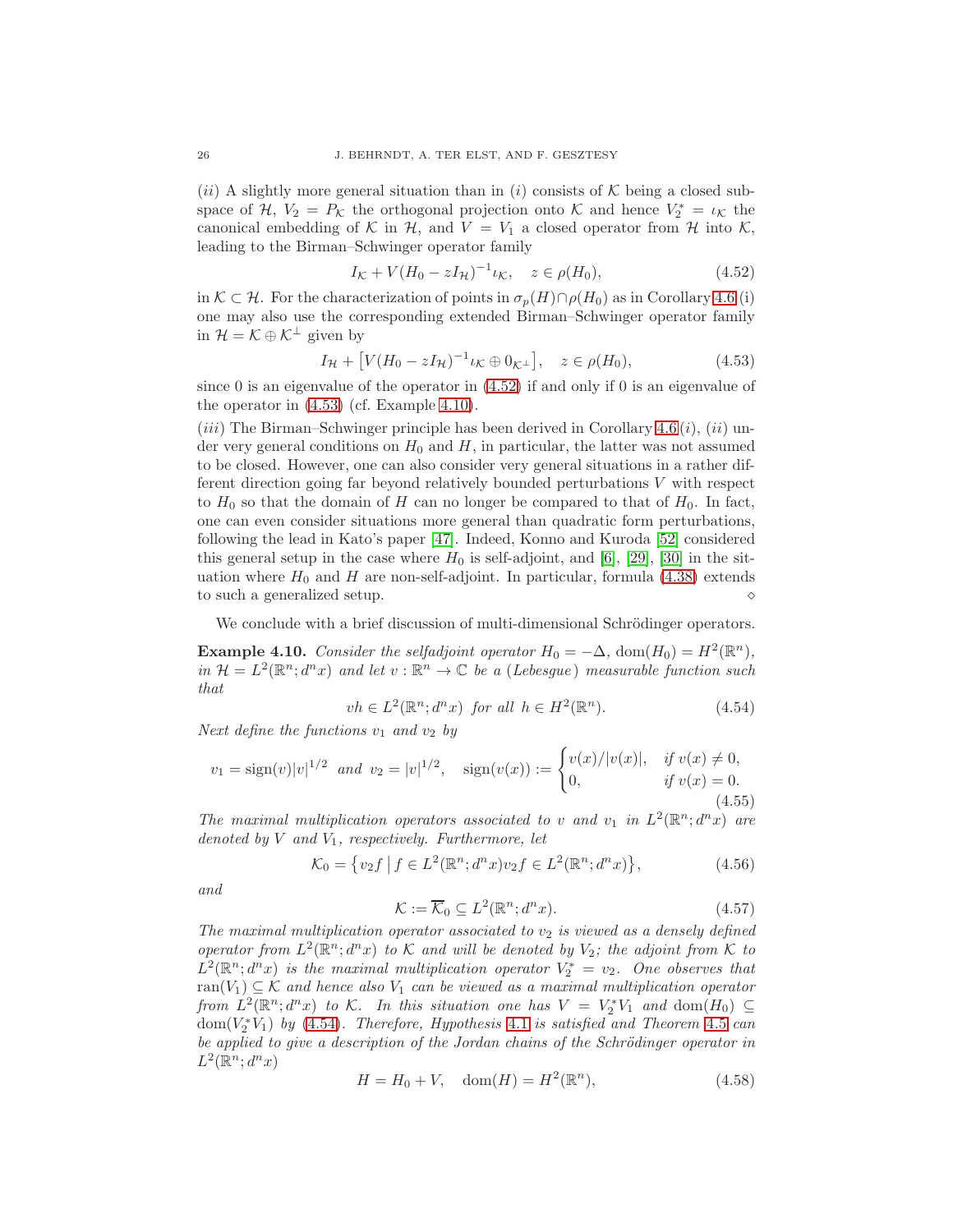in terms of the Birman–Schwinger operator in  $K$ ,

<span id="page-26-1"></span>
$$
I_{\mathcal{K}} + \text{sign}(v)|v|^{1/2} \big(-\Delta - zI_{L^2(\mathbb{R}^n; d^n x)}\big)^{-1}|v|^{1/2}.\tag{4.59}
$$

In fact, writing  $L^2(\mathbb{R}^n; d^n x) = \mathcal{K} \oplus \mathcal{K}^{\perp}$ , the operator in [\(4.59\)](#page-26-1) naturally extends to the classical Birman–Schwinger operator in  $L^2(\mathbb{R}^n; d^n x)$  of the type

$$
I_{\mathcal{K}\oplus\mathcal{K}^{\perp}} + \text{sign}(v)|v|^{1/2} \big(-\Delta - zI_{L^2(\mathbb{R}^n; d^n x)}\big)^{-1}|v|^{1/2} \oplus 0_{\mathcal{K}^{\perp}}
$$
(4.60)

(with  $0_{K^{\perp}}$  the zero operator in  $\mathcal{K}^{\perp}$ ), which is typically just denoted by

$$
I_{L^{2}(\mathbb{R}^{n};d^{n}x)} + \text{sign}(v)|v|^{1/2}\left(-\Delta - zI_{L^{2}(\mathbb{R}^{n};d^{n}x)}\right)^{-1}|v|^{1/2};\tag{4.61}
$$

see Remark [4.9](#page-24-6) (ii). Under the present weak assumptions on the potential  $V$ , the Schrödinger operator H in  $(4.58)$  may not be closed and its spectrum may cover the whole complex plane. Of course, under additional assumption on V the situation is markedly different. For instance, assume that  $n = 1, 2, 3$  and  $V \in L^2(\mathbb{R}^n; d^n x)$ , or  $n \geq 4$  and  $V \in L^p(\mathbb{R}^n)$  with  $p > n/2$ . Then by [\[12,](#page-41-7) Theorem 11.2.11], H is a relatively compact perturbation of  $H_0$  and it follows that the spectrum of  $H$ in  $\mathbb{C}\setminus[0,\infty)$  consists of discrete eigenvalues with finite algebraic multiplicity. The algebraic eigenspaces can then be characterized with the help of Theorem [4.5](#page-20-0).

# <span id="page-26-0"></span>5. The Index of Meromorphic Operator-Valued Functions and Applications to Algebraic Multiplicities of Analytic Families

In the following we briefly recall the notion of the index of meromorphic operatorvalued functions and discuss applications to the algebraic multiplicity of a zero of finite-type of an analytic operator-valued function following  $[5]$ ,  $[6]$ ,  $[29]$   $[40]$   $[34$ , Sects. XI.8, XI.9], [\[39,](#page-42-19) Ch. 4].

We begin with some preparatory material taken from [\[5\]](#page-41-4). Let  $H$  be a separable complex Hilbert space, assume that  $\Omega \subseteq \mathbb{C}$  is an open set, and let  $M(\cdot)$  be a  $\mathcal{B}(\mathcal{H})$ -valued meromorphic function on  $\Omega$  that has the norm convergent Laurent expansion around  $z_0 \in \Omega$  of the form

<span id="page-26-3"></span>
$$
M(z) = \sum_{k=-N_0}^{\infty} (z - z_0)^k M_k(z_0), \quad z \in D(z_0; \varepsilon_0) \setminus \{z_0\},
$$
 (5.1)

where  $M_k(z_0) \in \mathcal{B}(\mathcal{H}), k \in \mathbb{Z}, k \geq -N_0$  and  $\varepsilon_0 > 0$  is sufficiently small such that the punctured open disc  $D(z_0; \varepsilon_0) \setminus \{z_0\}$  is contained in  $\Omega$ . The principal (or singular) part  $pp_{z_0}\{M(z)\}\$  of  $M(\cdot)$  at  $z_0$  is defined as the finite sum

<span id="page-26-2"></span>
$$
pp_{z_0}\{M(z)\} = \sum_{k=-N_0}^{-1} (z-z_0)^k M_k(z_0).
$$
 (5.2)

**Definition 5.1.** Let  $\Omega \subseteq \mathbb{C}$  be an open set and let  $M(\cdot)$  be a  $\mathcal{B}(\mathcal{H})$ -valued meromorphic function on  $\Omega$ . Then  $M(\cdot)$  is called *finitely meromorphic at*  $z_0 \in \Omega$  if  $M(\cdot)$  is analytic on the punctured disk  $D(z_0; \varepsilon_0) \setminus \{z_0\} \subset \Omega$  with sufficiently small  $\varepsilon_0 > 0$ , and the principal part  $\text{pp}_{z_0}\{M(z)\}\$  of  $M(\cdot)$  at  $z_0$  is of finite rank, that is, the principal part of  $M(\cdot)$  is of the type [\(5.2\)](#page-26-2), and one has

$$
M_k(z_0) \in \mathcal{F}(\mathcal{H}), \quad -N_0 \le k \le -1. \tag{5.3}
$$

The function  $M(\cdot)$  is called *finitely meromorphic on*  $\Omega$  if it is meromorphic on  $\Omega$ and finitely meromorphic at each of its poles.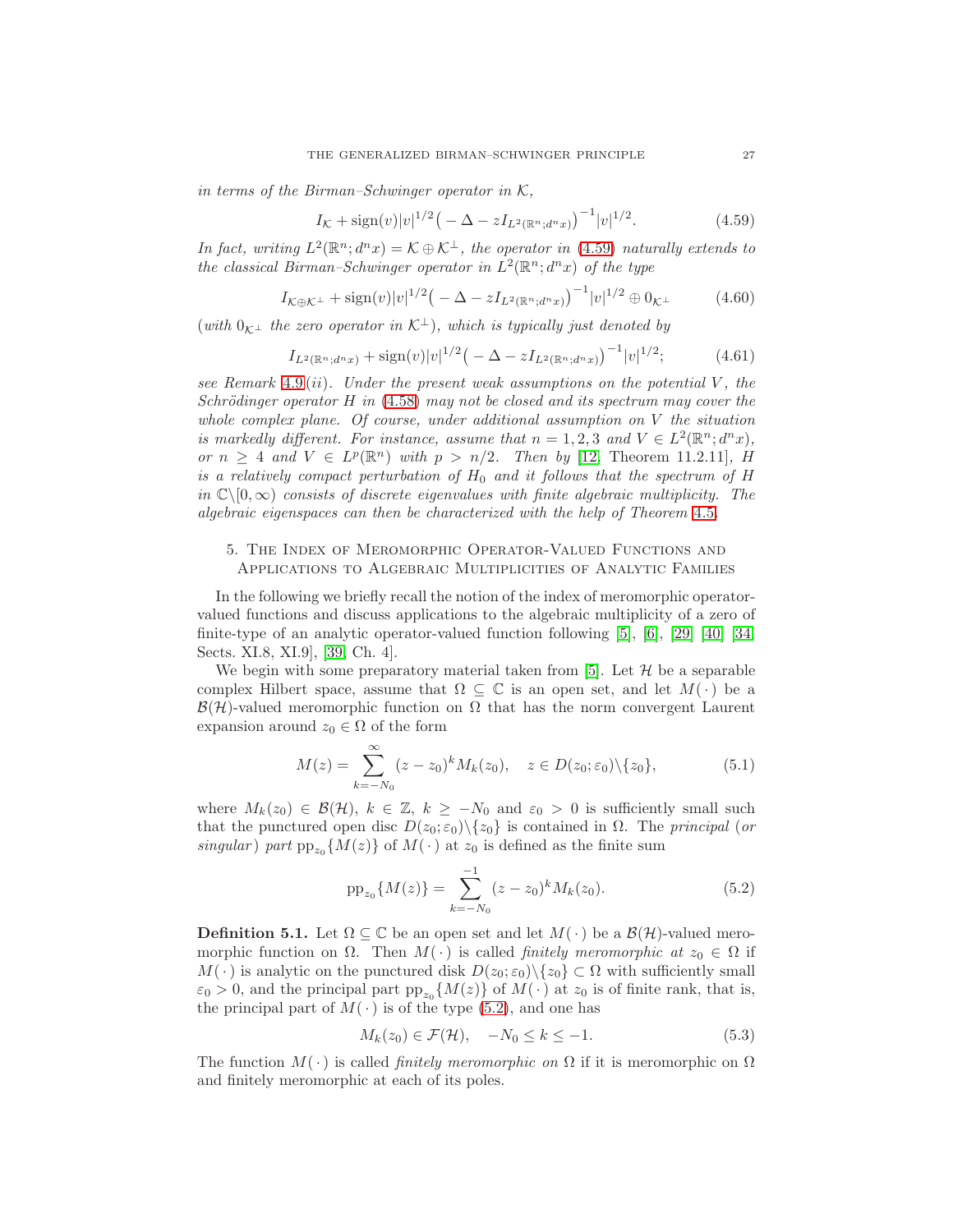In the context of Theorem [3.10,](#page-16-2) that is,  $M: \Omega \to \mathcal{B}(\mathcal{H})$  is analytic on  $\Omega$  and  $z_0 \in \Omega$  is a zero of finite-type of  $M(\cdot)$ , an application of the analytic Fredholm Theorem [A.2](#page-39-2) (cf. e.g., [\[39,](#page-42-19) Sect. 4.1], [\[40\]](#page-42-20), [\[45\]](#page-43-3), [\[65,](#page-43-22) Theorem VI.14], [\[81\]](#page-44-11)) shows that  $M(\cdot)^{-1}$  is finitely meromorphic at  $z_0$ .

Assume that  $M_i(\cdot)$ ,  $j = 1, 2$ , are  $\mathcal{B}(\mathcal{H})$ -valued meromorphic functions on  $\Omega$ that are both finitely meromorphic at  $z_0 \in \Omega$ , choose  $\varepsilon_0 > 0$  such that [\(5.1\)](#page-26-3) holds for both functions  $M_j(\cdot)$ , and let  $0 < \varepsilon < \varepsilon_0$ . Then by [\[34,](#page-42-12) Lemma XI.9.3] or [\[39,](#page-42-19) Proposition 4.2.2] also the functions  $M_1(\cdot)M_2(\cdot)$  and  $M_2(\cdot)M_1(\cdot)$  are finitely meromorphic at  $z_0 \in \Omega$ , the operators

<span id="page-27-3"></span>
$$
\oint_{\partial D(z_0;\varepsilon)} d\zeta M_1(\zeta)M_2(\zeta) \quad \text{and} \quad \oint_{\partial D(z_0;\varepsilon)} d\zeta M_2(\zeta)M_1(\zeta) \tag{5.4}
$$

are both of finite rank and the identities

$$
\operatorname{tr}_{\mathcal{H}}\left(\oint_{\partial D(z_0;\varepsilon)} d\zeta M_1(\zeta)M_2(\zeta)\right) = \operatorname{tr}_{\mathcal{H}}\left(\oint_{\partial D(z_0;\varepsilon)} d\zeta M_2(\zeta)M_1(\zeta)\right),\tag{5.5}
$$

$$
\operatorname{tr}_{\mathcal{H}}\left(\operatorname{pp}_{z_0} \{M_1(z)M_2(z)\}\right) = \operatorname{tr}_{\mathcal{H}}\left(\operatorname{pp}_{z_0} \{M_2(z)M_1(z)\}\right), \quad 0 < |z - z_0| < \varepsilon_0,\tag{5.6}
$$

hold; here the symbol  $\oint$  denotes the contour integral and  $\partial D(z_0; \varepsilon)$  is the counterclockwise oriented circle with radius  $\varepsilon$  centered at  $z_0$ .

Next, we take a closer look at resolvents of closed operators providing prime examples of finitely meromorphic operator-valued functions, but first we introduce the extended resolvent set  $\tilde{\rho}(A)$  of A as follows:

<span id="page-27-2"></span>**Definition 5.2.** Let A be a closed operator in K. Then the *extended resolvent set* of A is defined by

<span id="page-27-1"></span><span id="page-27-0"></span>
$$
\widetilde{\rho}(A) = \rho(A) \cup \sigma_d(A). \tag{5.7}
$$

One verifies that

$$
\rho(A), \tilde{\rho}(A)
$$
 are open subsets of  $\mathbb{C}.$  (5.8)

Since  $\tilde{\rho}(A) \subset \mathbb{C}$  is open, it's connected components are open and at most countable  $(f, \epsilon, \kappa, [11, \text{Theorem } 3.0])$ (cf., e.g., [\[11,](#page-41-16) Theorem 2.9]).

Next, suppose A is a closed operator in K. If  $\lambda_0 \in \tilde{\rho}(A)$ , then, according to [\[48,](#page-43-13) Sect. III.6.5], the singularity structure of the resolvent of A near  $\lambda_0$  is of the very special norm convergent meromorphic type,

$$
(A - zI_{\mathcal{K}})^{-1} = (\lambda_0 - z)^{-1} P(\lambda_0; A) + \sum_{k=1}^{\mu(\lambda_0; A)} (\lambda_0 - z)^{-k-1} (-1)^k F(\lambda_0; A)^k
$$
  
+ 
$$
\sum_{k=0}^{\infty} (\lambda_0 - z)^k (-1)^k S(\lambda_0; A)^{k+1}
$$
(5.9)

for  $z \in \mathbb{C}$  in a sufficiently small punctured neighborhood of  $\lambda_0$ . Here

$$
F(\lambda_0; A) = (A - \lambda_0 I_K) P(\lambda_0; A) = \frac{1}{2\pi i} \oint_{\partial D(\lambda_0; \varepsilon)} d\zeta (\lambda_0 - \zeta) (A - \zeta I_K)^{-1} \in \mathcal{B}(\mathcal{K}),
$$
\n(5.10)

$$
S(\lambda_0; A) = -\frac{1}{2\pi i} \oint_{\partial D(\lambda_0; \varepsilon)} d\zeta (\lambda_0 - \zeta)^{-1} (A - \zeta I_\mathcal{K})^{-1} \in \mathcal{B}(\mathcal{K}), \tag{5.11}
$$

and  $F(\lambda_0; A)$  is nilpotent with its range contained in that of  $P(\lambda_0; A)$ ,

$$
F(\lambda_0; A) = P(\lambda_0; A)F(\lambda_0; A) = F(\lambda_0; A)P(\lambda_0; A).
$$
\n
$$
(5.12)
$$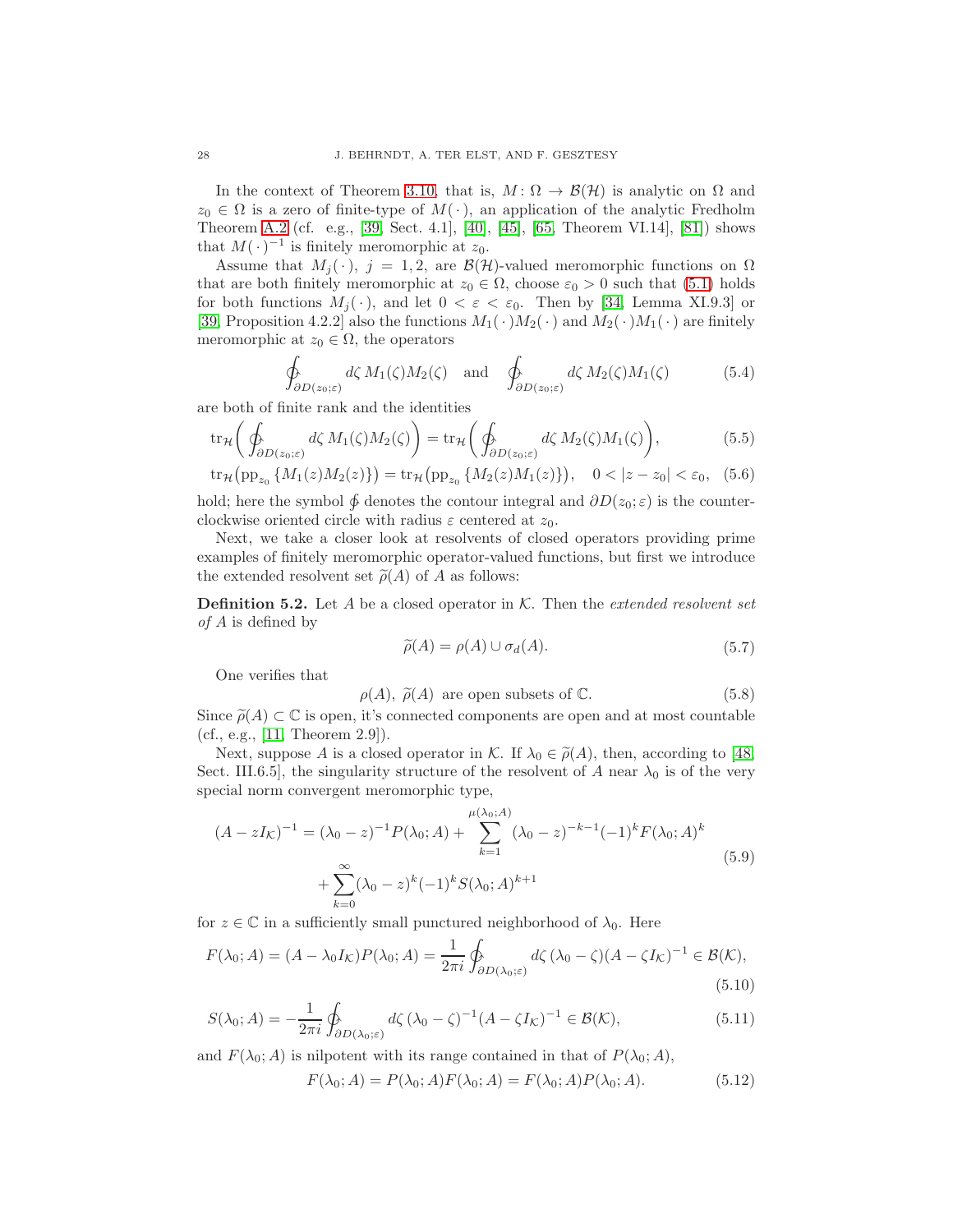Of course,  $P(\lambda_0; A) = F(\lambda_0; A) = 0$  if  $\lambda_0 \in \rho(A)$ . Moreover,

$$
S(\lambda_0; A)A \subseteq AS(\lambda_0; A), \quad (A - \lambda_0 I_\mathcal{K})S(\lambda_0; A) = I_\mathcal{K} - P(\lambda_0; A),
$$
\n
$$
S(\lambda_0; A) = I_\mathcal{K} - P(\lambda_0; A), \quad (5.13)
$$

$$
S(\lambda_0; A)P(\lambda_0; A) = P(\lambda_0; A)S(\lambda_0; A) = 0.
$$

Finally,

<span id="page-28-0"></span>
$$
\mu(\lambda_0; A) + 1 \le m_a(\lambda_0; A) = \dim(\text{ran}(P(\lambda_0; A))), \tag{5.14}
$$

$$
m_a(\lambda_0; A) = \text{tr}_{\mathcal{K}}(P(\lambda_0; A)), \quad F(\lambda_0; A)^{m_a(\lambda_0; A)} = 0.
$$
 (5.15)

In particular, since  $F(\lambda_0; A)$  (and hence,  $F(\lambda_0; A)^k$ ,  $k \in \mathbb{N}$ ) is of finite rank and nilpotent,  $(5.9)$ ,  $(5.14)$ , and  $(5.15)$  prove the following fact.

<span id="page-28-3"></span>**Lemma 5.3.** Assume that  $A$  is closed in  $K$ .

(i) Then the map  $z \mapsto (A - zI_{\mathcal{K}})^{-1}$  is analytic on  $\rho(A)$  and finitely meromorphic on  $\widetilde{\rho}(A)$ .

(ii) If H is a Hilbert space,  $S \in \mathcal{B}(\mathcal{K}, \mathcal{H})$ ,  $T \in \mathcal{B}(\mathcal{H}, \mathcal{K})$ , and  $z_0 \in \sigma_d(A)$ , then the  $\mathcal{B}(\mathcal{H})$ -valued function

<span id="page-28-1"></span>
$$
z \mapsto S(A - zI_{\mathcal{K}})^{-1}T, \quad z \in \tilde{\rho}(A), \tag{5.16}
$$

is finitely meromorphic at  $z_0$ .

To introduce the notion of an index of  $M(\cdot)$  we need the following set of assumptions:

<span id="page-28-2"></span>**Hypothesis 5.4.** Let  $\Omega \subseteq \mathbb{C}$  be open and connected, and  $\Omega_d \subset \Omega$  a discrete set (i.e., a set without limit points in  $\Omega$ ). Suppose that  $M : \Omega \setminus \Omega_d \to \mathcal{B}(\mathcal{H})$  is analytic and that  $M(\cdot)$  is finitely meromorphic on  $\Omega$ . In addition, suppose that

$$
M(z) \in \Phi(\mathcal{H}) \text{ for all } z \in \Omega \backslash \Omega_d,
$$
\n
$$
(5.17)
$$

and for all  $z_0 \in \Omega_d$  there is a norm convergent Laurent expansion around  $z_0$  of the form

$$
M(z) = \sum_{k=-N_0}^{\infty} (z - z_0)^k M_k(z_0), \quad 0 < |z - z_0| < \varepsilon_0,\tag{5.18}
$$

for some  $N_0 = N_0(z_0) \in \mathbb{N}$  and some  $0 < \varepsilon_0 = \varepsilon_0(z_0)$  sufficiently small, with

<span id="page-28-4"></span>
$$
M_{-k}(z_0) \in \mathcal{F}(\mathcal{H}), 1 \le k \le N_0(z_0), M_0(z_0) \in \Phi(\mathcal{H}),
$$
  
\n
$$
M_k(z_0) \in \mathcal{B}(\mathcal{H}), k \in \mathbb{N}.
$$
\n(5.19)

Finally, given  $z_0 \in \Omega_d$ , assume that  $M(\cdot)$  is boundedly invertible on  $D(z_0; \varepsilon_0) \setminus \{z_0\}$ for some  $0 < \varepsilon_0$  sufficiently small.

Recalling the meromorphic Fredholm Theorem [A.4,](#page-40-0) enables one to make the following definition of the index of  $M(\cdot)$ :

**Definition 5.5.** Assume Hypothesis [5.4,](#page-28-2) let  $z_0 \in \Omega$ , and suppose that  $0 < \varepsilon$  is sufficiently small. Then the *index of*  $M(\cdot)$  with respect to the counterclockwise *oriented circle*  $\partial D(z_0; \varepsilon)$ *,* ind<sub> $\partial D(z_0; \varepsilon)$ (*M*(·)), is defined by</sub>

$$
\mathrm{ind}_{\partial D(z_0;\varepsilon)}(M(\cdot)) = \mathrm{tr}_{\mathcal{H}}\left(\frac{1}{2\pi i}\oint_{\partial D(z_0;\varepsilon)} d\zeta M'(\zeta)M(\zeta)^{-1}\right)
$$
\n
$$
= \mathrm{tr}_{\mathcal{H}}\left(\frac{1}{2\pi i}\oint_{\partial D(z_0;\varepsilon)} d\zeta M(\zeta)^{-1}M'(\zeta)\right), \quad 0 < \varepsilon < \varepsilon_0.
$$
\n(5.20)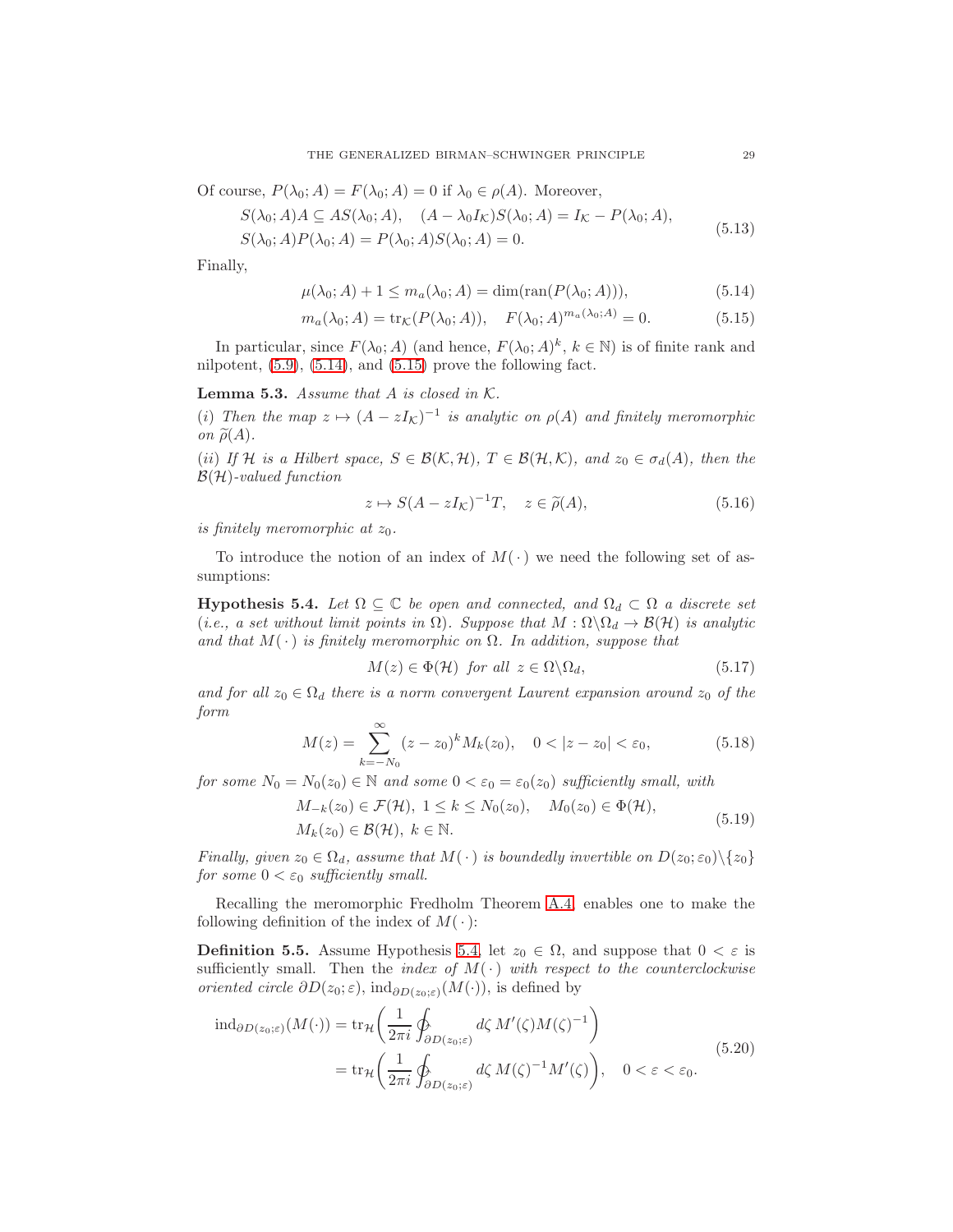A special case of the logarithmic residue theorem proved by Gohberg and Sigal [\[40,](#page-42-20) Theorems 2.1, 2.1'] (see also [\[34,](#page-42-12) Sect. XI.9] and [\[39,](#page-42-19) Sect. 4.4]) then reads as follows.

<span id="page-29-4"></span>**Theorem 5.6.** Let  $\Omega \subseteq \mathbb{C}$  be open and  $z_0 \in \Omega$ . Suppose that  $M(\cdot): \Omega \to \mathcal{B}(\mathcal{H})$ satisfies Hypothesis [5.4](#page-28-2). Then

$$
ind_{\partial D(z_0;\varepsilon)}(M(\,\cdot\,)) \in \mathbb{Z}.\tag{5.21}
$$

In addition, assume that  $M(\cdot): \Omega \to \mathcal{B}(\mathcal{H})$  is analytic at  $z_0$ . Then

<span id="page-29-0"></span>
$$
m_a(z_0; M(\cdot)) = \mathrm{ind}_{\partial D(z_0; \varepsilon)}(M(\cdot)) \in \mathbb{N}_0. \tag{5.22}
$$

While the algebraic multiplicity computations in Examples [3.4,](#page-13-2) [3.6–](#page-14-0)[3.8,](#page-15-3) employing Jordan chains of maximal length, is somewhat cumbersome, we now revisit these computations using equality [\(5.22\)](#page-29-0) and show that the latter yields algebraic multiplicities in an effortless manner.

<span id="page-29-3"></span>Example 5.7 (Examples [3.4,](#page-13-2) [3.6–](#page-14-0)[3.8](#page-15-3) revisited). Noting that the the matrix functions  $A_1(\cdot)$ ,  $A_2(\cdot)$ ,  $A_k(\cdot)$ , and  $A_{k_1,\dots,k_N}(\cdot)$  all satisfy Hypothesis [5.4](#page-28-2) with  $\Omega = \mathbb{C}$ and  $\Omega_d = \{0\}$ , one trivially computes

$$
A'_1(\zeta)A_1(\zeta)^{-1} = \text{diag}(\zeta^{-1}, 0, 0), \quad \zeta \in \mathbb{C} \setminus \{0\},\tag{5.23}
$$

$$
A_2'(\zeta)A_2(\zeta)^{-1} = \text{diag}(\zeta^{-1}, 2\zeta^{-1}, 0), \quad \zeta \in \mathbb{C} \setminus \{0\},\tag{5.24}
$$

$$
A'_{k}(\zeta)A_{k}(\zeta)^{-1} = \text{diag}(\zeta^{-1}, k\,\zeta^{-1}, 0), \quad \zeta \in \mathbb{C} \setminus \{0\},\tag{5.25}
$$

$$
A'_{k_1,\dots,k_N}(\zeta)A_{k_1,\dots,k_N}(\zeta)^{-1} = \text{diag}\big(k_1\,\zeta^{-1},\dots,k_N\,\zeta^{-1},0\big), \quad \zeta \in \mathbb{C}\backslash\{0\}. \tag{5.26}
$$

Hence

$$
\text{tr}_{\mathbb{C}^3}\big(A'_1(\zeta)A_1(\zeta)^{-1}\big) = \zeta^{-1}, \quad \zeta \in \mathbb{C}\backslash\{0\},\tag{5.27}
$$

$$
\text{tr}_{\mathbb{C}^3}\big(A'_2(\zeta)A_2(\zeta)^{-1}\big) = 3\,\zeta^{-1}, \quad \zeta \in \mathbb{C}\backslash\{0\},\tag{5.28}
$$

$$
\text{tr}_{\mathbb{C}^3}\big(A'_k(\zeta)A_k(\zeta)^{-1}\big) = (k+1)\zeta^{-1}, \quad \zeta \in \mathbb{C}\backslash\{0\},\tag{5.29}
$$

$$
\text{tr}_{\mathbb{C}^{N+1}}\big(A'_{k_1,\dots,k_N}(\zeta)A_{k_1,\dots,k_N}(\zeta)^{-1}\big) = \bigg(\sum_{j=1}^N k_j\bigg)\zeta^{-1}, \quad \zeta \in \mathbb{C}\backslash\{0\},\tag{5.30}
$$

which together with the elementary fact  $\frac{1}{2\pi i} \oint_{\partial D(0,\varepsilon)} d\zeta \zeta^{-1} = 1$  instantly yields the algebraic multiplicities  $m_a(0; A(\cdot))$  recorded in  $(3.22), (3.30), (3.33),$  $(3.22), (3.30), (3.33),$  $(3.22), (3.30), (3.33),$  $(3.22), (3.30), (3.33),$  $(3.22), (3.30), (3.33),$  $(3.22), (3.30), (3.33),$  and  $(3.40)$ .

For completeness we mention that the matrix function  $A_{\infty}(\cdot)$  in Example [3.5](#page-14-3) does not satisfy Hypothesis [5.4](#page-28-2) since  $A_{\infty}(\cdot)$  is nowhere invertible on  $\mathbb{C}$ .

In the remainder of this section we apply this circle of ideas to the pair of operators  $(H, H_0)$  as discussed in Section [4](#page-16-0) and to the associated Birman–Schwinger operator  $K(z) = -V(H_0 - zI_{\mathcal{H}})^{-1}$ ,  $z \in \rho(H_0)$ . The following hypothesis is convenient and natural in the present context.

<span id="page-29-1"></span>**Hypothesis 5.8.** Suppose  $H_0$  is a closed operator in H with  $\rho(H_0) \neq \emptyset$ , and assume that V is an operator in H satisfying dom(V)  $\supseteq$  dom(H<sub>0</sub>). Introduce

$$
H = H_0 + V, \quad \text{dom}(H) = \text{dom}(H_0), \tag{5.31}
$$

and suppose that  $\rho(H) \neq \emptyset$ . Furthermore, it is assumed that the Birman–Schwinger operator is bounded, that is,

<span id="page-29-2"></span>
$$
K(z) = -V(H_0 - zI_{\mathcal{H}})^{-1} \in \mathcal{B}(\mathcal{H}) \text{ for some (and hence for all) } z \in \rho(H_0). \tag{5.32}
$$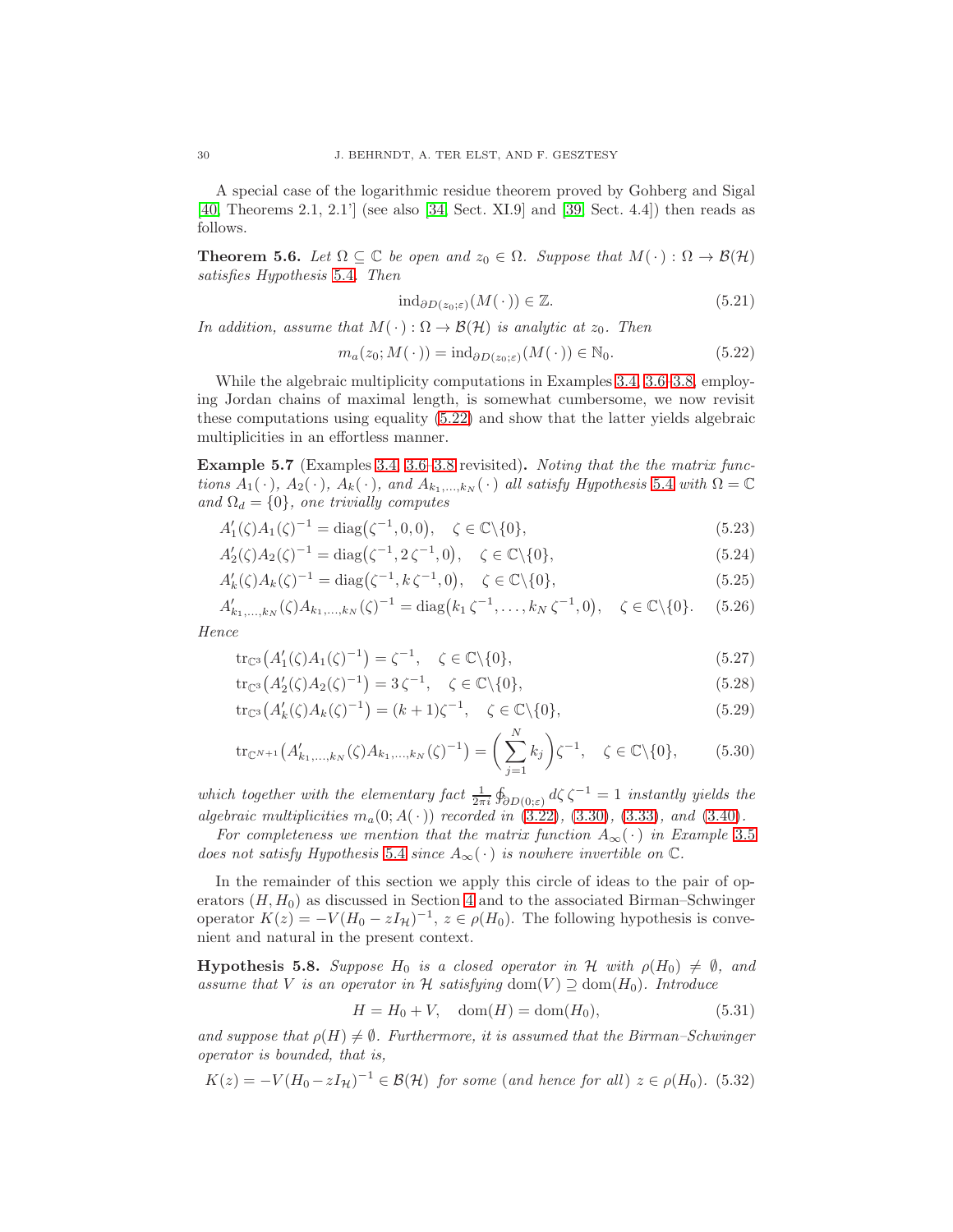Assume Hypothesis [5.8.](#page-29-1) From  $\rho(H) \neq \emptyset$  one concludes, in particular, that H is a closed operator in  $H$ . We also note that assumption [\(5.32\)](#page-29-2) on the Birman– Schwinger operator is satisfied if  $V$  is a closed operator in  $H$ , which is the typical situation in perturbation theory (see also [\[32,](#page-42-21) Proposition 1] for related situations). In particular, in quantum mechanical applications to Schrödinger operators,  $H_0$  is the self-adjoint realization of the Laplacian  $-\Delta$  defined on  $H^2(\mathbb{R}^n)$ ,  $n \in \mathbb{N}$ , and V represents the maximally defined operator of multiplication with the function  $V(\cdot)$ , which thus is closed in  $L^2(\mathbb{R}^n; d^n x)$ . Furthermore, if [\(5.32\)](#page-29-2) is satisfied for some  $z \in \rho(H_0)$  then it is an direct consequence of the resolvent identity for  $H_0$  that [\(5.32\)](#page-29-2) is satisfied for all  $z \in \rho(H_0)$ . One observes that in the notation of Section [4](#page-16-0) here  $V = V_1$  and  $V_2 = V_2^* = I_H$ , although we do not require here that V is closed. For  $z \in \rho(H) \cap \rho(H_0)$  we have the resolvent equation

<span id="page-30-0"></span>
$$
(H - zI_{\mathcal{H}})^{-1} = (H_0 - zI_{\mathcal{H}})^{-1} - (H - zI_{\mathcal{H}})^{-1}V(H_0 - zI_{\mathcal{H}})^{-1}.
$$
 (5.33)

It follows from [\(5.32\)](#page-29-2) that

$$
I_{\mathcal{H}} - K(z) = I_{\mathcal{H}} + V(H_0 - zI_{\mathcal{H}})^{-1}, \quad z \in \rho(H_0), \tag{5.34}
$$

and, as in the proof of Corollary [4.8,](#page-24-7) one verifies that for all  $z \in \rho(H) \cap \rho(H_0)$  the operator  $I_{\mathcal{H}} - K(z)$  is boundedly invertible and one has

<span id="page-30-2"></span>
$$
(H_0 - zI_{\mathcal{H}})(H - zI_{\mathcal{H}})^{-1} = I_{\mathcal{H}} - V(H - zI_{\mathcal{H}})^{-1} = [I_{\mathcal{H}} - K(z)]^{-1} \in \mathcal{B}(\mathcal{H}) \tag{5.35}
$$

and

$$
(H - zI_{\mathcal{H}})^{-1} = (H_0 - zI_{\mathcal{H}})^{-1} [I_{\mathcal{H}} - K(z)]^{-1}, \quad z \in \rho(H) \cap \rho(H_0).
$$
 (5.36)

Inserting the latter expression for  $(H - zI_{\mathcal{H}})^{-1}$  in the right hand side of [\(5.33\)](#page-30-0) it follows that

$$
(H - zI_{\mathcal{H}})^{-1} = (H_0 - zI_{\mathcal{H}})^{-1} - (H_0 - zI_{\mathcal{H}})^{-1} \left[I_{\mathcal{H}} - K(z)\right]^{-1} V (H_0 - zI_{\mathcal{H}})^{-1},
$$
  

$$
z \in \rho(H) \cap \rho(H_0).
$$
 (5.37)

Theorem [5.9](#page-31-0) below provides a sufficient condition in terms of the Birman– Schwinger operator  $K(\cdot)$  for an isolated spectral point of H to be a discrete eigenvalue. Moreover, the index formula [\(5.44\)](#page-31-1) provides a convenient tool for computing algebraic multiplicities (cf. also the illustrations in the simple Example [5.7\)](#page-29-3). In the special case discussed in Theorem [5.11](#page-33-1) later the algebraic multiplicity is also related to the algebraic multiplicity of the corresponding zero of the function  $I_{\mathcal{H}}-K(\cdot)$ . For our purposes it useful to recall from Lemma [5.3](#page-28-3) that the assumption  $z_0 \in \sigma_d(H_0)$ implies that the resolvent,

<span id="page-30-3"></span>
$$
\rho(H_0) \ni z \mapsto R_0(z) = (H_0 - zI_{\mathcal{H}})^{-1} \in \mathcal{B}(\mathcal{H}),\tag{5.38}
$$

is finitely meromorphic on a disc  $D(z_0; \varepsilon_0)$  for some  $\varepsilon_0 > 0$  sufficiently small, and analytic on  $D(z_0; \varepsilon_0) \setminus \{z_0\}$ . Using the Laurent expansion of the resolvent  $R_0(\cdot)$  it follows from the boundedness assumption [\(5.32\)](#page-29-2) in Hypothesis [5.8](#page-29-1) that the function

$$
z \mapsto I_{\mathcal{H}} - K(z) = I_{\mathcal{H}} + V(H_0 - zI_{\mathcal{H}})^{-1}
$$
\n(5.39)

is also finitely meromorphic on  $D(z_0; \varepsilon_0)$ ; cf. Lemma [5.3](#page-28-3) (ii). Hence the Birman– Schwinger operator  $K(\cdot)$  satisfies

<span id="page-30-1"></span>
$$
K(z) = \sum_{k=-N_0}^{\infty} (z - z_0)^k K_k(z_0), \quad 0 < |z - z_0| < \varepsilon_0,
$$
 (5.40)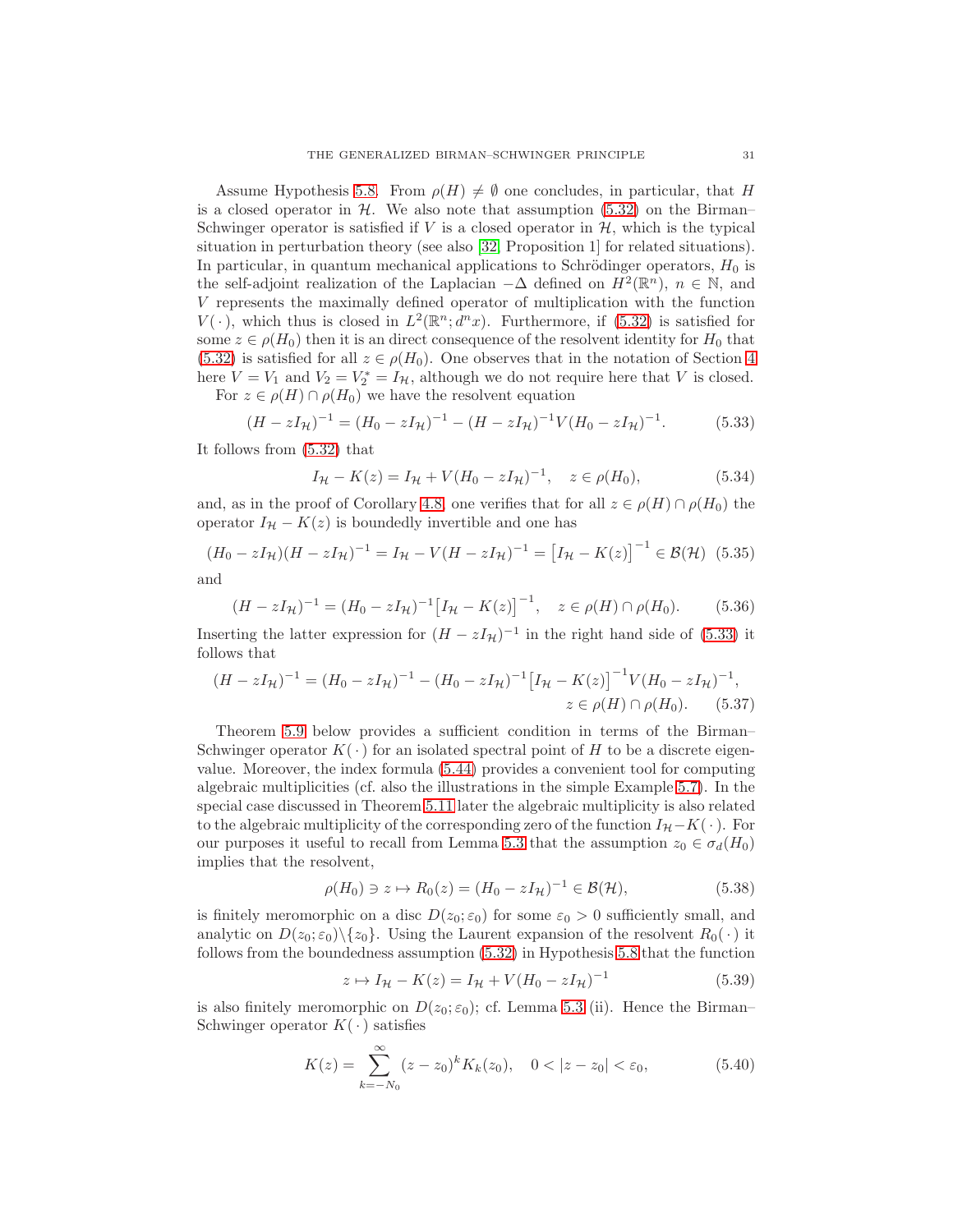for some  $N_0 = N_0(z_0) \in \mathbb{N}$  with

$$
K_{-k}(z_0) \in \mathcal{F}(\mathcal{H}), \ 1 \le k \le N_0(z_0), \quad K_k(z_0) \in \mathcal{B}(\mathcal{H}), \ k \in \mathbb{N} \cup \{0\}. \tag{5.41}
$$

In the next theorem an additional assumption is imposed on the operator  $K_0(z_0) \in$  $\mathcal{B}(\mathcal{H})$  in [\(5.40\)](#page-30-1).

<span id="page-31-0"></span>**Theorem 5.9.** Assume Hypothesis [5.8](#page-29-1) and consider a point  $z_0 \in \sigma_d(H_0) \cap \sigma(H)$ such that  $D(z_0; \varepsilon_0) \setminus \{z_0\} \subset \rho(H_0) \cap \rho(H)$  for some  $\varepsilon_0 > 0$ . In addition, suppose that

<span id="page-31-3"></span>
$$
[I_{\mathcal{H}} - K_0(z_0)] \in \Phi(\mathcal{H}). \tag{5.42}
$$

Then  $z_0$  is a discrete eigenvalue of H,

<span id="page-31-2"></span>
$$
z_0 \in \sigma_d(H),\tag{5.43}
$$

and for  $0 < \varepsilon < \varepsilon_0$ ,

<span id="page-31-1"></span>
$$
m_a(z_0; H) = m_a(z_0; H_0) + \mathrm{ind}_{\partial D(z_0; \varepsilon)} (I_H - K(\cdot)). \tag{5.44}
$$

*Proof.* We start with the proof of [\(5.43\)](#page-31-2): The assumptions  $z_0 \in \sigma_d(H_0)$  and  $D(z_0; \varepsilon_0) \setminus \{z_0\} \subset \rho(H_0)$  yield that both  $R_0(\cdot)$  and  $I_H - K(\cdot)$  are analytic in  $D(z_0; \varepsilon_0) \setminus \{z_0\}$  and finitely meromorphic on  $D(z_0; \varepsilon_0)$  (cf. the discussion preceding Theorem [5.9\)](#page-31-0). The assumption  $D(z_0; \varepsilon_0) \setminus \{z_0\} \subset \rho(H)$  and [\(5.35\)](#page-30-2) imply that  $[I_H -]$  $K(z)]^{-1} \in \mathcal{B}(\mathcal{H})$  and, in particular,  $[I_{\mathcal{H}} - K(z)] \in \Phi(\mathcal{H})$  for all  $z \in D(z_0; \varepsilon_0) \setminus \{z_0\}.$ Due to the assumption [\(5.42\)](#page-31-3) it follows that [\(A.8\)](#page-40-1) and hence Hypothesis [A.3](#page-40-2) is satisfied by  $[I_{\mathcal{H}} - K(\cdot)]$  with the choice  $\Omega = D(z_0; \varepsilon_0)$  and  $\Omega_d = \{z_0\}$ . It is clear that alternative (ii) in Theorem [A.4](#page-40-0) applies to  $[I_{\mathcal{H}} - K(\cdot)]$  and hence the function  $[I_{\mathcal{H}} - K(\cdot)]^{-1}$  is finitely meromorphic on  $D(z_0; \varepsilon_0)$ . From [\(5.37\)](#page-30-3) and the fact that  $R_0(\cdot)$  and  $VR_0(\cdot)$  are finitely meromorphic on  $D(z_0; \varepsilon_0)$  it follows that the resolvent of  $H$ ,

$$
\rho(H) \ni z \mapsto R(z) = (H - zI_{\mathcal{H}})^{-1} \in \mathcal{B}(\mathcal{H}) \tag{5.45}
$$

is also finitely meromorphic on  $D(z_0; \varepsilon_0)$  and analytic on  $D(z_0; \varepsilon_0) \setminus \{z_0\}$  (since  $D(z_0; \varepsilon_0) \setminus \{z_0\} \subset \rho(H)$  by assumption); one notes that  $R(\cdot)$  has a singularity at  $z_0$ by the assumption  $z_0 \in \sigma(H)$ . An application of [\[48,](#page-43-13) Sect. III.6.5] then yields that  $z_0 \in \sigma_p(H)$ , and employing once more the finitely meromorphic property of  $R(\cdot)$ on  $D(z_0; \varepsilon_0)$ , one infers that the Riesz projection associated with  $z_0$ ,

<span id="page-31-5"></span><span id="page-31-4"></span>
$$
P(z_0;H) = \frac{-1}{2\pi i} \oint_{\partial D(z_0;\varepsilon)} d\zeta \left(H - \zeta I_\mathcal{H}\right)^{-1}, \quad 0 < \varepsilon < \varepsilon_0,\tag{5.46}
$$

is finite-dimensional. This in turn is equivalent to the eigenvalue  $z_0$  having finite algebraic multiplicity, implying [\(5.43\)](#page-31-2).

Next, employing [\(5.35\)](#page-30-2), one obtains

$$
[I_{\mathcal{H}} - K(z)]^{-1} [-K'(z)] = [I_{\mathcal{H}} - K(z)]^{-1} V (H_0 - zI_{\mathcal{H}})^{-2}
$$
  
\n
$$
= [I_{\mathcal{H}} - K(z)]^{-1} (-K(z)) (H_0 - zI_{\mathcal{H}})^{-1}
$$
  
\n
$$
= \{I_{\mathcal{H}} - [I_{\mathcal{H}} - K(z)]^{-1} \} (H_0 - zI_{\mathcal{H}})^{-1}
$$
  
\n
$$
= (H_0 - zI_{\mathcal{H}})^{-1} - (H_0 - zI_{\mathcal{H}}) (H - zI_{\mathcal{H}})^{-1} (H_0 - zI_{\mathcal{H}})^{-1},
$$
  
\n
$$
z \in D(z_0, \varepsilon_0) \setminus \{z_0\}.
$$
  
\n(5.47)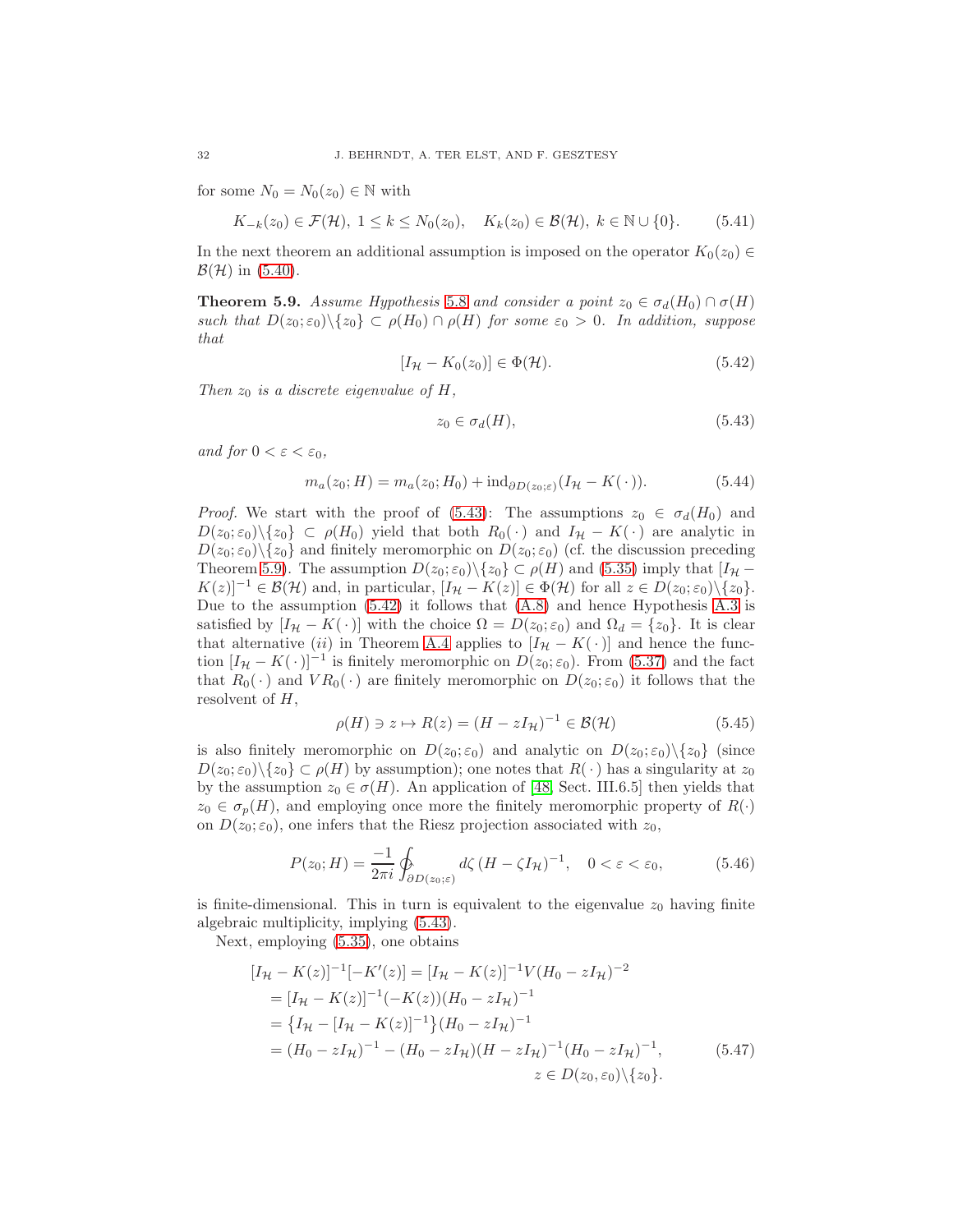Thus, for  $0 < \varepsilon < \varepsilon_0$ , [\(5.47\)](#page-31-4) implies

$$
\operatorname{ind}_{\partial D(z_0;\varepsilon)}(I_{\mathcal{H}} - K(\cdot)) = \frac{1}{2\pi i} \operatorname{tr}_{\mathcal{H}} \left( \oint_{\partial D(z_0;\varepsilon)} d\zeta \left[ I_{\mathcal{H}} - K(\zeta) \right]^{-1} [-K'(\zeta)] \right)
$$

$$
= \frac{1}{2\pi i} \operatorname{tr}_{\mathcal{H}} \left( \oint_{\partial D(z_0;\varepsilon)} d\zeta \left[ (H_0 - \zeta I_{\mathcal{H}})^{-1} - (H_0 - \zeta I_{\mathcal{H}})^{-1} (H_0 - \zeta I_{\mathcal{H}})^{-1} \right] \right)
$$

$$
= -m_a(z_0; H_0)
$$
  
\n
$$
- \frac{1}{2\pi i} \text{tr}_{\mathcal{H}} \left( \oint_{\partial D(z_0; \varepsilon)} d\zeta \left[ (H_0 - \zeta I_{\mathcal{H}}) (H - \zeta I_{\mathcal{H}})^{-1} \right] (H_0 - \zeta I_{\mathcal{H}})^{-1} \right)
$$
  
\n
$$
= -m_a(z_0; H_0)
$$
  
\n
$$
- \frac{1}{2\pi i} \text{tr}_{\mathcal{H}} \left( \oint_{\partial D(z_0; \varepsilon)} d\zeta \text{ pp}_{z_0} \left\{ \left[ (H_0 - \zeta I_{\mathcal{H}}) (H - \zeta I_{\mathcal{H}})^{-1} \right] (H_0 - \zeta I_{\mathcal{H}})^{-1} \right\} \right)
$$
  
\n
$$
= -m_a(z_0; H_0)
$$
  
\n
$$
- \frac{1}{2\pi i} \oint_{\partial D(z_0; \varepsilon)} d\zeta \text{ tr}_{\mathcal{H}} \left( \text{pp}_{z_0} \left\{ \left[ (H_0 - \zeta I_{\mathcal{H}}) (H - \zeta I_{\mathcal{H}})^{-1} \right] (H_0 - \zeta I_{\mathcal{H}})^{-1} \right\} \right)
$$
  
\n
$$
= -m_a(z_0; H_0)
$$
  
\n
$$
- \frac{1}{2\pi i} \oint_{\partial D(z_0; \varepsilon)} d\zeta \text{ tr}_{\mathcal{H}} \left( \text{pp}_{z_0} \left\{ (H_0 - \zeta I_{\mathcal{H}})^{-1} \left[ (H_0 - \zeta I_{\mathcal{H}}) (H - \zeta I_{\mathcal{H}})^{-1} \right] \right\} \right)
$$
  
\n
$$
= -m_a(z_0; H_0) - \frac{1}{2\pi i} \text{tr}_{\mathcal{H}} \left( \oint_{\partial D(z_0; \varepsilon)} d\zeta \text{ pp}_{z_0} \left\{ (H - \zeta I_{\mathcal{H}})^{-1} \right\} \right)
$$
  
\n
$$
= -m_a(z_0; H_0) + \text{tr}_{\mathcal{H}} (P(z_0; H))
$$
<

Here we used that  $z_0 \in \sigma_d(H_0)$  to arrive at the 3rd equality sign in [\(5.48\)](#page-32-0), employed again [\(5.35\)](#page-30-2), the fact that

$$
z \mapsto (H_0 - zI_{\mathcal{H}})(H - zI_{\mathcal{H}})^{-1} = [I_{\mathcal{H}} - K(z)]^{-1}
$$
(5.49)

is finitely meromorphic in  $D(z_0; \varepsilon_0)$ , applied [\(5.6\)](#page-27-1), and finally used [\(5.46\)](#page-31-5).

<span id="page-32-2"></span>**Remark 5.10.** Condition [\(5.42\)](#page-31-3), viz.,  $[I_{\mathcal{H}} - K_0(z_0)] \in \Phi(\mathcal{H})$ , might not be so easily verified in practice. However, invoking compactness of  $K(\cdot)$  in the form that

<span id="page-32-0"></span>
$$
K(z) \in \mathcal{B}_{\infty}(\mathcal{H}), \quad 0 < |z - z_0| < \varepsilon_0,
$$
\n
$$
(5.50)
$$

readily implies that  $K_0(z_0) \in \mathcal{B}_{\infty}(\mathcal{H})$  and hence  $[I_{\mathcal{H}} - K_0(z_0)] \in \Phi(\mathcal{H})$  with vanishing Fredholm index,  $ind(I_{\mathcal{H}} - K_0(z_0)) = 0$ . Indeed, by [\(5.40\)](#page-30-1),

$$
K(z) = \sum_{k=-N_0}^{\infty} (z - z_0)^k K_k(z_0) \in \mathcal{B}_{\infty}(\mathcal{H}), \quad 0 < |z - z_0| < \varepsilon_0,
$$
 (5.51)

and hence also

<span id="page-32-1"></span>
$$
\sum_{k=0}^{\infty} (z - z_0)^k K_k(z_0) \in \mathcal{B}_{\infty}(\mathcal{H}), \quad 0 < |z - z_0| < \varepsilon_0,
$$
\n(5.52)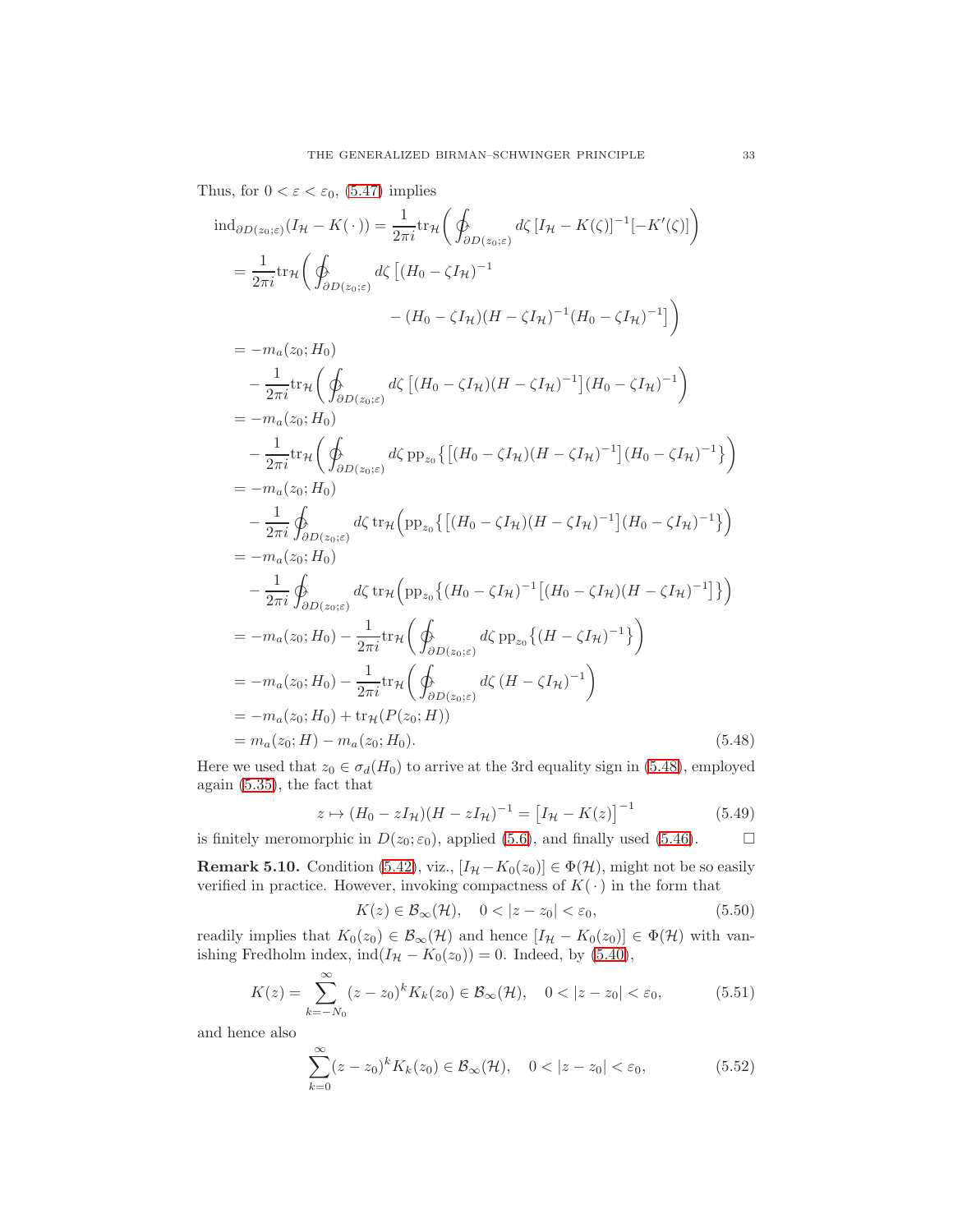as  $K_k(z_0) \in \mathcal{F}(\mathcal{H})$  for  $-N_0 \leq k \leq -1$ . Taking the norm limit  $z \to z_0$  in [\(5.52\)](#page-32-1) results in  $K_0(z_0) \in \mathcal{B}_{\infty}(\mathcal{H})$ .

We end this section with a variant of Theorem [5.9,](#page-31-0) where it is assumed that  $z_0 \in \rho(H_0)$ . In this case  $K(\cdot)$  is analytic in  $z_0$  and assumption [\(5.42\)](#page-31-3) simplifies:

<span id="page-33-1"></span>**Theorem 5.11.** Assume Hypothesis [5.8](#page-29-1) and consider a point  $z_0 \in \rho(H_0) \cap \sigma(H)$ such that  $D(z_0; \varepsilon_0) \setminus \{z_0\} \subset \rho(H_0) \cap \rho(H)$  for some  $\varepsilon_0 > 0$ . In addition, suppose that the Birman–Schwinger operator satisfies

<span id="page-33-4"></span>
$$
[I_{\mathcal{H}} - K(z_0)] \in \Phi(\mathcal{H}).\tag{5.53}
$$

Then  $z_0$  is a discrete eigenvalue of H,

$$
z_0 \in \sigma_d(H), \tag{5.54}
$$

and for  $0 < \varepsilon < \varepsilon_0$ ,

<span id="page-33-3"></span>
$$
m_a(z_0; H) = m_a(z_0; I_H - K(\cdot)) = \text{ind}_{\partial D(z_0; \varepsilon)}(I_H - K(\cdot)).
$$
 (5.55)

The proof of Theorem [5.11](#page-33-1) is almost the same as the proof of Theorem [5.9;](#page-31-0) instead of the meromorphic Fredholm theorem (Theorem [A.4\)](#page-40-0) it now suffices to use the analytic Fredholm theorem (Theorem [A.2\)](#page-39-2). Finally use Theorem [5.6.](#page-29-4)

### <span id="page-33-0"></span>6. Essential Spectra and the Weinstein–Aronszajn Formula

In our final section we discuss various issues connected with essential spectra of closed operators.

Throughout this section we assume that A is a closed operator in the separable, complex Hilbert space K. Recalling the definition of the discrete spectrum  $\sigma_d(A)$ of  $\hat{A}$  in  $(2.7)$ , we now introduce (in analogy to the self-adjoint case) the essential spectrum  $\widetilde{\sigma}_{ess}(A)$  of A as follows:

**Definition 6.1.** Let A be a closed operator in  $K$ . Then the *essential spectrum of* A is defined by

<span id="page-33-2"></span>
$$
\widetilde{\sigma}_{ess}(A) = \sigma(A) \backslash \sigma_d(A) \tag{6.1}
$$

One verifies that

$$
\sigma(A)
$$
,  $\tilde{\sigma}_{ess}(A)$  are closed subsets of  $\mathbb{C}$ , (6.2)

and (cf. Definition [5.2\)](#page-27-2)

$$
\widetilde{\rho}(A) = \mathbb{C} \backslash \widetilde{\sigma}_{ess}(A). \tag{6.3}
$$

Of course,  $\tilde{\sigma}_{ess}(A)$  coincides with the standard essential spectrum of A if A is selfadjoint in  $K$ . Since  $A$  is not assumed to be self-adjoint, we emphasize that several inequivalent definitions of the essential spectrum are in use in the literature (cf., e.g., [\[12,](#page-41-7) Sects. 11.2, 14.4], and especially, [\[18,](#page-42-22) Ch. 9] for a detailed discussion), however, in this paper we will only adhere to  $(6.1)$ , which corresponds to the definition employed in [\[66,](#page-43-2) p. 106], and, as discussed in detail in [\[9,](#page-41-11) p. 30–56] (especially, Lemma III.125 on p. 53) and in [\[46,](#page-43-23) App. B], our definition of  $\tilde{\sigma}_{ess}(A)$  in [\(6.1\)](#page-33-2) is precisely  $\sigma_{e5}(A)$  (also known as the Browder essential spectrum) in [\[18,](#page-42-22) Sect. 1.4, Ch. 9] (see, especially, pp. 460–461).

Next, we turn to the invariance of the essential spectrum with respect to relatively compact perturbations. We start by recalling the following well-known facts. Suppose that A is closed in K,  $\rho(A) \neq \emptyset$ , and B is an operator in K with  $dom(B) \supseteq dom(A)$ . Then B is relatively bounded (resp., relatively compact) with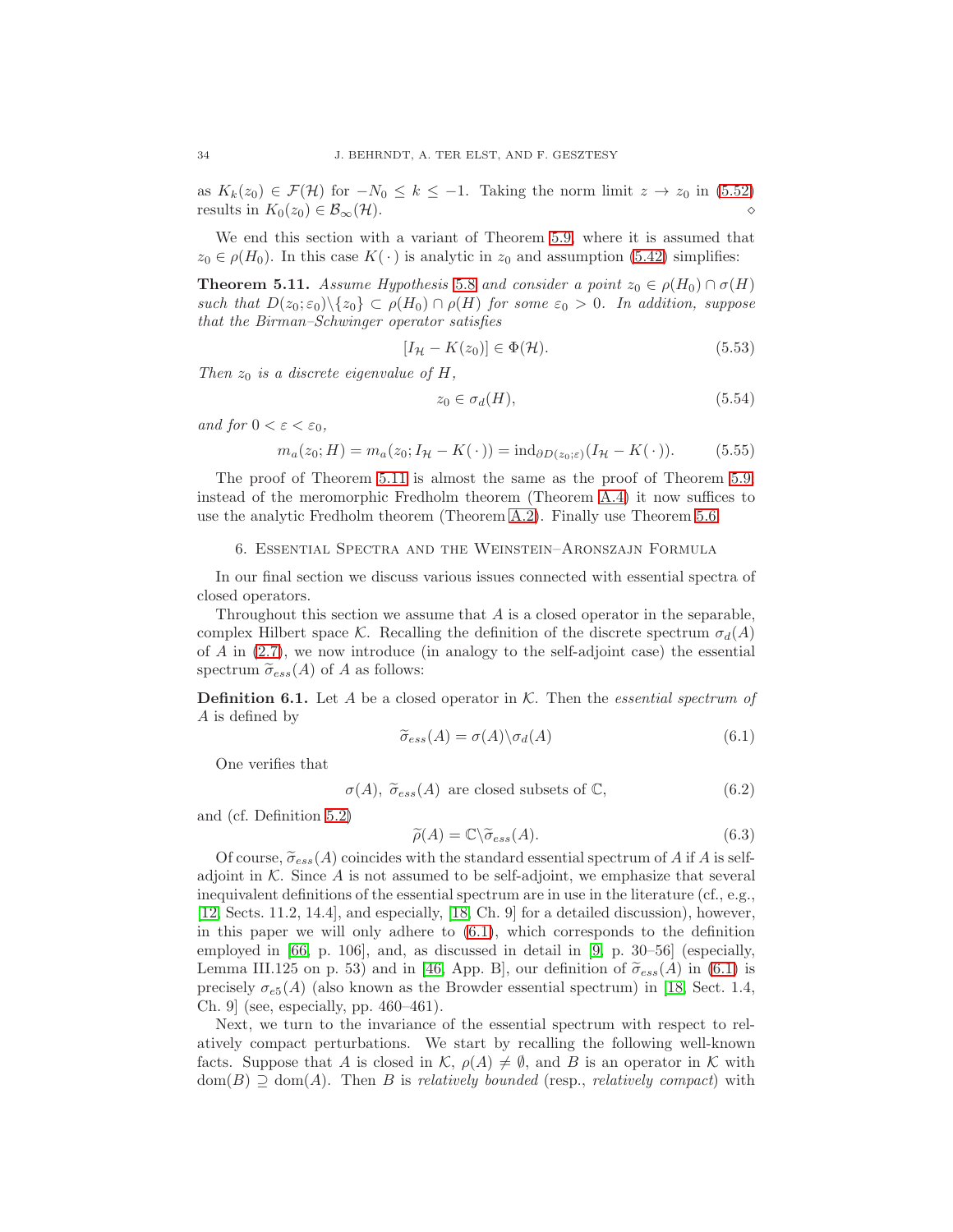respect to A if and only if  $B(A - z_0 I_K)^{-1} \in \mathcal{B}(\mathcal{K})$  (resp.,  $B(A - z_0 I_K)^{-1} \in \mathcal{B}_{\infty}(\mathcal{K})$ ) for some (and hence for all)  $z_0 \in \rho(A)$ . In particular, if B is relatively compact with respect to  $A$  then it is infinitesimally bounded with respect to  $A$  and consequently, the operator

$$
A + B
$$
, defined on dom $(A + B)$  = dom $(A)$ , is closed in K, (6.4)

a fact that will be tacitly employed in the Theorem [6.2.](#page-34-0) (For details, see, e.g., [\[48,](#page-43-13) Sects. IV.1.1, IV.1.3], [\[82,](#page-44-12) Sect. 9.2].) The following theorem on the extended resolvent set and the essential spectrum is in a certain sense folklore and is widely used by experts on non-self-adjoint operators. It can be seen as a variant of [\[37,](#page-42-13) Lemma I.5.2] for unbounded closed operators and can also be concluded from stability theorems for semi-Fredholm operators; cf. [\[48,](#page-43-13) Sect. IV.5] and Remark [6.4](#page-36-0) (iii).

<span id="page-34-0"></span>**Theorem 6.2.** Assume that A is closed in K,  $\rho(A) \neq \emptyset$ , and B is an operator in  $K$  with dom(B) ⊇ dom(A) and

$$
B(A - zI_{\mathcal{K}})^{-1} \in \mathcal{B}_{\infty}(\mathcal{K}) \text{ for some (and hence for all) } z \in \rho(A). \tag{6.5}
$$

(i) Let  $\Omega_0(A)$  be a connected component of  $\widetilde{\rho}(A)$ . If  $\Omega_0(A) \cap \rho(A + B) \neq \emptyset$ , then  $\Omega_0(A)$  is also a connected component of  $\widetilde{\rho}(A + B)$ . In particular, if  $A, B \in \mathcal{B}(\mathcal{K}),$ the unbounded connected component of  $\tilde{\rho}(A)$  and  $\tilde{\rho}(A + B)$  coincide.

(ii) Suppose that  $\Omega_i(A) \cap \rho(A+B) \neq \emptyset$  for all connected components  $\Omega_i(A)$ ,  $j \in J$ , of  $\widetilde{\rho}(A)$  ( $J \subseteq \mathbb{N}$  an appropriate index set). Then,

$$
\widetilde{\rho}(A) \subseteq \widetilde{\rho}(A+B), \ \ \text{equivalently,} \ \ \widetilde{\sigma}_{ess}(A+B) \subseteq \widetilde{\sigma}_{ess}(A). \tag{6.6}
$$

*Proof.* (i) One can follow the proof of [\[37,](#page-42-13) Lemma I.5.2], where the special case of bounded operators is treated. More precisely, one first notes that  $K(z) = -B(A$  $zI_{\mathcal{K}}$ )<sup>-1</sup> is analytic in  $\Omega_0(A) \cap \rho(A)$  and  $K(z) \in \mathcal{B}_{\infty}(\mathcal{K})$  for all  $z \in \Omega_0(A) \cap \rho(A)$ . By hypothesis,  $(A + B - z_0 I_K)^{-1} \in \mathcal{B}(\mathcal{K})$  for some  $z_0 \in \Omega_0(A)$ . If  $z_0 \in \rho(A)$ , then

<span id="page-34-1"></span>
$$
(A + B - z_0 I_K) = [I_K - K(z_0)](A - z_0 I_K)
$$
\n(6.7)

implies bounded invertibility of  $I_K - K(z_0)$ , that is,

$$
[I_{\mathcal{K}} - K(z_0)]^{-1} \in \mathcal{B}(\mathcal{K}).\tag{6.8}
$$

If  $z_0 \in \sigma_d(A)$  one chooses a  $z_1 \neq z_0$ ,  $z_1 \in \rho(A) \cap \Omega_0(A)$  in a sufficiently small neighborhood of  $z_0$  and then obtains

$$
[I_{\mathcal{K}} - K(z_1)]^{-1} \in \mathcal{B}(\mathcal{K}).\tag{6.9}
$$

This choice is possible since  $\rho(A), \Omega_0(A)$  are both open subsets of  $\mathbb C$  and  $z_0 \in$  $\sigma_d(A)$  is isolated in  $\sigma(A)$  by definition. By Theorem [A.2,](#page-39-2) there is a discrete set  $\mathcal{D}_0 \subset \rho(A) \cap \Omega_0(A)$  such that  $[I_{\mathcal{K}} - K(z)]^{-1} \in \mathcal{B}(\mathcal{K})$  for all  $z \in \rho(A) \cap \Omega_0(A)$  with  $z \notin \mathcal{D}_0$ . Thus, since  $\sigma(A) \cap \Omega_0(A)$  consists of isolated points only,

$$
(A + B - zI_{\mathcal{K}}) = [I_{\mathcal{K}} - K(z)](A - zI_{\mathcal{K}})
$$
\n(6.10)

is boundedly invertible for  $z \in \Omega_0(A) \backslash \mathcal{D}_1$ , where  $\mathcal{D}_1 \subset \Omega_0(A)$  is a (possibly empty) discrete set. In particular,  $\sigma(A+B)\cap\Omega_0(A)$  consists of isolated points only. Next, pick  $\widetilde{z} \in \Omega_0(A)$  and  $0 < \varepsilon$  sufficiently small such that  $D(\widetilde{z}; \varepsilon) \setminus {\widetilde{z}} \subset \rho(A) \cap \rho(A+B)$ .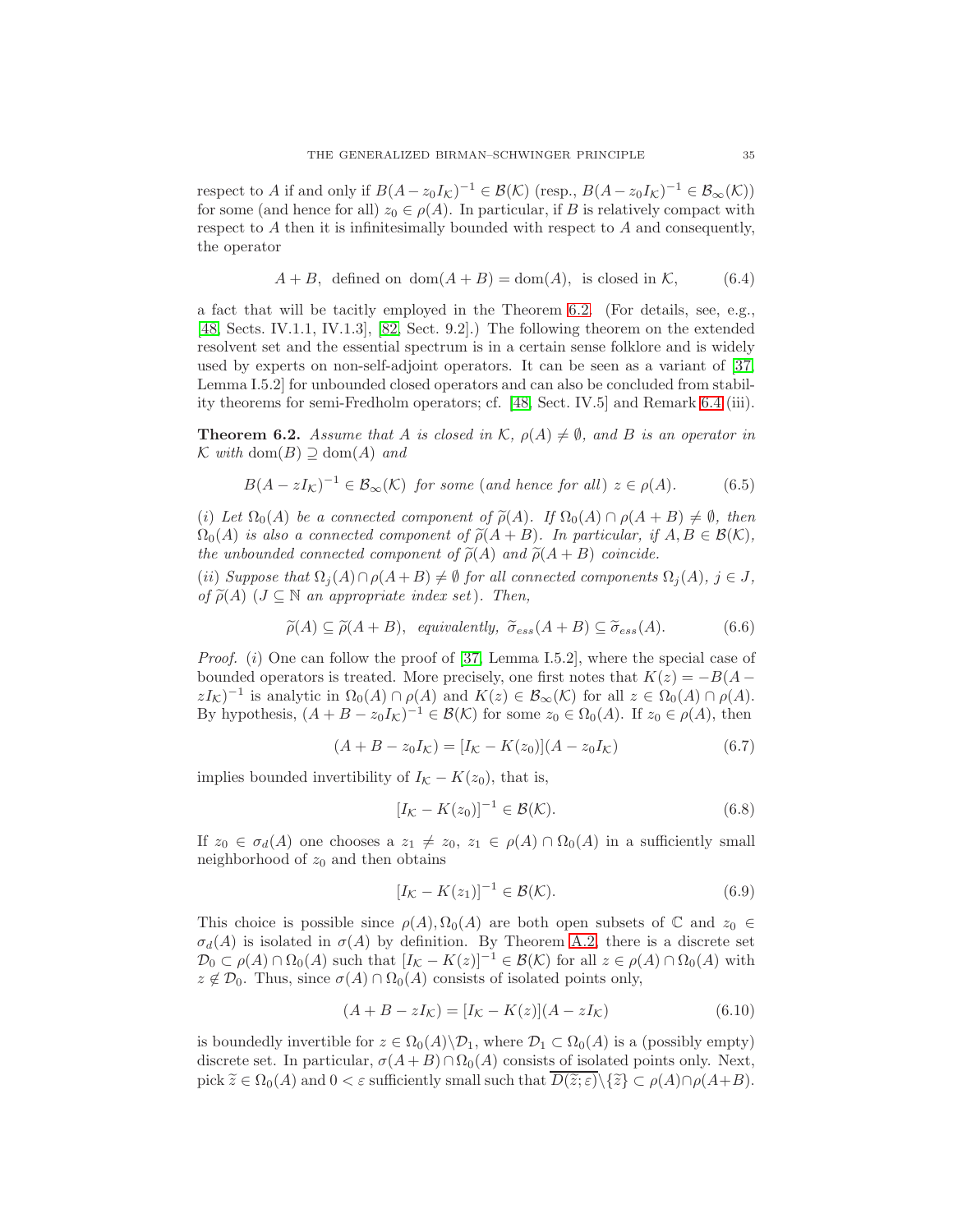Use [\(6.7\)](#page-34-1) and consider the Riesz projection

$$
P(\tilde{z}; A + B) = \frac{-1}{2\pi i} \oint_{\partial D(\tilde{z}; \varepsilon)} d\zeta (A + B - \zeta I_{\mathcal{K}})^{-1}
$$
  
= 
$$
\frac{-1}{2\pi i} \oint_{\partial D(\tilde{z}; \varepsilon)} d\zeta \left( (A - \zeta I_{\mathcal{K}})^{-1} - (A + B - \zeta I_{\mathcal{K}})^{-1} \left[ B(A - \zeta I_{\mathcal{K}})^{-1} \right] \right)
$$
  
= 
$$
P(\tilde{z}; A) - \frac{1}{2\pi i} \oint_{\partial D(\tilde{z}; \varepsilon)} d\zeta (A + B - \zeta I_{\mathcal{K}})^{-1} K(\zeta).
$$
 (6.11)

Since dim(ran( $P(\tilde{z}; A)$ )) <  $\infty$  and  $K(\zeta) \in \mathcal{B}_{\infty}(\mathcal{K})$  for all  $\zeta \in \partial D(\tilde{z}; \varepsilon)$ , also  $P(\tilde{z}; A + \zeta)$  $B \in \mathcal{B}_{\infty}(\mathcal{K})$ . The latter fact is equivalent to  $\dim(\text{ran}(P(\widetilde{z};A+B))) < \infty$  implying  $\widetilde{z} \in \widetilde{\rho}(A + B)$  and hence

$$
\Omega_0(A) \subseteq \widetilde{\rho}(A+B). \tag{6.12}
$$

In particular,

<span id="page-35-0"></span>
$$
\Omega_0(A) \subseteq \Omega_0(A+B),\tag{6.13}
$$

where  $\Omega_0(A + B)$  is the connected component of  $\tilde{\rho}(A + B)$  that contains  $\Omega_0(A)$ . To prove the reverse inclusion we now interchange the role of  $A$  and  $A + B$  as follows: Pick  $\hat{z} \in \tilde{\rho}(A + B)$  and  $0 < \varepsilon$  sufficiently small such that  $D(\hat{z}; \varepsilon) \setminus {\{\hat{z}\}} \subset$  $\rho(A) \cap \rho(A + B)$  and consider the Riesz projection

$$
P(\hat{z};A) = \frac{-1}{2\pi i} \oint_{\partial D(\hat{z};\varepsilon)} d\zeta (A - \zeta I_K)^{-1}
$$
  
=  $\frac{-1}{2\pi i} \oint_{\partial D(\hat{z};\varepsilon)} d\zeta \left( (A + B - \zeta I_K)^{-1} + (A + B - \zeta I_K)^{-1} [B(A - \zeta I_K)^{-1}] \right)$ 

$$
= P(\widehat{z}; A + B) + \frac{1}{2\pi i} \oint_{\partial D(\widehat{z}; \varepsilon)} d\zeta (A + B - \zeta I_{\mathcal{K}})^{-1} K(\zeta).
$$
 (6.14)

Invoking compactness of  $K(\cdot)$  once more one then concludes  $\hat{z} \in \tilde{\rho}(A)$  and hence

$$
\Omega_0(A+B) \subseteq \tilde{\rho}(A). \tag{6.15}
$$

Since  $\Omega_0(A + B) \cap \Omega_0(A) \neq \emptyset$ , this implies

$$
\Omega_0(A+B) \subseteq \Omega_0(A),\tag{6.16}
$$

and hence by [\(6.13\)](#page-35-0),

$$
\Omega_0(A) = \Omega_0(A + B). \tag{6.17}
$$

The fact that for bounded operators

$$
\rho(A) \cap \rho(A+B) \supset \{ z \in \mathbb{C} \mid |z| > \max(||A||, ||A+B||) \},\tag{6.18}
$$

proves that the unbounded connected component of  $\rho(A)$  and  $\rho(A + B)$  coincide. (*ii*) Since  $\bigcup_{j\in J} \Omega_j(A) = \tilde{\rho}(A)$ , part (*ii*) follows from part (*i*).

Thus, a sufficient condition for the invariance of the essential spectrum of A under the perturbation  $B$  arises as follows:

<span id="page-35-2"></span>**Corollary 6.3.** Assume that A is closed in K,  $\rho(A) \neq \emptyset$ , and B is a linear operator in K with dom $(B) \supseteq \text{dom}(A)$  and

<span id="page-35-1"></span>
$$
B(A - zI_{\mathcal{K}})^{-1} \in \mathcal{B}_{\infty}(\mathcal{K}) \text{ for some (and hence for all) } z \in \rho(A). \tag{6.19}
$$

Suppose each connected component of  $\tilde{\rho}(A)$  contains a point of  $\rho(A+B)$ , and each connected component of  $\tilde{\rho}(A + B)$  contains a point of  $\rho(A)$ . Then,

$$
\widetilde{\rho}(A+B) = \widetilde{\rho}(A), \quad \text{equivalently, } \ \widetilde{\sigma}_{ess}(A+B) = \widetilde{\sigma}_{ess}(A). \tag{6.20}
$$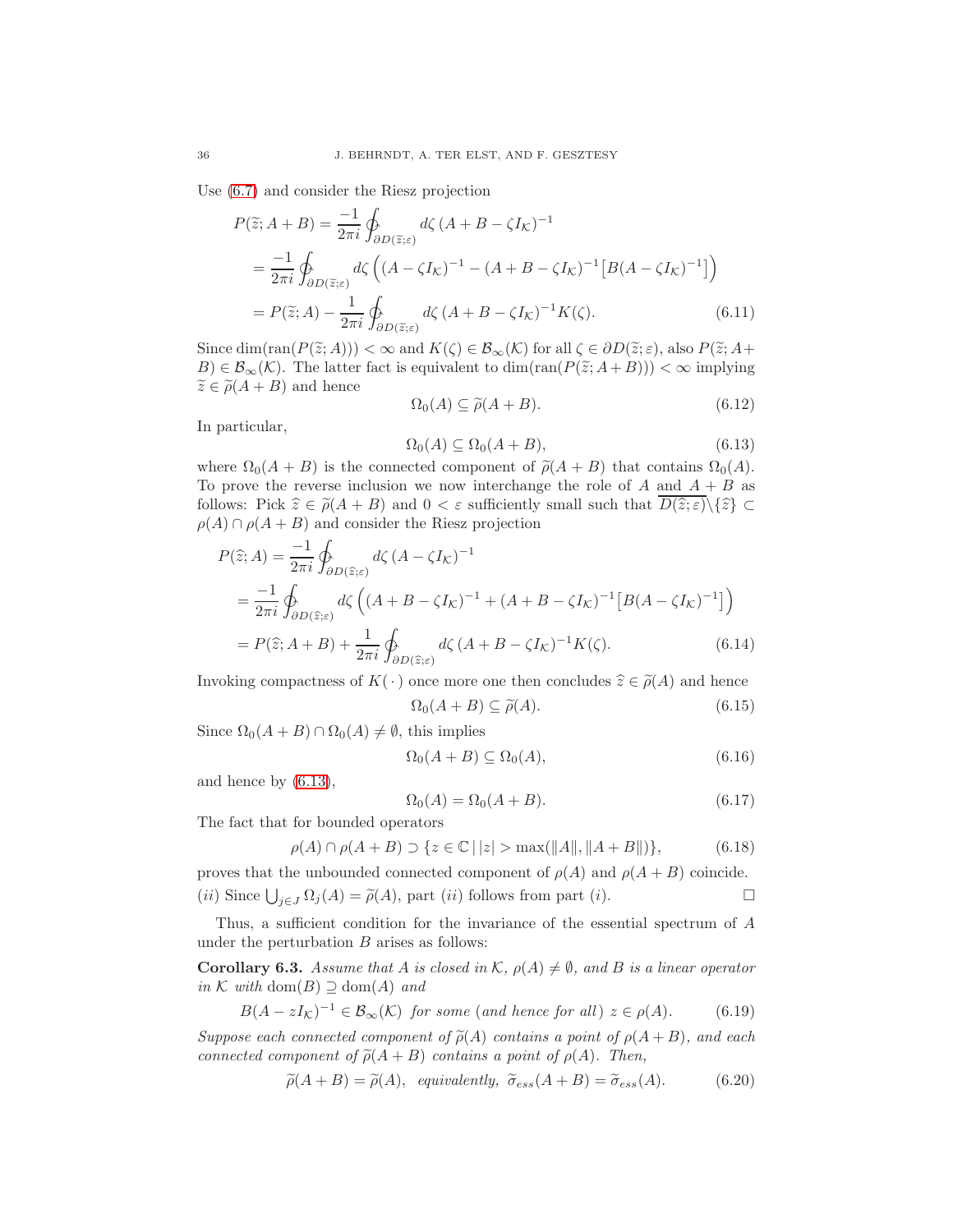*Proof.* From Theorem  $6.2 (ii)$  we obtain the inclusion

$$
\widetilde{\rho}(A) \subseteq \widetilde{\rho}(A+B), \text{ equivalently, } \widetilde{\sigma}_{ess}(A+B) \subseteq \widetilde{\sigma}_{ess}(A). \tag{6.21}
$$

To show the other inclusion we note that  $A + B$  is closed in  $\mathcal{K}, \rho(A + B) \neq \emptyset$ , and  $-B$  is a linear operator in K with dom( $-B$ )  $\supseteq$  dom( $A + B$ ). Moreover, for  $z \in \rho(A) \cap \rho(A+B)$  one verifies

$$
B(A + B - zI_{\mathcal{K}})^{-1} = I_{\mathcal{K}} - (A - zI_{\mathcal{K}})(A + B - zI_{\mathcal{K}})^{-1} \in \mathcal{B}(\mathcal{K})
$$
(6.22)

and from

$$
-B(A+B-zI_{\mathcal{K}})^{-1} = -B(A-zI_{\mathcal{K}})^{-1} + B(A-zI_{\mathcal{K}})^{-1} \left[ B(A+B-zI_{\mathcal{K}})^{-1} \right] \tag{6.23}
$$

and assumption [\(6.19\)](#page-35-1) one concludes  $-B(A+B-zI_{\mathcal{K}})^{-1} \in \mathcal{B}_{\infty}(\mathcal{K})$  for some (and hence for all  $z \in \rho(A) \cap \rho(A + B)$ . Therefore, Theorem [6.2](#page-34-0) *(ii)* applies with the roles of A and  $A + B$  interchanged to obtain the remaining inclusion

$$
\widetilde{\rho}(A+B) \subseteq \widetilde{\rho}(A), \text{ equivalently, } \widetilde{\sigma}_{ess}(A) \subseteq \widetilde{\sigma}_{ess}(A+B). \tag{6.24}
$$

$$
\Box
$$

<span id="page-36-0"></span>**Remark 6.4.** (*i*) The example of the unitary left-shift operator  $A_0$  in  $\ell^2(\mathbb{Z})$ , given by

$$
(A_0 f)_n = f_{n+1}, \quad f = \{f_n\}_{n \in \mathbb{Z}} \in \ell^2(\mathbb{Z}), \tag{6.25}
$$

with

$$
\sigma(A_0) = \sigma_{ess}(A_0) = \{ z \in \mathbb{C} \mid |z| = 1 \} = \partial D(0; 1), \tag{6.26}
$$

perturbed by the rank-one perturbation

$$
(B_0 f)_n = -\delta_{n,0} f_1, \quad f = \{f_n\}_{n \in \mathbb{Z}} \in \ell^2(\mathbb{Z}), \tag{6.27}
$$

yields for  $A_0 + B_0$ ,

$$
\sigma(A_0 + B_0) = \sigma_{ess}(A_0 + B_0) = \overline{D(0; 1)},
$$
\n(6.28)

see, for instance, [\[66,](#page-43-2) Example 1, p. 110]. Thus, invariance of the essential spectrum already fails spectacularly even in the presence of a rank-one perturbation  $B_0$ , without some some additional condition on the connected components of  $\tilde{\rho}(A_0)$ , respectively,  $\tilde{\rho}(A_0 + B_0)$ . Indeed,

$$
\rho(A_0) = \tilde{\rho}(A_0) = D(0; 1) \cup (\mathbb{C} \setminus \overline{D(0; 1)}) = \mathbb{C} \setminus \partial D(0; 1) \tag{6.29}
$$

consists of two connected components, while

$$
\rho(A_0 + B_0) = \tilde{\rho}(A_0 + B_0) = \mathbb{C}\backslash \overline{D(0;1)}\tag{6.30}
$$

has precisely one connected component, consistent with

$$
D(0;1) = \sigma_{ess}(A_0 + B_0) \supsetneq \sigma_{ess}(A_0) = \partial D(0;1).
$$
 (6.31)

 $(iii)$  For additional criteria implying invariance of the essential spectrum we refer to [\[66,](#page-43-2) p. 111–117].

(*iii*) Alternatively, one can prove Theorem [6.2](#page-34-0) invoking Fredholm theoretic notions (such as, nullity, deficiency, and the Fredholm index). For more details we refer to [\[48,](#page-43-13) Sect. IV.5].

(iv) The hypotheses on the connected components of  $\tilde{\rho}(A)$  and  $\tilde{\rho}(A + B)$  in Corol-<br>lary 6.3 correct and complete the ones made in [30, Sects, 4, 5]. lary  $6.3$  correct and complete the ones made in [\[30,](#page-42-2) Sects. 4, 5].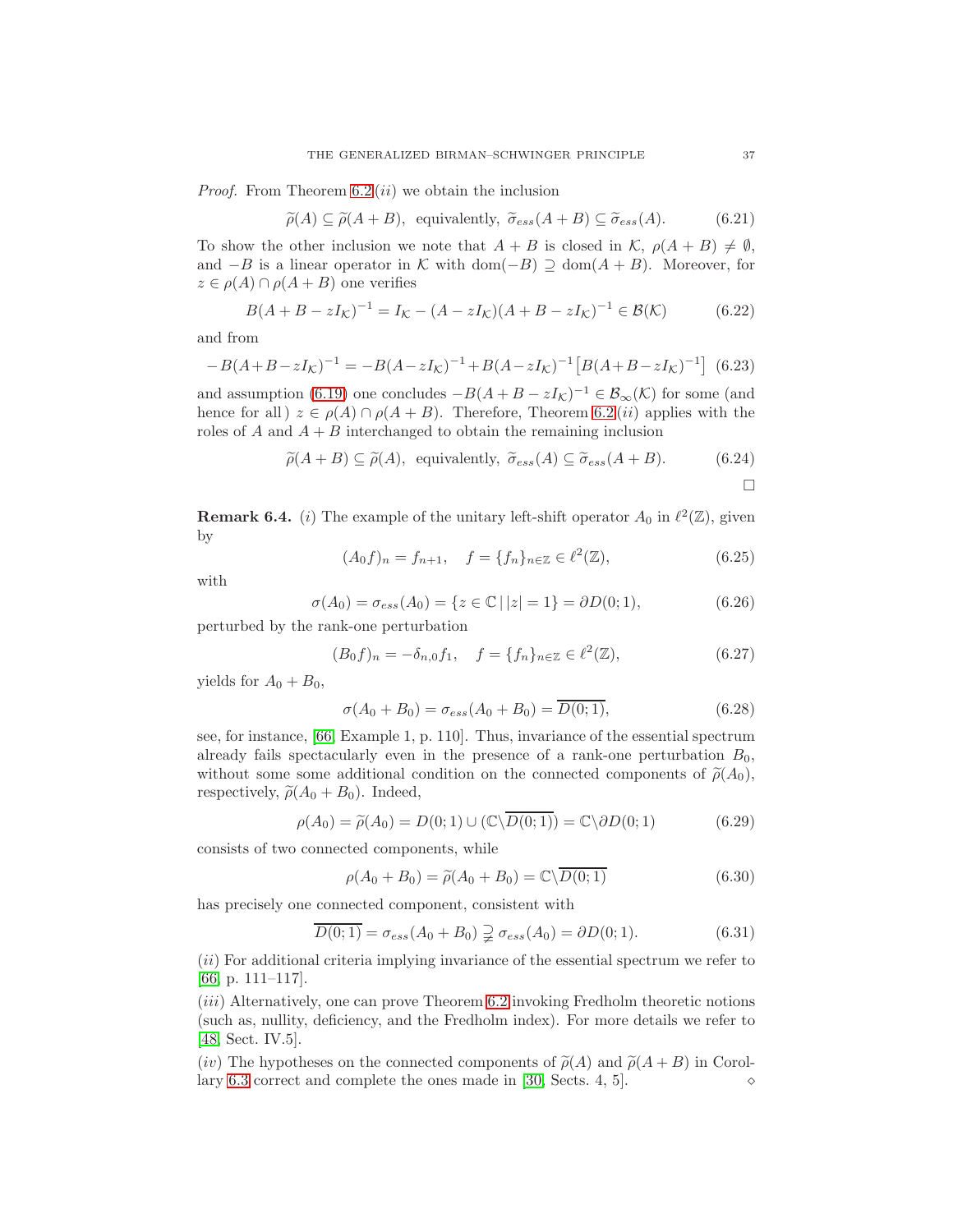Next, we need one more piece of notation: Let  $\Omega \subseteq \mathbb{C}$  be open and connected, and let  $f: \Omega \to \mathbb{C} \cup {\infty}$  be meromorphic and not identically vanishing on  $\Omega$ . The multiplicity function  $m(z; f)$ ,  $z \in \Omega$ , is then defined by

$$
m(z; f) = \begin{cases} k, & \text{if } z \text{ is a zero of } f \text{ of order } k, \\ -k, & \text{if } z \text{ is a pole of } f \text{ of order } k, \\ 0, & \text{otherwise.} \end{cases} \tag{6.32}
$$

<span id="page-37-2"></span><span id="page-37-1"></span>
$$
=\frac{1}{2\pi i}\oint_{\partial D(z;\varepsilon)} d\zeta \frac{f'(\zeta)}{f(\zeta)}, \quad z \in \Omega,\tag{6.33}
$$

for  $0 < \varepsilon$  sufficiently small. Here the counterclockwise oriented circle  $\partial D(z; \varepsilon)$  is chosen sufficiently small such that  $\partial D(z; \varepsilon)$  contains no other singularities or zeros of  $f$  except, possibly,  $z$ .

As discussed in Howland [\[45\]](#page-43-3), there is an additional problem with meromorphic (even finitely meromorphic)  $\mathcal{B}_p(\mathcal{H})$ -valued functions in connection with modified Fredholm determinants we need to address. Indeed, suppose  $F$  is meromorphic in  $\Omega$  and  $F(z)$ ,  $z \in \Omega$ , is of finite rank. Then of course  $\det_{\mathcal{H}}(I_{\mathcal{H}} - F(\cdot))$  is meromorphic in  $\Omega$  (here det $\mathcal{H}(\cdot)$  represents the standard Fredholm determinant). However, the formula (see, e.g., [\[80,](#page-44-13) p. 75], [\[83,](#page-44-14) p. 44]),

$$
\det_{\mathcal{H},p}(I_{\mathcal{H}} - F(z)) = \det_{\mathcal{H}}(I_{\mathcal{H}} - F(z)) \exp\left[\text{tr}_{\mathcal{H}}\left(-\sum_{j=1}^{p-1} j^{-1} F(z)^j\right)\right], \quad z \in \Omega, (6.34)
$$

where  $\det_{\mathcal{H},p}(\cdot), p \in \mathbb{N}$ , represents the pth (modified) Fredholm determinant (cf., [\[36,](#page-42-23) Ch. IX], [\[37,](#page-42-13) Ch. IV], [\[78\]](#page-44-15), [\[80,](#page-44-13) Chs. 3, 9], [\[83,](#page-44-14) Sect. 1.7]) shows that  $\det_{\mathcal{H},p}(I_{\mathcal{H}} F(\cdot)$ , for  $p > 1$ , in general, will exhibit essential singularities at poles of F. To sidestep this difficulty, Howland extends the definition of  $m(\cdot; f)$  in [\(6.32\)](#page-37-1) to functions f with isolated essential singularities by focusing exclusively on  $(6.33)$ : Suppose f is meromorphic in  $\Omega$  except at isolated essential singularities. Then as in [\(6.33\)](#page-37-2), we use the definition

<span id="page-37-3"></span>
$$
m(z; f) = \frac{1}{2\pi i} \oint_{\partial D(z;\varepsilon)} d\zeta \, \frac{f'(\zeta)}{f(\zeta)}, \quad z \in \Omega,\tag{6.35}
$$

where  $\varepsilon > 0$  is again chosen sufficiently small to exclude all singularities and zeros of f except, possibly, z.

Given the extension of  $m(\cdot; f)$  to meromorphic functions with isolated essential singularities, the generalization of Howland's global Weinstein–Aronszajn formula [\[45\]](#page-43-3) to the case where  $H_0$ , H are non-self-adjoint, is obtained in the next theorem. Here a slightly stronger assumption than in Theorem [5.9](#page-31-0) or Remark [5.10](#page-32-2) is imposed, namely, it is assumed that the Birman–Schwinger operator satisfies  $K(z) = -V(H_0 - zI_{\mathcal{H}})^{-1} \in \mathcal{B}_p(\mathcal{H})$  for some  $p \in \mathbb{N}$  and for some (and hence for all)  $z \in \rho(H_0)$ . In this situation it will be shown in the proof of Theorem [6.5](#page-37-0) that the identity

<span id="page-37-4"></span>
$$
m(z_0; \det_{\mathcal{H},p}(I_{\mathcal{H}} - K(\cdot))) = \mathrm{ind}_{\partial D(z_0;\varepsilon)}(I_{\mathcal{H}} - K(\cdot)) \tag{6.36}
$$

holds for all  $z_0 \in \tilde{\rho}(H_0)$  and  $0 < \varepsilon$  sufficiently small.

<span id="page-37-0"></span>**Theorem 6.5.** In addition to Hypothesis [5.8](#page-29-1) let  $p \in \mathbb{N}$ , and assume that

$$
V(H_0 - zI_{\mathcal{H}})^{-1} \in \mathcal{B}_p(\mathcal{H}) \text{ for some (and hence for all) } z \in \rho(H_0). \tag{6.37}
$$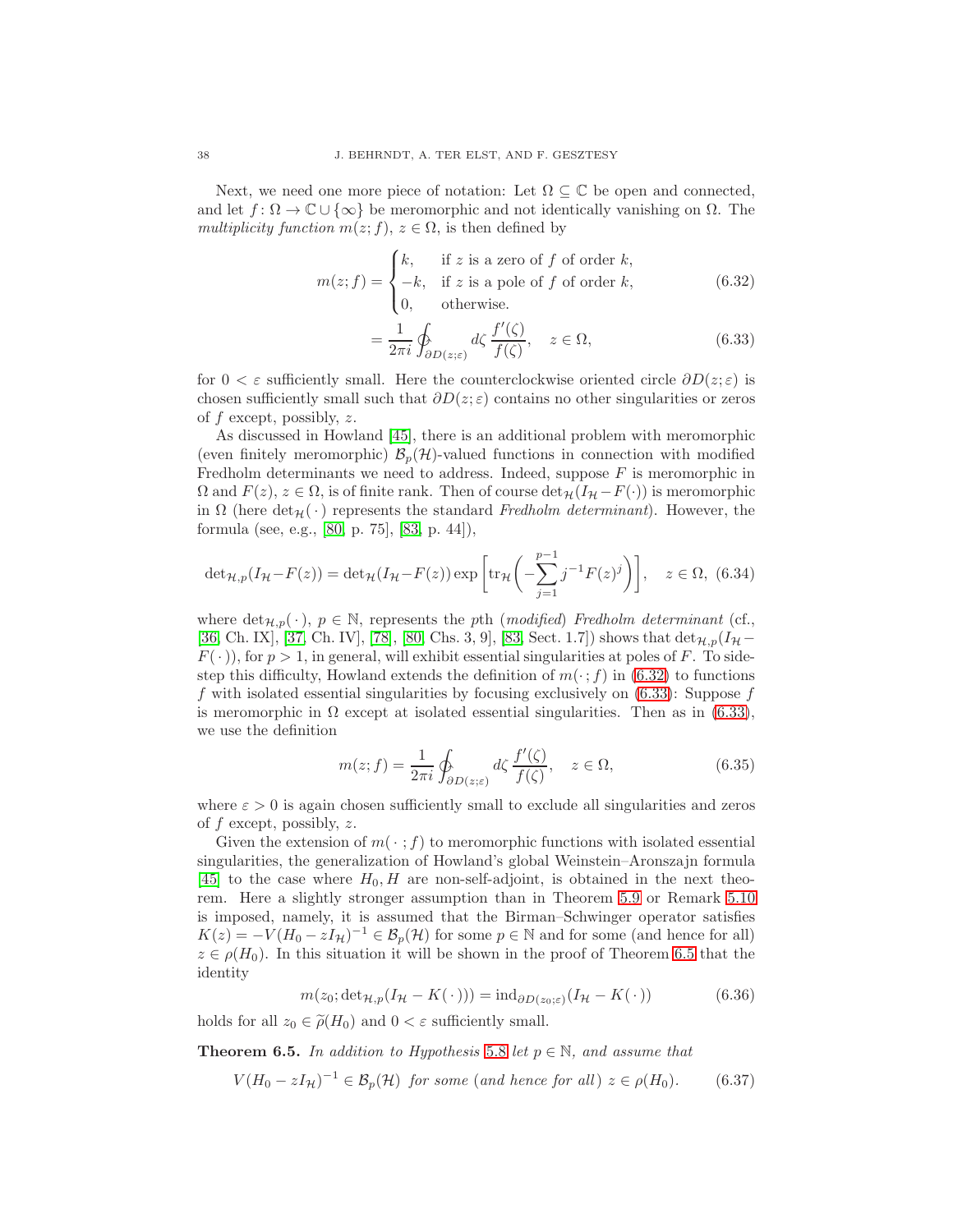Suppose each connected component of  $\tilde{\rho}(H_0)$  contains a point of  $\rho(H)$ , and each connected component of  $\tilde{\rho}(H)$  contains a point of  $\rho(H_0)$ . Then,

<span id="page-38-0"></span>
$$
\widetilde{\rho}(H) = \widetilde{\rho}(H_0), \quad \text{equivalently, } \widetilde{\sigma}_{ess}(H) = \widetilde{\sigma}_{ess}(H_0), \tag{6.38}
$$

and the global Weinstein–Aronszajn formula

<span id="page-38-1"></span>
$$
m_a(z;H) = m_a(z;H_0) + m(z; \det_{\mathcal{H},p}(I_{\mathcal{K}} - K(\cdot))), \quad z \in \tilde{\rho}(H_0),
$$
 (6.39)

holds.

Proof. Since  $(6.38)$  has been established in Corollary [6.3,](#page-35-2) it suffices to focus on [\(6.39\)](#page-38-1). In the computation [\(6.41\)](#page-38-2) below we shall make use of the elementary identity

$$
[I_{\mathcal{K}} - L]^{-1} L^{p-1} = [I_{\mathcal{K}} - L]^{-1} - \sum_{j=0}^{p-2} L^j
$$
 (6.40)

for  $L \in \mathcal{B}(\mathcal{K})$  such that  $[I_{\mathcal{K}} - L]^{-1} \in \mathcal{B}(\mathcal{K})$ . It follows from [\(6.35\)](#page-37-3), [\[83,](#page-44-14) eq. (18) on p. 44] for  $z_0 \in \tilde{\rho}(H_0)$ , and  $0 < \varepsilon$  sufficiently small, that

$$
m(z_0; \det_{\mathcal{H},p}(I_{\mathcal{H}} - K(\cdot))) = \frac{1}{2\pi i} \oint_{\partial D(z_0;\varepsilon)} d\zeta \frac{d}{d\zeta} \ln(\det_{\mathcal{H},p}(I_{\mathcal{H}} - K(\zeta)))
$$
  
\n
$$
= \frac{1}{2\pi i} \oint_{\partial D(z_0;\varepsilon)} d\zeta \operatorname{tr}_{\mathcal{H}}([I_{\mathcal{H}} - K(\zeta)]^{-1} K(\zeta)^{p-1}[-K'(\zeta)])
$$
  
\n
$$
= \frac{1}{2\pi i} \operatorname{tr}_{\mathcal{H}} \left( \oint_{\partial D(z_0;\varepsilon)} d\zeta [I_{\mathcal{H}} - K(\zeta)]^{-1} K(\zeta)^{p-1}[-K'(\zeta)] \right)
$$
  
\n
$$
= \frac{1}{2\pi i} \operatorname{tr}_{\mathcal{H}} \left( \oint_{\partial D(z_0;\varepsilon)} d\zeta \left\{ \sum_{j=0}^{p-2} K(\zeta)^j K'(\zeta) + [I_{\mathcal{H}} - K(\zeta)]^{-1}[-K'(\zeta)] \right\} \right)
$$
  
\n
$$
= \frac{1}{2\pi i} \operatorname{tr}_{\mathcal{H}} \left( \oint_{\partial D(z_0;\varepsilon)} d\zeta [I_{\mathcal{H}} - K(\zeta)]^{-1}[-K'(\zeta)] \right)
$$
  
\n
$$
= \operatorname{ind}_{\partial D(z_0;\varepsilon)}(I_{\mathcal{H}} - K(\cdot))
$$
  
\n
$$
= \operatorname{ind}_{\alpha(z_0;\,H)}(z_0;H_0), \qquad (6.41)
$$

which also implies  $(6.36)$ . Here we used  $(5.20)$  and  $(5.44)$  in the final steps, and the fact that because of analyticity of  $K(\cdot)^j K'(\cdot)$  in a sufficiently small punctured neighborhood of  $z_0$ ,

<span id="page-38-3"></span><span id="page-38-2"></span>
$$
\oint_{\partial D(z_0;\varepsilon)} d\zeta \, K(\zeta)^j K'(\zeta) = 0, \quad j \in \mathbb{N}_0. \tag{6.42}
$$

To prove  $(6.42)$  one invokes  $(5.4)$ – $(5.6)$  repeatedly to conclude that

$$
\operatorname{tr}_{\mathcal{H}}\left(\oint_{\partial D(z_0;\varepsilon)} d\zeta \, K(\zeta)^j K'(\zeta)\right) = \frac{1}{j+1} \operatorname{tr}_{\mathcal{H}}\left(\oint_{\partial D(z_0;\varepsilon)} d\zeta \, \frac{d}{d\zeta} K(\zeta)^{j+1}\right) = 0,
$$
\n
$$
j \in \mathbb{N}_0, \qquad (6.43)
$$

since  $K(\cdot)^{j+1}$ ,  $j \in \mathbb{N}_0$ , is analytic in a sufficiently small neighborhood of  $\partial D(z_0; \varepsilon)$ . The result [\(6.41\)](#page-38-2) extends to  $z_0$  in each connected component of  $\tilde{\rho}(H_0)$  and hence to all of  $\tilde{\rho}(H_0)$ . to all of  $\tilde{\rho}(H_0)$ .

**Remark 6.6.** In the special case  $p = 1$  Theorem [6.5](#page-37-0) was originally obtained by Kuroda [\[54\]](#page-43-24). Howland [\[45\]](#page-43-3) developed the theory in great detail for very general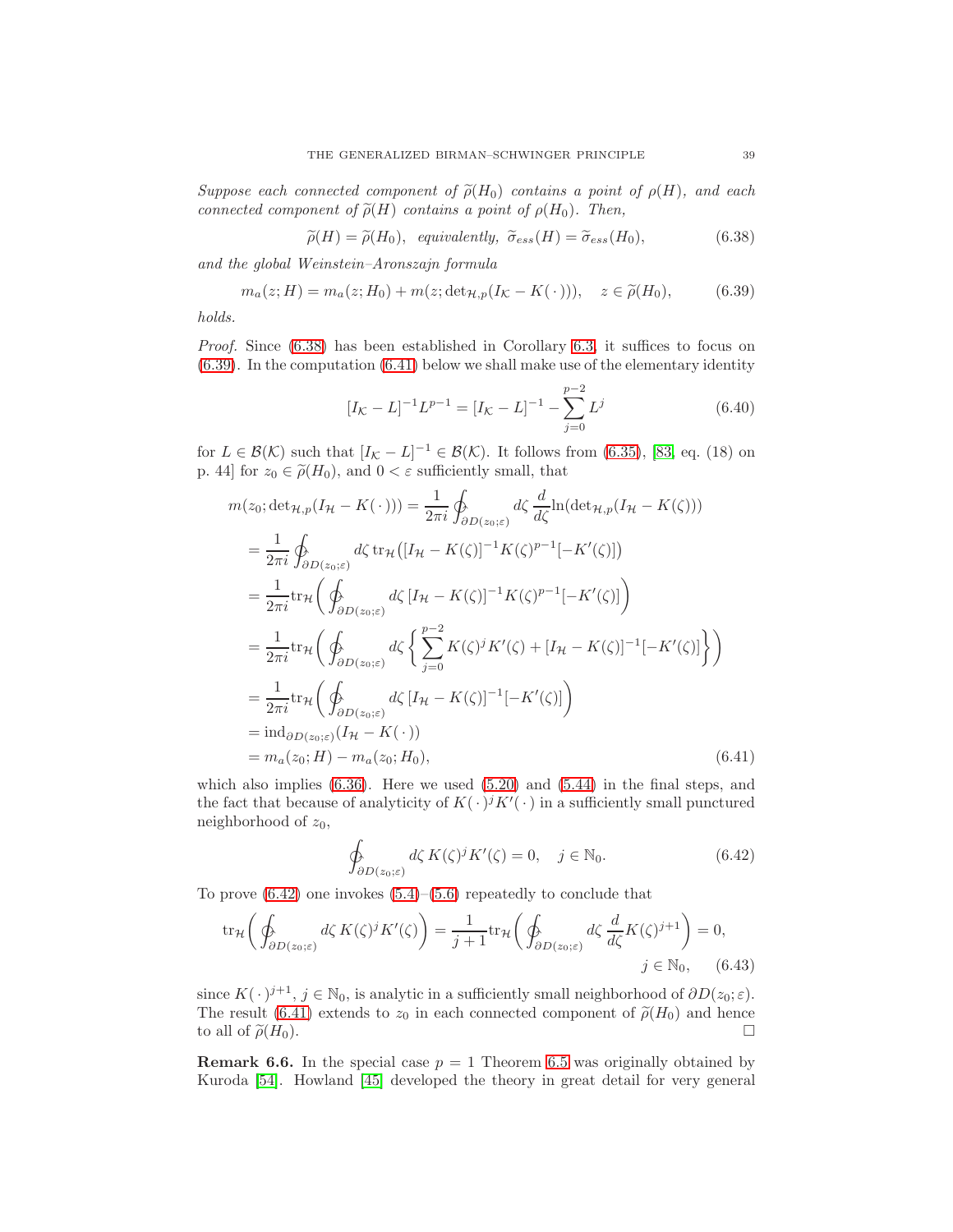perturbations (patterned after Kato [\[47\]](#page-43-9)) in the case where  $H_0$  and H are selfadjoint. A very different proof of [\(6.39\)](#page-38-1), closely following the arguments in Howland [\[45\]](#page-43-3), was discussed in [\[30\]](#page-42-2). Frank [\[22\]](#page-42-6) also considered the case where  $H_0$  was selfadjoint and bounded from below.  $\Diamond$ 

We conclude with the following variant of Theorem [5.11:](#page-33-1)

<span id="page-39-1"></span>**Theorem 6.7.** Assume Hypothesis [5.8](#page-29-1) and consider a point  $z_0 \in \rho(H_0) \cap \sigma(H)$ such that  $D(z_0; \varepsilon_0) \setminus \{z_0\} \subset \rho(H_0) \cap \rho(H)$  for some  $\varepsilon_0 > 0$ . Let  $p \in \mathbb{N}$ . In addition, suppose that

<span id="page-39-3"></span>
$$
V(H_0 - zI_{\mathcal{H}})^{-1} \in \mathcal{B}_p(\mathcal{H}) \text{ for some (and hence for all) } z \in \rho(H_0). \tag{6.44}
$$

Then  $z_0$  is a discrete eigenvalue of H,

<span id="page-39-4"></span>
$$
z_0 \in \sigma_d(H), \tag{6.45}
$$

and for  $0 < \varepsilon < \varepsilon_0$ ,

$$
m_a(z_0; H) = \text{ind}_{\partial D(z_0; \varepsilon)} (I_H - K(\cdot))
$$
  
= 
$$
m_a(z_0; I_H - K(\cdot)) = m(z_0; \det_{H, p}(I_K - K(\cdot))).
$$
 (6.46)

Proof. By formula [\(5.55\)](#page-33-3) in Theorem [5.11](#page-33-1) (which applies in the current situation since assumption  $(6.44)$  is stronger than  $(5.53)$ ; cf. Remark [5.10\)](#page-32-2), it remains to prove the final equality in [\(6.46\)](#page-39-4). For this purpose one now follows the derivation of  $(6.41)$  (see also  $(6.36)$ ) line by line to arrive at

$$
m(z_0; \det_{\mathcal{H},p}(I_{\mathcal{H}} - K(\cdot))) = \cdots = \mathrm{ind}_{\partial D(z_0; \varepsilon)}(I_{\mathcal{H}} - K(\cdot)) = m_a(z_0; H), \tag{6.47}
$$
  
since  $m_a(z_0; H_0) = 0$  as  $z_0 \in \rho(H_0)$ .

We remark that Lemma 3.2 in Frank [\[22\]](#page-42-6) corresponds to the second line of [\(6.46\)](#page-39-4) (see also [\[41\]](#page-42-24)).

### <span id="page-39-0"></span>Appendix A. The Analytic and Meromorphic Fredholm Theorems

In this short appendix we recall the analytic and meromorphic Fredholm theorems for operator-valued functions, see, e.g., [\[39,](#page-42-19) Sect. 4.1], [\[40\]](#page-42-20), [\[45\]](#page-43-3), [\[65,](#page-43-22) Theorem VI.14], [\[66,](#page-43-2) Theorem XIII.13], [\[67\]](#page-43-25), [\[81\]](#page-44-11).

<span id="page-39-5"></span>**Hypothesis A.1.** Let  $\Omega \subseteq \mathbb{C}$  be open and connected, and suppose that  $A : \Omega \rightarrow$  $\mathcal{B}(\mathcal{H})$  is analytic and that

$$
A(z) \in \Phi(\mathcal{H}) \text{ for all } z \in \Omega. \tag{A.1}
$$

Then the analytic Fredholm theorem reads as follows:

<span id="page-39-2"></span>**Theorem A.2.** Assume that  $A : \Omega \to \mathcal{B}(\mathcal{H})$  satisfies Hypothesis [A.1](#page-39-5). Then either (i)  $A(z)$  is not boundedly invertible for any  $z \in \Omega$ , or else,

(ii)  $A(\cdot)^{-1}$  is finitely meromorphic on  $\Omega$ . More precisely, there exists a discrete subset  $\Omega_d \subset \Omega$  (i.e., a set without limit points in  $\Omega$ ; possibly,  $\Omega_d = \emptyset$ ) such that  $A(z)^{-1} \in \mathcal{B}(\mathcal{H})$  for all  $z \in \Omega \backslash \Omega_d$ ,  $A(\cdot)^{-1}$  is analytic on  $\Omega \backslash \Omega_d$ , and meromorphic on  $\Omega$ . In addition,

$$
A(z)^{-1} \in \Phi(\mathcal{H}) \text{ for all } z \in \Omega \backslash \Omega_d,
$$
\n(A.2)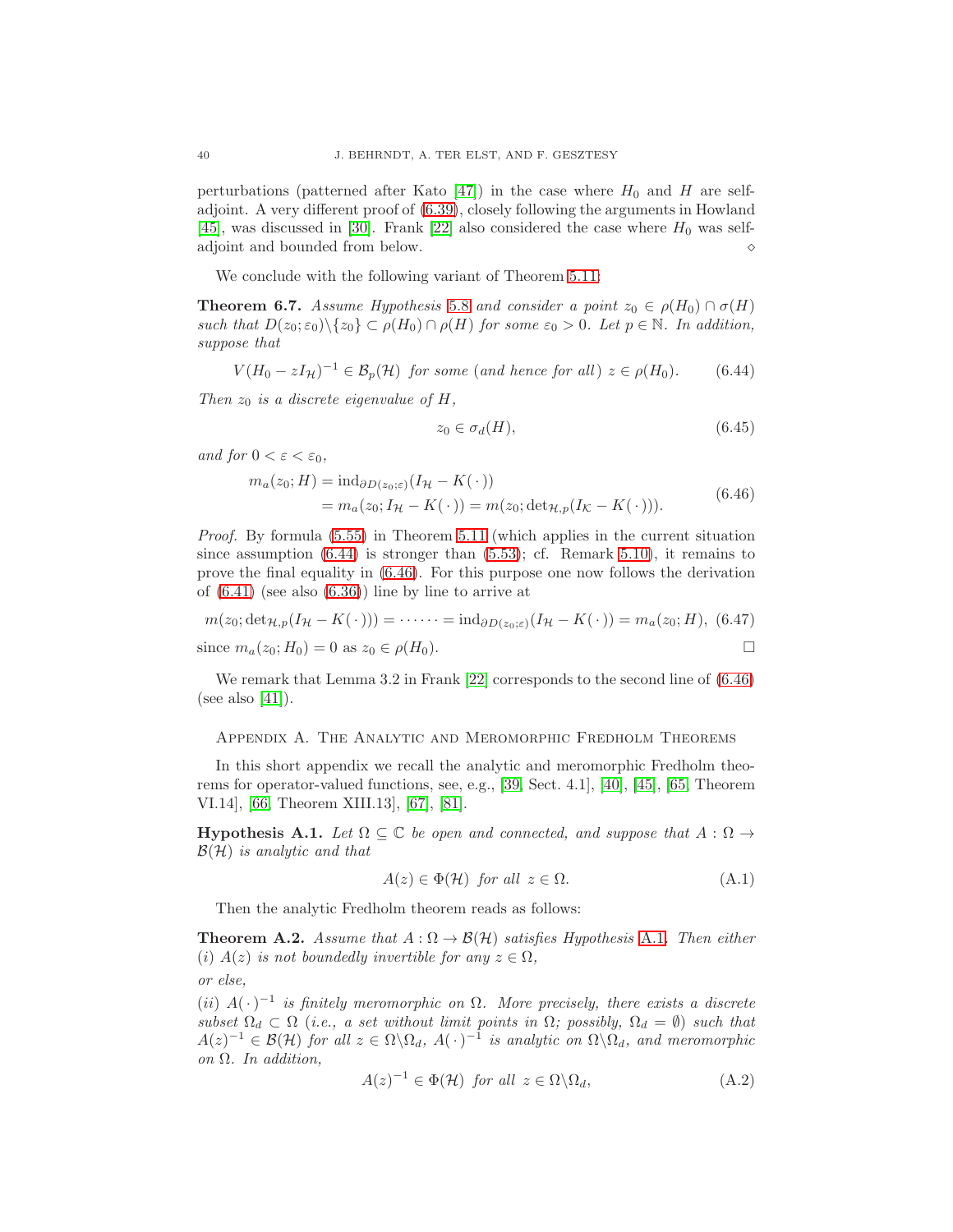and if  $z_1 \in \Omega_d$  then

$$
A(z)^{-1} = \sum_{k=-N_0(z_1)}^{\infty} (z-z_1)^k C_k(z_1), \quad 0 < |z-z_1| < \varepsilon_0(z_1), \tag{A.3}
$$

with

$$
C_{-k}(z_1) \in \mathcal{F}(\mathcal{H}), \ 1 \le k \le N_0(z_1), \quad C_0(z_1) \in \Phi(\mathcal{H}),
$$
  
\n
$$
C_k(z_1) \in \mathcal{B}(\mathcal{H}), \ k \in \mathbb{N}.
$$
\n(A.4)

In addition, if  $[I_{\mathcal{H}} - A(z)] \in \mathcal{B}_{\infty}(\mathcal{H})$  for all  $z \in \Omega$ , then

$$
[I_{\mathcal{H}} - A(z)^{-1}] \in \mathcal{B}_{\infty}(\mathcal{H}), \ z \in \Omega \backslash \Omega_d, \quad [I_{\mathcal{H}} - C_0(z_1)] \in \mathcal{B}_{\infty}(\mathcal{H}), \ z_1 \in \Omega_d. \quad (A.5)
$$

Next, we briefly turn to the meromorphic Fredholm theorem.

<span id="page-40-2"></span>**Hypothesis A.3.** Let  $\Omega \subseteq \mathbb{C}$  be open and connected, and  $\Omega_d \subset \Omega$  a discrete set (i.e., a set without limit points in  $\Omega$ ). Suppose that  $A : \Omega \backslash \Omega_d \to \mathcal{B}(\mathcal{H})$  is analytic and that  $A(\cdot)$  is finitely meromorphic on  $\Omega$ . In addition, suppose that

<span id="page-40-1"></span>
$$
A(z) \in \Phi(\mathcal{H}) \text{ for all } z \in \Omega \backslash \Omega_d,
$$
\n(A.6)

and for all  $z_0 \in \Omega_d$  there is a norm convergent Laurent expansion around  $z_0$  of the form

$$
A(z) = \sum_{k=-N_0}^{\infty} (z - z_0)^k A_k(z_0), \quad 0 < |z - z_0| < \varepsilon_0,
$$
 (A.7)

for some  $N_0 = N_0(z_0) \in \mathbb{N}$  and some  $0 < \varepsilon_0 = \varepsilon_0(z_0)$  sufficiently small, with

$$
A_{-k}(z_0) \in \mathcal{F}(\mathcal{H}), \ 1 \le k \le N_0(z_0), \quad A_0(z_0) \in \Phi(\mathcal{H}),
$$
  
\n
$$
A_k(z_0) \in \mathcal{B}(\mathcal{H}), \ k \in \mathbb{N}.
$$
\n(A.8)

Then the meromorphic Fredholm theorem reads as follows:

<span id="page-40-0"></span>**Theorem A.4.** Assume that  $A : \Omega \backslash \Omega_d \to \mathcal{B}(\mathcal{H})$  satisfies Hypothesis [A.3](#page-40-2). Then either

(i)  $A(z)$  is not boundedly invertible for any  $z \in \Omega \backslash \Omega_d$ ,

or else,

(ii)  $A(\cdot)^{-1}$  is finitely meromorphic on  $\Omega$ . More precisely, there exists a discrete subset  $\Omega_{d,0} \subset \Omega$  (possibly,  $\Omega_{d,0} = \emptyset$ ) such that  $A(z)^{-1} \in \mathcal{B}(\mathcal{H})$  for all  $z \in \Omega \setminus {\Omega_d \cup \Omega_d}$  $\Omega_{d,0}$ ,  $A(\cdot)^{-1}$  extends to an analytic function on  $\Omega \backslash \Omega_{d,0}$ , meromorphic on  $\Omega$ . In addition,

$$
A(z)^{-1} \in \Phi(\mathcal{H}) \text{ for all } z \in \Omega \backslash \Omega_{d,0}, \tag{A.9}
$$

and if  $z_1 \in \Omega_{d,0}$  then for some  $N_0(z_1) \in \mathbb{N}$ , and for some  $0 < \varepsilon_0(z_1)$  sufficiently small,

$$
A(z)^{-1} = \sum_{k=-N_0(z_1)}^{\infty} (z-z_1)^k D_k(z_1), \quad 0 < |z-z_1| < \varepsilon_0(z_1), \tag{A.10}
$$

with

$$
D_{-k}(z_1) \in \mathcal{F}(\mathcal{H}), \ 1 \le k \le N_0(z_1), \quad D_0(z_1) \in \Phi(\mathcal{H}),
$$
  
\n
$$
D_k(z_1) \in \mathcal{B}(\mathcal{H}), \ k \in \mathbb{N}.
$$
\n(A.11)

In addition, if  $[I_{\mathcal{H}} - A(z)] \in \mathcal{B}_{\infty}(\mathcal{H})$  for all  $z \in \Omega \backslash \Omega_d$ , then

$$
[I_{\mathcal{H}} - A(z)^{-1}] \in \mathcal{B}_{\infty}(\mathcal{H}), \quad z \in \Omega \setminus \Omega_{d,0}, \quad [I_{\mathcal{H}} - D_0(z_1)] \in \mathcal{B}_{\infty}(\mathcal{H}), \quad z_1 \in \Omega_{d,0}. \tag{A.12}
$$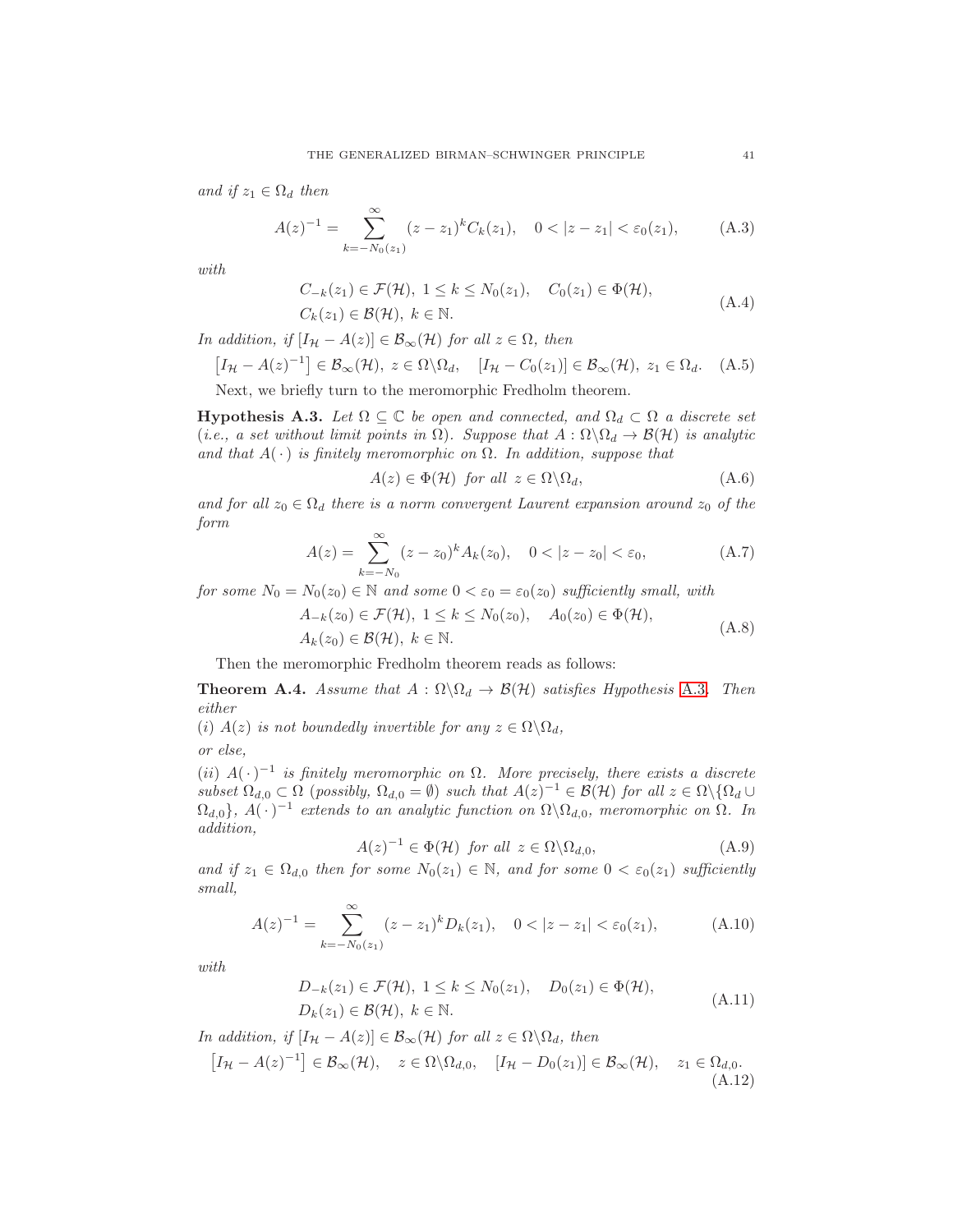Acknowledgments. We are indebted to Rupert Frank, Yuri Latushkin, and Alim Sukhtayev for very helpful discussions. J.B. gratefully acknowledges support for the Distinguished Visiting Austrian Chair at Stanford University by the Europe Center and the Freeman Spogli Institute for International Studies, where this work was completed in the spring of 2020. J.B. is also most grateful for the stimulating research stay and the hospitality at the University of Auckland, where some parts of this paper were written. This work is supported by the Marsden Fund Council from Government funding, administered by the Royal Society of New Zealand. F.G. gratefully acknowledges kind invitations to the Institute for Applied Mathematics at the Graz University of Technology, Austria, for parts of June 2018 and June 2019. The extraordinary hospitality as well as the stimulating atmosphere at the Graz University of Technology is greatly appreciated.

### <span id="page-41-0"></span>**REFERENCES**

- <span id="page-41-3"></span>[1] A. A. Abramov, A. Aslanyan, and E. B. Davies, Bounds on complex eigenvalues and resonances, J. Phys. A **34**, 57-72 (2001).
- <span id="page-41-15"></span><span id="page-41-13"></span>[2] M. Abramowitz and I. A. Stegun, Handbook of Mathematical Functions, Dover, New York, 1972.
- [3] J. A. Ball, I. Gohberg, and L. Rodman, Interpolation of Rational Matrix Functions, Operator Theory: Advances and Applications, Vol. 45, Birkhäuser–Springer, Basel, 1990.
- <span id="page-41-12"></span>[4] J. Behrndt and A. F. M. ter Elst, Jordan chains of elliptic partial differential operators and Dirichlet-to-Neumann maps, [arXiv:1905.12041,](http://arxiv.org/abs/1905.12041) J. Spectral Theory (to appear).
- <span id="page-41-4"></span>[5] J. Behrndt, F. Gesztesy, H. Holden, and R. Nichols, Dirichlet-to-Neumann maps, abstract Weyl–Titchmarsh M-functions, and a generalized index of unbounded meromorphic operatorvalued functions, J. Diff. Eq. 261, 3551-3587 (2016).
- <span id="page-41-5"></span>[6] J. Behrndt, F. Gesztesy, H. Holden, and R. Nichols, On the index of meromorphic operatorvalued functions and some applications, in Functional Analysis and Operator Theory for Quantum Physics, J. Dittrich, H. Kovarik, and A. Laptev (eds.), EMS Publishing House, EMS, ETH-Zürich, 2017, pp. 95-127.
- <span id="page-41-1"></span>[7] M. Sh. Birman, On the spectrum of singular boundary-value problems, Mat. Sb. (N.S.) 55 (97), 125–174 (1961) (Russian), English translation in Amer. Math. Soc. Transl., Ser. 2, 53, 23–80 (1966).
- <span id="page-41-2"></span>[8] M. Sh. Birman and M. Z. Solomyak, Estimates for the number of negative eigenvalues of the Schrödinger operator and its generalizations, in: Estimates and Asymptotics for Discrete Spectra of Integral and Differential Equations (Leningrad, 1989-90), Adv. Sov. Math. 7, 1–55  $(1991)$
- <span id="page-41-11"></span>[9] N. Boussaïd and A. Comech, Nonlinear Dirac Equation. Spectral Stability of Solitary Waves, Math. Surveys and Monographs, American Mathematical Society, Providence, RI, to appear.
- <span id="page-41-6"></span>[10] B. M. Brown, M. Marletta, S. Naboko, and I. Wood, Boundary triples and M-functions for non-selfadjoint operators, with applications to elliptic PDEs and block operator matrices, J. London Math. Soc. (2) 77, 700–718 (2008).
- <span id="page-41-16"></span>[11] J. B. Conway, Functions of One Complex Variable I, 2nd ed., Graduate Texts in Mathematics, Vol. 11, Springer, New York, 1978.
- <span id="page-41-7"></span>[12] E. B. Davies, Linear Operators and their Spectra, Cambridge Studies in Advanced Mathematics, Vol. 106, Cambridge University Press, Cambridge, 2007.
- <span id="page-41-14"></span><span id="page-41-8"></span>[13] P. Deift, manuscript communicated privately, perhaps, in the 1980's, precise date unknown.
- [14] M. Demuth and F. Hanauska, On the distribution of the discrete spectrum of nuclearly perturbed operators in Banach spaces, indian J. Pure Appl. Math. 46, 441–462 (2015).
- <span id="page-41-9"></span>[15] M. Demuth, M. Hansmann, and G. Katriel, On the discrete spectrum of non-selfadjoint operators, J. Funct. Anal. 257, 2742–2759 (2009).
- <span id="page-41-10"></span>[16] M. Demuth, M. Hansmann, and G. Katriel, Eigenvalues of non-selfadjoint operators: A comparison of two approaches, in Mathematical Physics, Spectral Theory and Stochastic Analysis, M. Demuth and W. Kirsch (eds.), Operator Theory: Advances and Applications, Vol. 232, Birkh¨auser/Springer, Basel, 2013, pp. 107–163.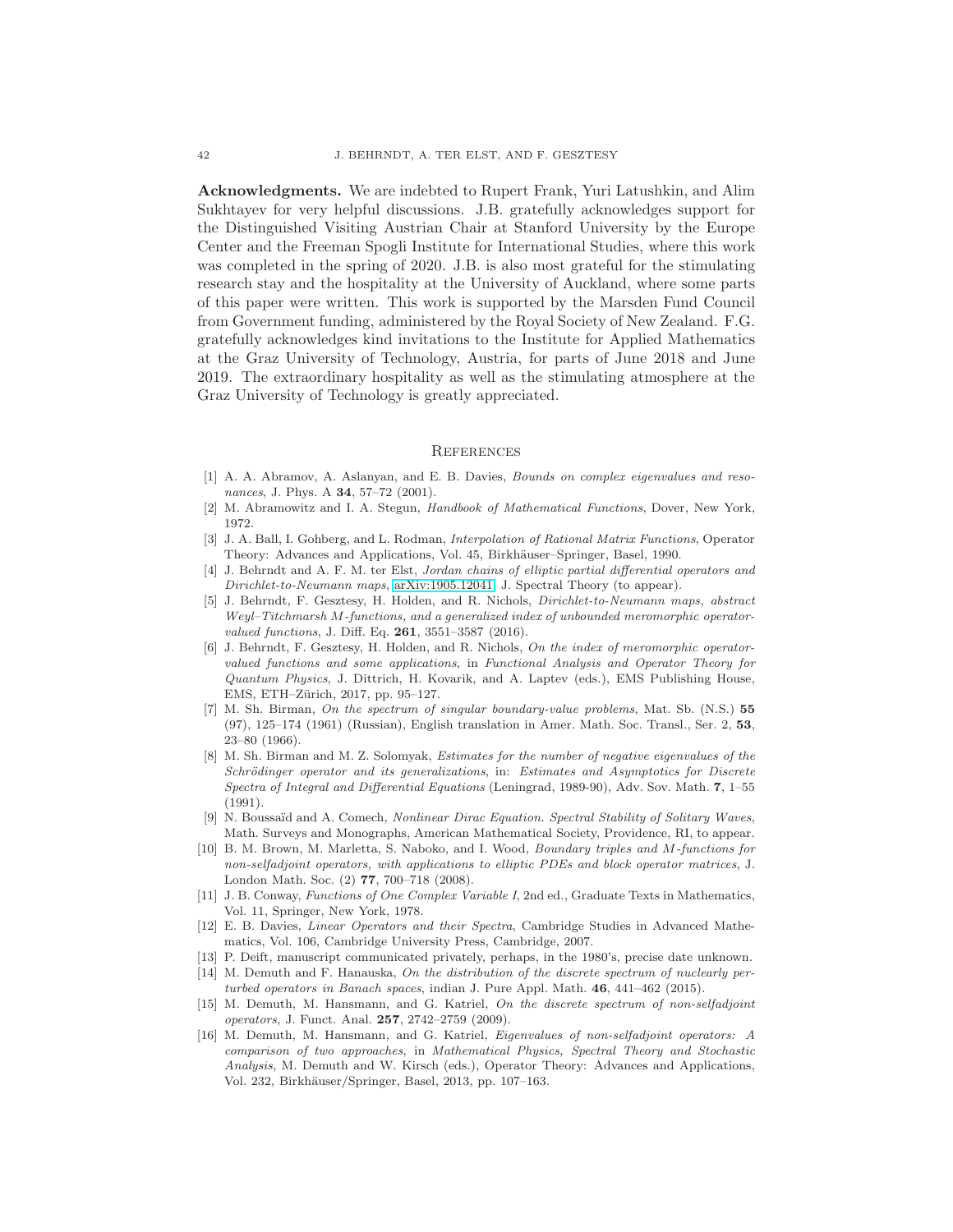- <span id="page-42-22"></span><span id="page-42-11"></span>[17] V. A. Derkach and M. M. Malamud, Extension Theory of Symmetric Operators and Boundary Value Problems. Proceedings of Institute of Mathematics of NAS of Ukraine, Vol. 104, 2017.
- [18] D. E. Edmunds and W. D. Evans, Spectral Theory and Differential Operators, 2nd ed., Oxford Math. Monographs, Oxford Univ. Press, Oxford, 2018.
- <span id="page-42-4"></span>[19] L. Fanelli, D. Krejčiřík, and L. Vega, Spectral stability of Schrödinger operators with subordinated complex potentials, J. Spectral Theory 8, 575–604 (2018).
- <span id="page-42-16"></span><span id="page-42-5"></span>[20] S. Flügge, *Practical Quantum Mechanics*, Vol. I, 2nd printing, Springer, Berlin, 1994.
- [21] R. L. Frank, Eigenvalue bounds for Schrödinger operators with complex potentials, Bull. Lond. Math. Soc. 43, 745–750 (2011).
- <span id="page-42-6"></span>[22] R. L. Frank, *Eigenvalue bounds for Schrödinger operators with complex potentials. III*, Trans. Amer. Math. Soc. 370, 219–240 (2018).
- <span id="page-42-7"></span>[23] R. L. Frank, A. Laptev, E. H. Lieb, and R. Seiringer, Lieb–Thirring inequalities for Schrödinger operators with complex-valued potentials, Lett. Math. Phys. 77, 309-316 (2006).
- <span id="page-42-8"></span>[24] R. L. Frank, A. Laptev, and O. Safronov, On the number of eigenvalues of Schrödinger operators with complex potentials, J. Lond. Math. Soc. (2) 94, 377–390 (2016).
- <span id="page-42-9"></span>[25] R. L. Frank, A. Laptev, and R. Seiringer, A sharp bound on eigenvalues of Schrödinger operators on the half-line with complex-valued potentials, in Spectral Theory and Analysis, J. Janas, P. Kurasov, A. Laptev, S. Naboko, and G. Stolz (eds.), Operator Theory: Advances and Applications, Vol. 214. Birkhäuser/Springer, Basel, 2011, pp. 39-44.
- <span id="page-42-10"></span>[26] R. L. Frank and B. Simon, Eigenvalue bounds for Schrödinger operators with complex potentials. II, J. Spectral Theory 7, 633–658 (2017).
- <span id="page-42-14"></span>[27] M. G. Gasymov, Spectral analysis of a class of second-order non-self-adjoint differential operators, Funct. Anal. Appl. 14, 11–15 (1980).
- <span id="page-42-1"></span>[28] F. Gesztesy and H. Holden, A unified approach to eigenvalues and resonances of Schrödinger operators using Fredholm determinants, J. Math. Anal. Appl. 123, 181–198 (1987).
- <span id="page-42-3"></span>[29] F. Gesztesy, H. Holden, and R. Nichols, On factorizations of analytic operator-valued functions and eigenvalue multiplicity questions, Integral Eqs. Operator Theory 82, 61–94 (2015) and Erratum 85, 301–302 (2016).
- <span id="page-42-2"></span>[30] F. Gesztesy, Y. Latushkin, M. Mitrea, and M. Zinchenko, Nonselfadjoint operators, infinite determinants, and some applications, Russ. J. Math. Phys. 12, 443-471 (2005). For a corrected and considerably updated version of sects. 4 and 5 of this paper, see the latest version of [arXiv:math/0511371.](http://arxiv.org/abs/math/0511371)
- <span id="page-42-15"></span>[31] F. Gesztesy and R. Weikard, Floquet theory revisited, in Differential Equations and Mathematical Physics, I. Knowles (ed.), International Press, Boston, 1995, p. 67–84.
- <span id="page-42-21"></span>[32] J. Glimm and A. Jaffe, Singular perturbations of selfadjoint operators, Commun. Pure Appl. Math. 22, 401–414 (1969).
- <span id="page-42-0"></span>[33] E. H. Lieb and W. Thirring, A family of optimal conditions for the absence of bound states in a potential, in Studies in Mathematical Physics. Essays in Honor of Valentine Bargmann, E. H. Lieb, B. Simon, and A. S. Wightman (eds.), Princeton University Press, Princeton, NJ, 1976, pp. 169–194.
- <span id="page-42-12"></span>[34] I. Gohberg, S. Goldberg, and M. A. Kaashoek, Classes of Linear Operators, Vol. I, Operator Theory: Advances and Applications, Vol. 49, Birkhäuser, Basel, 1990.
- <span id="page-42-17"></span>[35] I. Gohberg, M. A. Kaashoek, and D. C. Lay, *Equivalence, linearization, and decomposition* of holomorphic operator functions, J. Funct. Anal. 28, 102–144 (1978).
- <span id="page-42-23"></span>[36] I. Gohberg, S. Goldberg, and N. Krupnik, *Traces and Determinants for Linear Operators*, Operator Theory: Advances and Applications, Vol. 116, Birkhäuser, Basel, 2000.
- <span id="page-42-13"></span>[37] I. Gohberg and and M. G. Kreĭn, *Introduction to the Theory of Linear Nonselfadjoint Oper*ators in Hilbert Space, Transl. Math. Monogr., Vol. 18., Amer. Math. Soc., Providence, RI, 1969.
- <span id="page-42-18"></span>[38] I. Gohberg, P. Lancaster, and L. Rodman, Matrix Polynomials, Academic Press, New York, 1982.
- <span id="page-42-19"></span>[39] I. Gohberg and J. Leiterer, *Holomorphic Operator Functions of One Variable and Applica*tions, Operator Theory: Advances and Applications, Vol. 192, Birkhäuser, Basel, 2009.
- <span id="page-42-20"></span>[40] I. C. Gohberg and E. I. Sigal, An operator generalizations of the logarithmic residue theorem and the theorem of Rouché, Math. USSR Sbornik 13, 603–625 (1971).
- <span id="page-42-24"></span>[41] L. Golinskii and S. Kupin, A remark on analytic Fredholm alternative, lett. Math. Phts. 107, 467–474 (2017).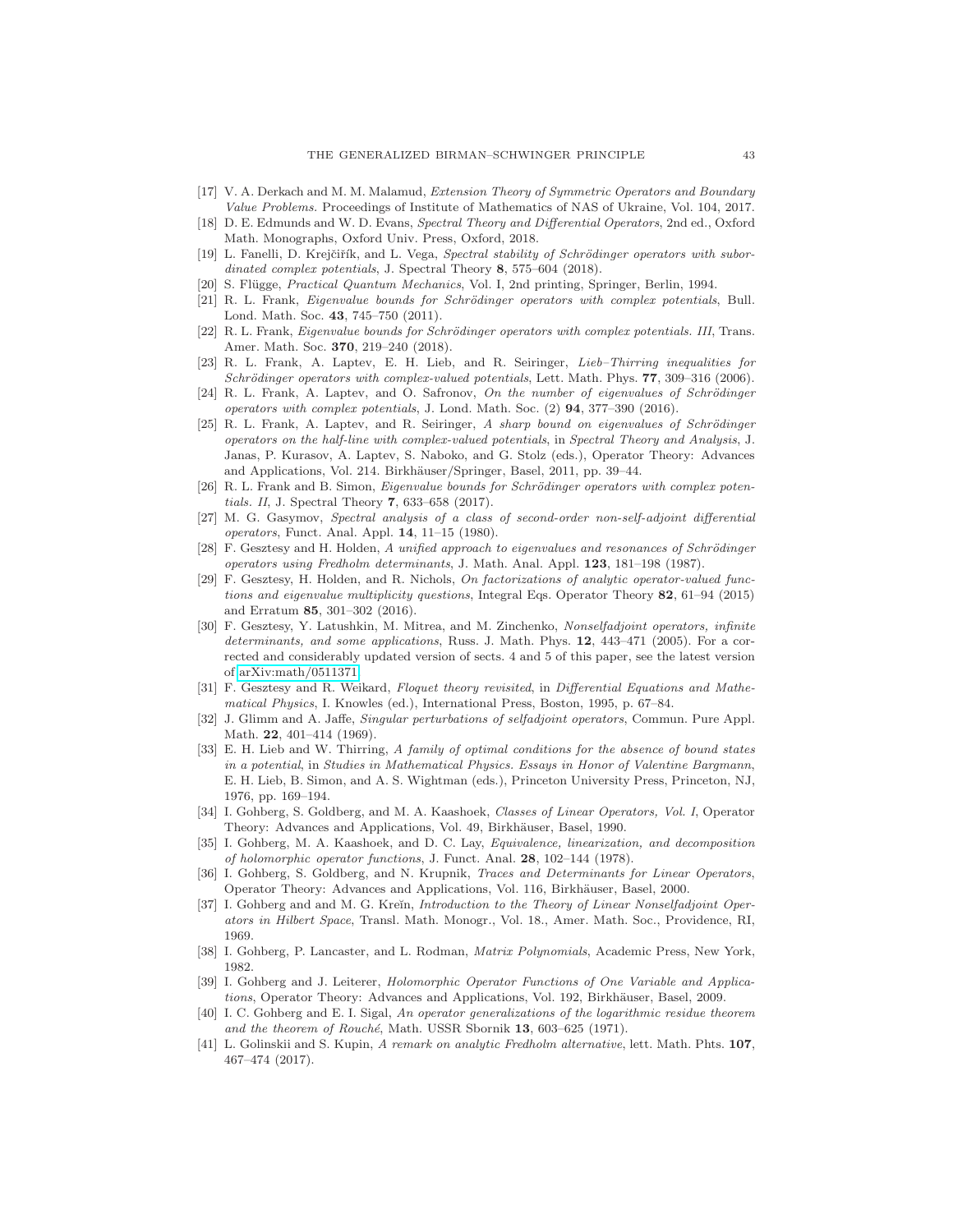- <span id="page-43-15"></span><span id="page-43-14"></span>[42] V. Guillemin and A. Uribe, Spectral properties of a certain class of complex potentials, Trans. Amer. Math. Soc. 279, 759–771 (1983).
- [43] V. Guillemin and A. Uribe, Hardy functions and the inverse spectral method, Commun. Part. Diff. Eq. 8, 1455–1474 (1983).
- <span id="page-43-10"></span>[44] M. Hansmann, An eigenvalue estimate and its application to non-self-adjoint Jacobi and Schrödinger operators, Lett. Math. Phys.  $98, 79-95$  (2011).
- <span id="page-43-3"></span>[45] J. S. Howland, On the Weinstein–Aronszajn formula, Arch. Rat. Mech. Anal. 39, 323–339 (1970).
- <span id="page-43-23"></span>[46] D. Hundertmark and Y.-R. Lee, Exponential decay of eigenfunctions and generalized eigenfunctions of a non-self-adjoint matrix Schrödinger operator related to NLS, Bull. London Math. Soc. 39, 709–720 (2007).
- <span id="page-43-9"></span>[47] T. Kato, Wave operators and similarity for some non-selfadjoint operators, Math. Ann. 162, 258–279 (1966).
- <span id="page-43-13"></span>[48] T. Kato, Perturbation Theory for Linear Operators, corr. printing of the 2nd ed., Springer, Berlin, 1980.
- <span id="page-43-18"></span>[49] M. V. Keldysh, On the eigenvalues and eigenfunctions of certain classes of nonselfadjoint equations, Dokl. Akad. Nauk. USSR 77, 11–14 (1951).
- <span id="page-43-4"></span>[50] M. Klaus, Some applications of the Birman–Schwinger principle, Helv. Phys. Acta 55, 49–68 (1982).
- <span id="page-43-5"></span>[51] M. Klaus and B. Simon, Coupling constant thresholds in nonrelativistic quantum mechanics. I. Short-range two-body case, Ann. Phys. 130, 251–281 (1980).
- <span id="page-43-6"></span>[52] R. Konno and S. T. Kuroda, On the finiteness of perturbed eigenvalues, J. Fac. Sci., Univ. Tokyo, Sec. I, 13, 55–63 (1966).
- <span id="page-43-20"></span>[53] V. Kozlov and V. Maz'ya, Differential Equations with Operator Coefficients, with Applications to Boundary Value Problems for Partial Differential Equations, Springer Monographs in Mathematics, Springer, Berlin, 1999.
- <span id="page-43-24"></span>[54] S. T. Kuroda, On a generalization of the Weinstein–Aronszajn formula and the infinite determinant, Sci. Papers of the College of Gen. Education, Univ. of Tokyo, 11, No. 1, 1–12 (1961).
- <span id="page-43-12"></span>[55] Y. Latushkin and A. Sukhtayev, The algebraic multiplicity of eigenvalues and the Evans function revisited, Math. Model. Nat. Phenom. 5, 269-292 (2010).
- <span id="page-43-21"></span>[56] P. Lancaster and M. Tismenetsky, The Theory of Matrices, 2nd ed., Academic Press, San Diego, 1985.
- <span id="page-43-11"></span>[57] A. Laptev and O. Safronov, Eigenvalue estimates for Schrödinger operators with complex potentials, Commun. Math. Phys. 292, 29–54 (2009).
- <span id="page-43-1"></span>[58] E. H. Lieb, B. Simon, and A. S. Wightman (eds.), Studies in Mathematical Physics. Essays in Honor of Valentine Bargmann, Princeton University Press, Princeton, NJ, 1976.
- <span id="page-43-0"></span>[59] E. H. Lieb and W. Thirring, Inequalities for the moments of the eigenvalues of the Schrödinger Hamiltonian and their relation to Sobolev inequalities, with an appendix by J. F. Barnes, in Studies in Mathematical Physics. Essays in Honor of Valentine Bargmann, E. H. Lieb, B. Simon, and A. S. Wightman (eds.), Princeton University Press, Princeton, NJ, 1976, pp. 269–303.
- <span id="page-43-19"></span>[60] A. S. Markus, Introduction to the Spectral Theory of Polynomial Operator Pencils, Translations of Mathematical Monographs, Vol. 71, Amer. Math. Soc., Providence, RI, 1988.
- <span id="page-43-7"></span>[61] R. G. Newton, Bounds on the number of bound states for the Schrödinger equation in one and two dimensions, J. Operator Th. 10, 119–125 (1983).
- <span id="page-43-16"></span>[62] L. A. Pastur and V. A. Tkachenko, Spectral theory of Schrödinger operators with periodic complex-valued potentials, Funct. Anal. Appl. 22, 156–158 (1988).
- <span id="page-43-17"></span>[63] L. A. Pastur and V. A. Tkachenko, An inverse problem for a class of one-dimensional Schrödinger operators with a complex-valued potential, Math. USSR Izv.  $37,611-629$  (1991).
- <span id="page-43-8"></span>[64] J. Rauch, Perturbation theory of eigenvalues and resonances of Schrödinger Hamiltonians, J. Funct. Anal. 35, 304–315 (1980).
- <span id="page-43-22"></span>[65] M. Reed and B. Simon, Methods of Modern Mathematical Physics. I: Functional Analysis, revised and enlarged edition, Academic Press, New York, 1980.
- <span id="page-43-2"></span>[66] M. Reed and B. Simon, Methods of Modern Mathematical Physics IV. Analysis of Operators, Academic Press, New York, 1978.
- <span id="page-43-25"></span>[67] M. Ribaric and I. Viday, Analytic properties of the inverse  $A(z)^{-1}$  of an analytic linear operator valued function  $A(z)$ , Arch. Rat. Mech. Anal. 32, 298-310 (1969).